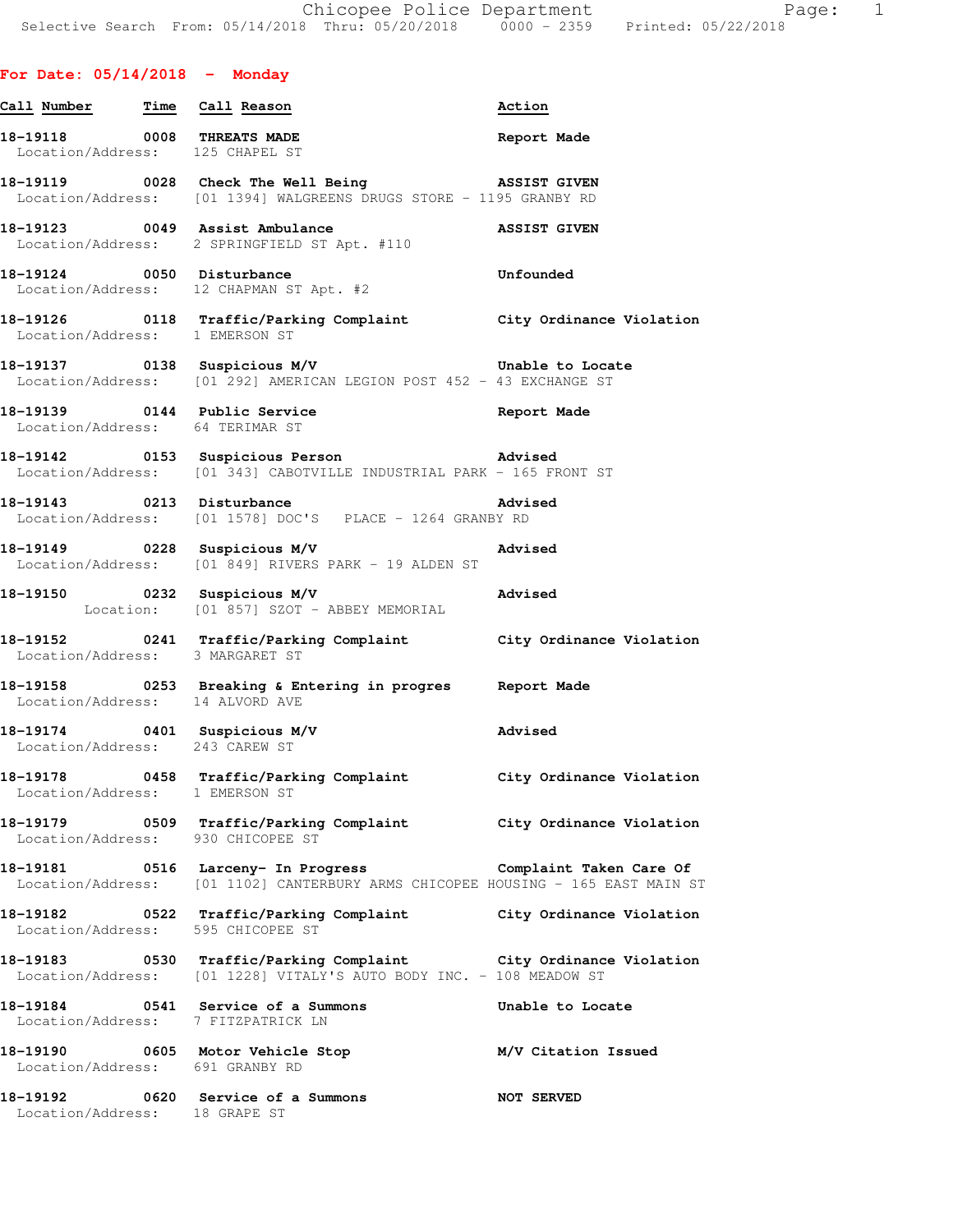|                                   | Chicopee Police Department<br>Selective Search From: 05/14/2018 Thru: 05/20/2018 0000 - 2359 Printed: 05/22/2018                     |                         |
|-----------------------------------|--------------------------------------------------------------------------------------------------------------------------------------|-------------------------|
|                                   |                                                                                                                                      |                         |
|                                   | 18-19194 6626 Service of a Summons SERVED IN HAND<br>Location/Address: 28 SIMARD DR Apt. #3                                          |                         |
|                                   | 18-19195 0628 Traffic/Parking Complaint Complaint Taken Care Of Location/Address: 1050 BURNETT RD                                    |                         |
|                                   | 18-19196 0628 Service of a Summons NOT SERVED<br>Location/Address: 86 CRESCENT DR                                                    |                         |
|                                   | 18-19197 0628 Traffic Assignment Complaint Taken Care Of Location/Address: 11 SHERIDAN ST @ 121 MEMORIAL DR                          |                         |
| Location/Address: 46 AMES AVE     | 18-19198 0628 Service of a Summons NOT SERVED                                                                                        |                         |
| Location/Address: CHICOPEE ST     | 18-19200 0635 Traffic Assignment <b>18-19200</b> Complaint Taken Care Of                                                             |                         |
|                                   | 18-19201 0635 Traffic Assignment Complaint Taken Care Of Location/Address: 120 MEMORIAL DR @ 3 MONTGOMERY ST                         |                         |
|                                   | 18-19202 0635 Traffic/Parking Complaint Unfounded<br>Location/Address: 43 GRANBY RD @ 26 CHICOPEE ST                                 |                         |
|                                   | 18-19203 0636 Service of a Summons SERVED IN HAND<br>Location/Address: [01 39] MAC ARTHUR TERRACE APARTMENTS - 70 BROADWAY Apt. #192 |                         |
| Location/Address: PROSPECT ST     | 18-19204 0639 Traffic Assignment <b>18-19201 Complaint Taken Care Of</b>                                                             |                         |
| Location/Address: 93 SCHOOL ST    | 18-19206 0640 Service of a Summons NOT SERVED                                                                                        |                         |
|                                   | 18-19205 0642 Traffic Assignment Complaint Taken Care Of Location/Address: EAST MAIN ST                                              |                         |
| Location/Address: 61 STONINA DR   | 18-19207 0647 Service of a Summons NOT SERVED                                                                                        |                         |
|                                   | 18-19208 0649 Motor Vehicle Stop<br>Location/Address: 696 EAST MAIN ST @ 9 CAREW ST                                                  | M/V Citation Issued     |
| Location/Address: STONINA DR      | 18-19209 0653 Traffic Assignment                                                                                                     | Complaint Taken Care Of |
| Location/Address: EAST MAIN ST    | 18-19210 0658 Traffic Assignment M/V Citation Issued                                                                                 |                         |
| Location/Address: 8 YALE ST       | 18-19213 0706 Service of a Summons SERVED IN HAND                                                                                    |                         |
|                                   | 18-19211 0707 Motor Vehicle Stop<br>Location/Address: CAPT MAC ST @ NONOTUCK AVE                                                     | Advised                 |
| Location/Address: 515 GRANBY RD   | 18-19212 0707 Motor Vehicle Stop M/V Citation Issued                                                                                 |                         |
|                                   | 18-19214 0711 Motor Vehicle Stop M/V Citation Issued<br>Location/Address: 696 EAST MAIN ST @ 9 CAREW ST                              |                         |
|                                   | 18-19215 0711 Motor Vehicle Stop<br>Location/Address: 33 YELLE ST @ 14 SIMARD DR                                                     | M/V Citation Issued     |
| Location/Address: 68 NONOTUCK AVE | 18-19216 0724 Motor Vehicle Stop M/V Citation Issued                                                                                 |                         |
|                                   | 18-19217 0731 Property Damage Crash Movised<br>Location/Address: [01 358] GOLDEN NOZZLE CAR WASH - 520 MONTGOMERY ST                 |                         |
|                                   |                                                                                                                                      |                         |

Location/Address: [01 825] CHICOPEE DISTRICT COURT - 30 CHURCH ST

Page:  $2/2018$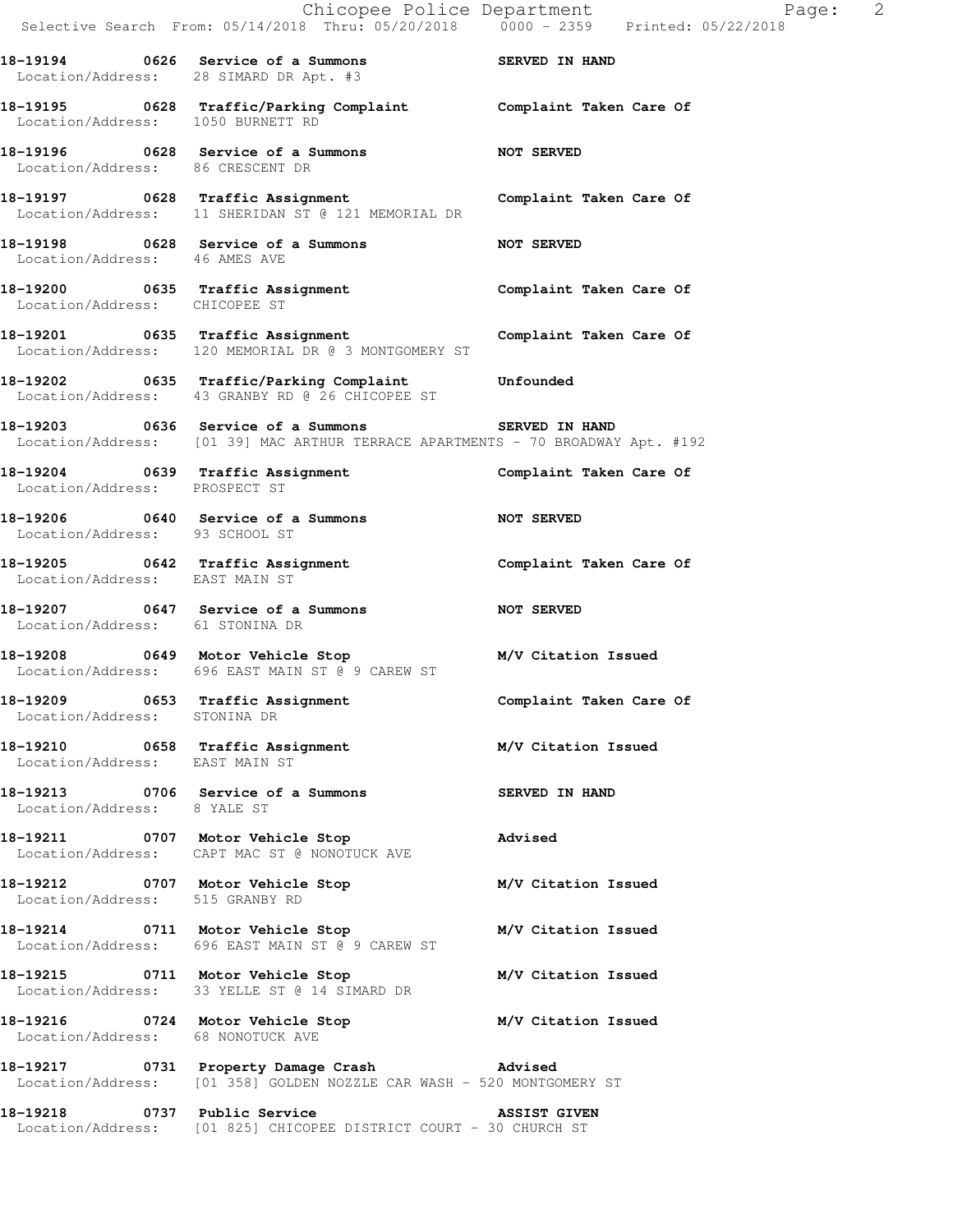**18-19227 0828 Traffic/Parking Complaint Complaint Taken Care Of**  Location/Address: [01 839] STEFANIK SCHOOL, GENERAL. JOHN J. K-5 - 720 MEADOW ST

**18-19228 0828 Traffic/Parking Complaint Unable to Locate**  Location/Address: [01 748] DUNKIN DONUTS - 95 WEST ST

**18-19229 0828 Traffic/Parking Complaint Complaint Taken Care Of**  Location/Address: [01 836] LAMBERT - LAVOIE SCHOOL K-5 - 99 KENDALL ST

**18-19235 0851 Public Service Complaint Taken Care Of**  Location/Address: [01 825] CHICOPEE DISTRICT COURT - 30 CHURCH ST

**18-19243 0931 Public Service Complaint Taken Care Of**  Location/Address: 118C FRONTENAC ST @ SPENCE ST

**18-19245 0941 Larceny Complaint Past Report Made**  Location/Address: [01 288] BORYS FURNITURE - 508 MONTGOMERY ST

**18-19248 0958 Traffic/Parking Complaint Complaint Taken Care Of**  Location/Address: [01 919] BIG Y WORLD CLASS MARKETS - 650 MEMORIAL DR

**18-19252 1008 Service of a Summons Advised**  Location/Address: 73 WYMANLEA AVE

**18-19253 1014 Traffic/Parking Complaint Complaint Taken Care Of**  Location/Address: [01 644] STOP & SHOP SUPERMARKET - 672 MEMORIAL DR

**18-19256 1022 Traffic/Parking Complaint Complaint Taken Care Of**  Location/Address: [01 660] OCEAN STATE JOB LOT - 1451 MEMORIAL DR

**18-19257 1024 Drug Overdose Report Made**  Location/Address: [01 1772] NEECE RESIDENCE (THERESA) - 70 MAPLE ST Apt. #3R

**18-19258 1025 Traffic/Parking Complaint Complaint Taken Care Of**  Location/Address: [01 719] PRICE RITE - 1600 MEMORIAL DR

**18-19259 1028 Traffic/Parking Complaint Appears Secure After Che**  Location/Address: [01 2050] FAMILY DOLLAR - 251 MEADOW ST

**18-19262 1036 Traffic/Parking Complaint Unable to Locate**  Location/Address: [01 201] TONY & VITAL AUTO REPAIR - 341 CHICOPEE ST

18-19263 1041 Undesirable **Complaint Taken Care Of** Location/Address: [01 276] SUNOCO A PLUS MINI MART - 1031 CHICOPEE ST

**18-19264 1048 Animal Complaint Advised**  Location/Address: [01 638] BJS WHOLESALE FOOD WAREHOUSE - 650 MEMORIAL DR

**18-19268 1055 Breaking & Entering-Report Report Made**  Location/Address: 107 BEAUCHAMP TER

**18-19274 1111 Check The Well Being ASSIST GIVEN**  Location/Address: 285 EAST ST

**18-19276 1133 Public Service Report Made**  Location/Address: 103 BRIDLE PATH RD

**18-19277 1143 Service of a Summons Unable to Locate**  Location/Address: 93 SCHOOL ST Apt. #2FL

**18-19278 1156 Traffic/Parking Complaint Appears Secure After Che**  Location/Address: [01 2039] DUNKIN DONUTS - 521 MEADOW ST

**18-19283 1254 Motor Vehicle Stop Advised**  Location/Address: [01 1191] WALMART - 591 MEMORIAL DR

**18-19284 1304 Public Service Advised**  Location/Address: [01 1159] CHICOPEE LIBRARY (OLD BUILDING) - 31 SPRINGFIELD ST

**18-19285 1307 Motor Vehicle Stop M/V Citation Issued**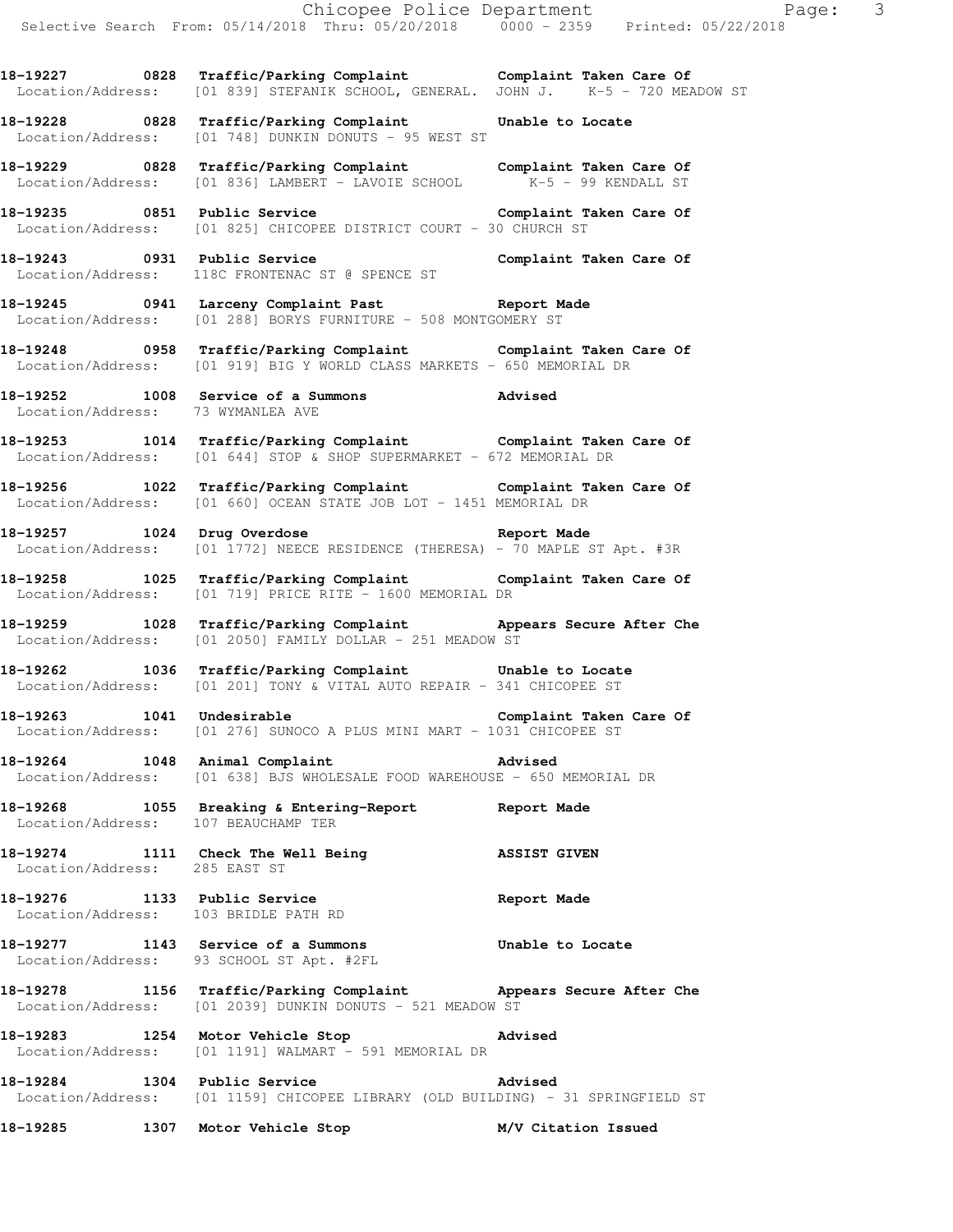|                                    |                                                                                                                                                     | Page: 4<br>Selective Search From: 05/14/2018 Thru: 05/20/2018 0000 - 2359 Printed: 05/22/2018 |
|------------------------------------|-----------------------------------------------------------------------------------------------------------------------------------------------------|-----------------------------------------------------------------------------------------------|
| Location/Address: 261 IRENE ST     |                                                                                                                                                     |                                                                                               |
|                                    | 18-19286 1307 Stolen M/V L/P Report 1307 Stolen M/V L/P Report<br>Location/Address: [01 555] TELLIERS AUTO BODY INC - 386 MEADOW ST                 |                                                                                               |
|                                    | 18-19287 1314 Public Service Complaint Taken Care Of<br>Location/Address: [01 740] BRADS SERVICE CENTER - 760 FRONT ST                              |                                                                                               |
|                                    | 18-19292 1334 Property Damage Crash Report Made<br>Location/Address: [01 671] PLANET FITNESS - 1183 MEMORIAL DR                                     |                                                                                               |
|                                    | 18-19293 1342 Public Service 2011 2013 Advised<br>Location/Address: [01 938] HOME DEPOT - 655 MEMORIAL DR                                           |                                                                                               |
| Location/Address: 48 BALTIC AVE    | 18-19294 1348 Service of a Summons Unable to Locate                                                                                                 |                                                                                               |
|                                    | 18-19267 1355 Public Service Complaint Taken Care Of Location/Address: [01 1400] POPE FRANCIS HIGH SCHOOL - 134 SPRINGFIELD ST                      |                                                                                               |
|                                    | 18-19295 1404 Motor Vehicle Stop M/V Citation Issued<br>Location/Address: [01 335] PAUL BUNYANS FARM & NURSERY - 516 FULLER RD                      |                                                                                               |
|                                    | 18-19296 1406 Traffic/Parking Complaint Complaint Taken Care Of<br>Location/Address: [01 843] CHICOPEE COMP HIGH SCHOOL - 617 MONTGOMERY ST         |                                                                                               |
| Location/Address: 602 SHERIDAN ST  | 18-19297 1409 Motor Vehicle Stop 30 Advised                                                                                                         |                                                                                               |
| Location/Address: 27 BELCHER ST    | 18-19298 1419 Open Door/Window Complaint Taken Care Of                                                                                              |                                                                                               |
|                                    | 18-19299 1422 Malicious Damage-Past 18-19299<br>Location/Address: [01 1920] KIN'S AUTO GLASS - 628 CENTER ST                                        |                                                                                               |
|                                    | 18-19300 1429 Traffic/Parking Complaint Complaint Taken Care Of Location/Address: [01 836] LAMBERT - LAVOIE SCHOOL $K-5$ - 99 KENDALL ST            |                                                                                               |
| Location/Address: STREIBER DR      | 18-19301 1434 Assist Ambulance NSSIST GIVEN                                                                                                         |                                                                                               |
|                                    | 18-19302 1442 Malicious Damage-Past Report Made<br>Location/Address: [01 1303] CENTRAL OIL - 206 CENTER ST                                          |                                                                                               |
|                                    | 18-19303 1445 Traffic/Parking Complaint Complaint Taken Care Of<br>Location/Address: [01 839] STEFANIK SCHOOL, GENERAL. JOHN J. K-5 - 720 MEADOW ST |                                                                                               |
|                                    | 18-19304 1446 Assault & Battery Complaint Report Made<br>Location/Address: 868 MEADOW ST @ 101 ROY ST                                               |                                                                                               |
|                                    | 18-19305 1451 Breaking & Entering-Report Neport Made<br>Location/Address: [01 343] CABOTVILLE INDUSTRIAL PARK - 165 FRONT ST                        |                                                                                               |
|                                    | 18-19306 1451 Keep The Peace-Others Complaint Taken Care Of Location/Address: [01 834] BOWE SCHOOL, PATRICK E. K-5 - 115 HAMPDEN ST                 |                                                                                               |
|                                    | 18-19308 1531 Missing Person<br>Location/Address: GUIDEWIRE - 67 SUNNYSIDE ST                                                                       | No Report Necessary                                                                           |
| Location/Address: 24 CRESCENT DR   | 18-19310 1542 Larceny Complaint Past                                                                                                                | Report Made                                                                                   |
| Location/Address: 76 MARGUERITE ST | 18-19311 1544 Check The Well Being Complaint Taken Care Of                                                                                          |                                                                                               |
|                                    | 18-19312 1548 Juvenile Complaint Advised<br>Location/Address: [01 1658] THE APARTMENTS AT AMES PRIVILEGE - 1 SPRINGFIELD ST                         |                                                                                               |
| Location/Address: 86 MARTEN ST     | 18-19313 1551 Traffic/Parking Complaint Complaint Taken Care Of                                                                                     |                                                                                               |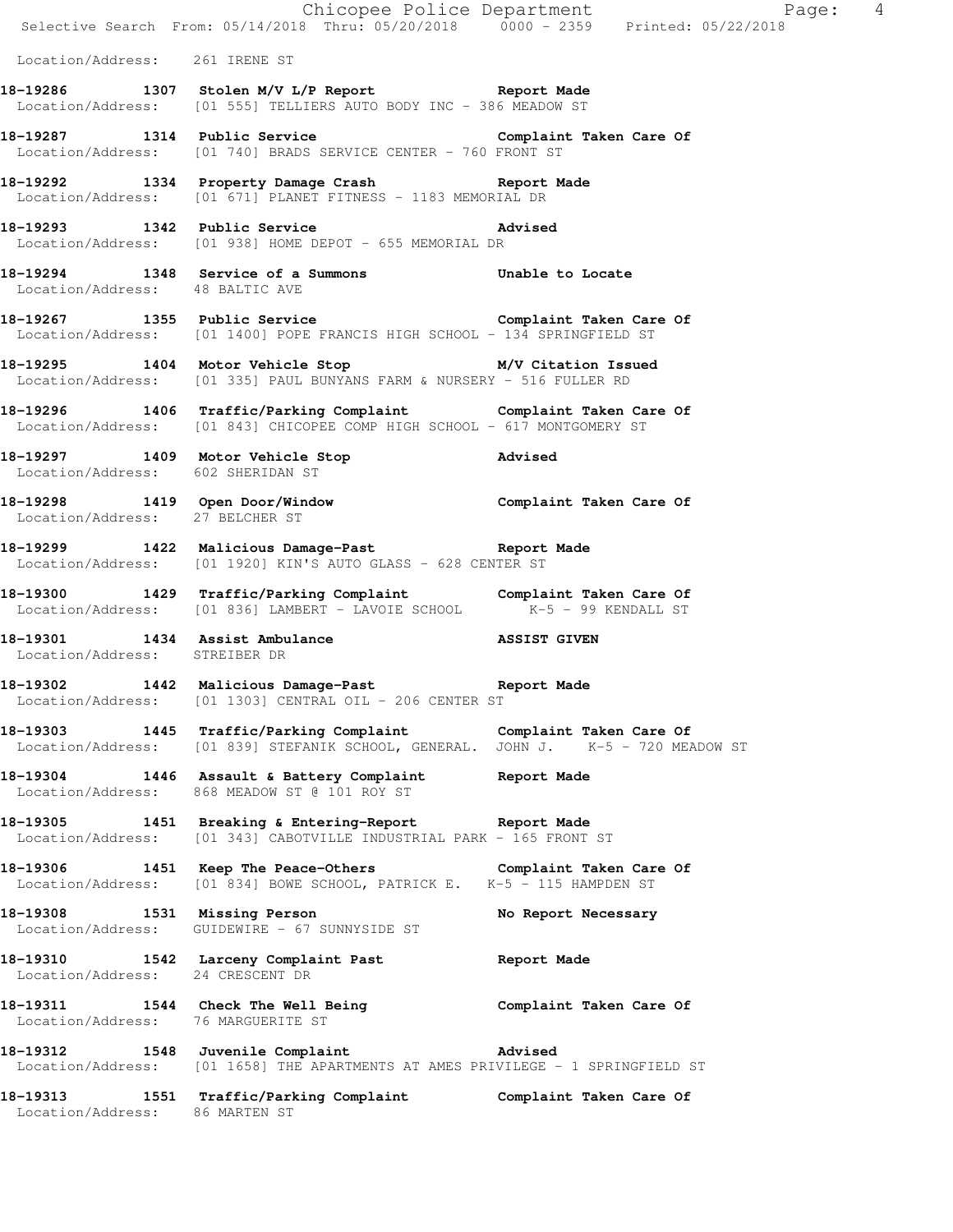|                                                                  | Chicopee Police Department                                                                                                                              | Selective Search From: 05/14/2018 Thru: 05/20/2018 0000 - 2359 Printed: 05/22/2018 |
|------------------------------------------------------------------|---------------------------------------------------------------------------------------------------------------------------------------------------------|------------------------------------------------------------------------------------|
|                                                                  | 18-19314 1551 Animal Complaint Report Made<br>Location/Address: 155 PROSPECT ST                                                                         |                                                                                    |
|                                                                  | 18-19316 1624 Missing Person Complaint Taken Care Of Location/Address: 67 SUNNYSIDE ST                                                                  |                                                                                    |
|                                                                  | 18-19317   1631   Traffic Assignment<br>Location/Address: [01 1844] NUNEZ TAX SERVICE - 28 MONTGOMERY ST                                                |                                                                                    |
|                                                                  | 18-19318 1631 Traffic/Parking Complaint Criminal Complaint Reque<br>Location/Address: [01 1451] MAIN STREET PROPERTY MANAGEMENT LLC - 340 MCKINSTRY AVE |                                                                                    |
|                                                                  | 18-19320 1645 Traffic/Parking Complaint Unable to Locate Location/Address: 59 MANDALAY RD                                                               |                                                                                    |
|                                                                  | 18-19321 1705 Public Service<br>Location/Address: MAYFLOWER AVE @ MORGAN CIR                                                                            | Advised                                                                            |
| Location/Address: 74 ELCON DR                                    | 18-19328 1804 Warrant Service                                                                                                                           | Arrest                                                                             |
|                                                                  | 18-19327 1810 Suspicious Person advised<br>Location/Address: [01 1147] MUNICH HAUS - 13 CENTER ST                                                       |                                                                                    |
| Location/Address: 113 EASTERN DR                                 | 18-19329 1811 Assist Ambulance Nassist Given                                                                                                            |                                                                                    |
|                                                                  | 18-19330 1816 Check The Well Being Officer Canceled Location/Address: 19 MARY ST Apt. #3RDL                                                             |                                                                                    |
|                                                                  | 18-19331 1842 Service of a Summons NOT SERVED<br>Location/Address: 86 CRESCENT DR                                                                       |                                                                                    |
|                                                                  | 18-19333 1846 Identity Fraud/Theft<br>Location/Address: 90 EDBERT ST Apt. #L                                                                            | <b>Report Made</b>                                                                 |
| Location/Address: 129 CATHERINE ST                               | 18-19334 1902 Open Door/Window                                                                                                                          | Appears Secure After Che                                                           |
|                                                                  | 18-19335 1927 Suspicious Person <b>Arrest</b><br>Location/Address: [01 1147] MUNICH HAUS - 13 CENTER ST                                                 |                                                                                    |
|                                                                  | 18-19336 1935 Prisoner Lunch NSSIST GIVEN<br>Location/Address: [01 413] FALLS PIZZA - 103 MAIN ST                                                       |                                                                                    |
| Location/Address: 76 MARGUERITE ST                               | 18-19339 1936 Check The Well Being 18-19339                                                                                                             |                                                                                    |
| Location/Address: 7 FITZPATRICK LN                               | 18-19338 1938 Service of a Summons SERVED IN HAND                                                                                                       |                                                                                    |
|                                                                  | 18-19340 2000 Property Damage Crash Marrest<br>Location/Address: 3 MONTGOMERY ST @ 31 GRATTAN ST                                                        |                                                                                    |
| Location/Address: 94 RIVERS AVE                                  | 18-19341 2000 Traffic/Parking Complaint <b>Complaint Taken Care Of</b>                                                                                  |                                                                                    |
| 18-19342 2005 Disturbance<br>Location/Address: 284 MONTGOMERY ST |                                                                                                                                                         | Report Made                                                                        |
| Location/Address: 54 ELDRIDGE ST                                 | 18-19345 2057 Assist Ambulance and Assisted other Agency                                                                                                |                                                                                    |
|                                                                  | 18-19346 2105 Drug/Narcotic Activity Unable to Locate<br>Location/Address: 31 VICTORIA PARK @ 39 CAMBRIDGE ST                                           |                                                                                    |
|                                                                  | 18-19347 2113 Motor Vehicle Stop<br>Location/Address: 880 FRONT ST @ 11 ELLERTON ST                                                                     | <b>Advised</b>                                                                     |
|                                                                  | 18-19348 2129 Suspicious M/V<br>Location/Address: [01 856] NASH FIELD PARK - 90 CALL ST                                                                 | Advised                                                                            |

Page: 5<br><sub>L8</sub>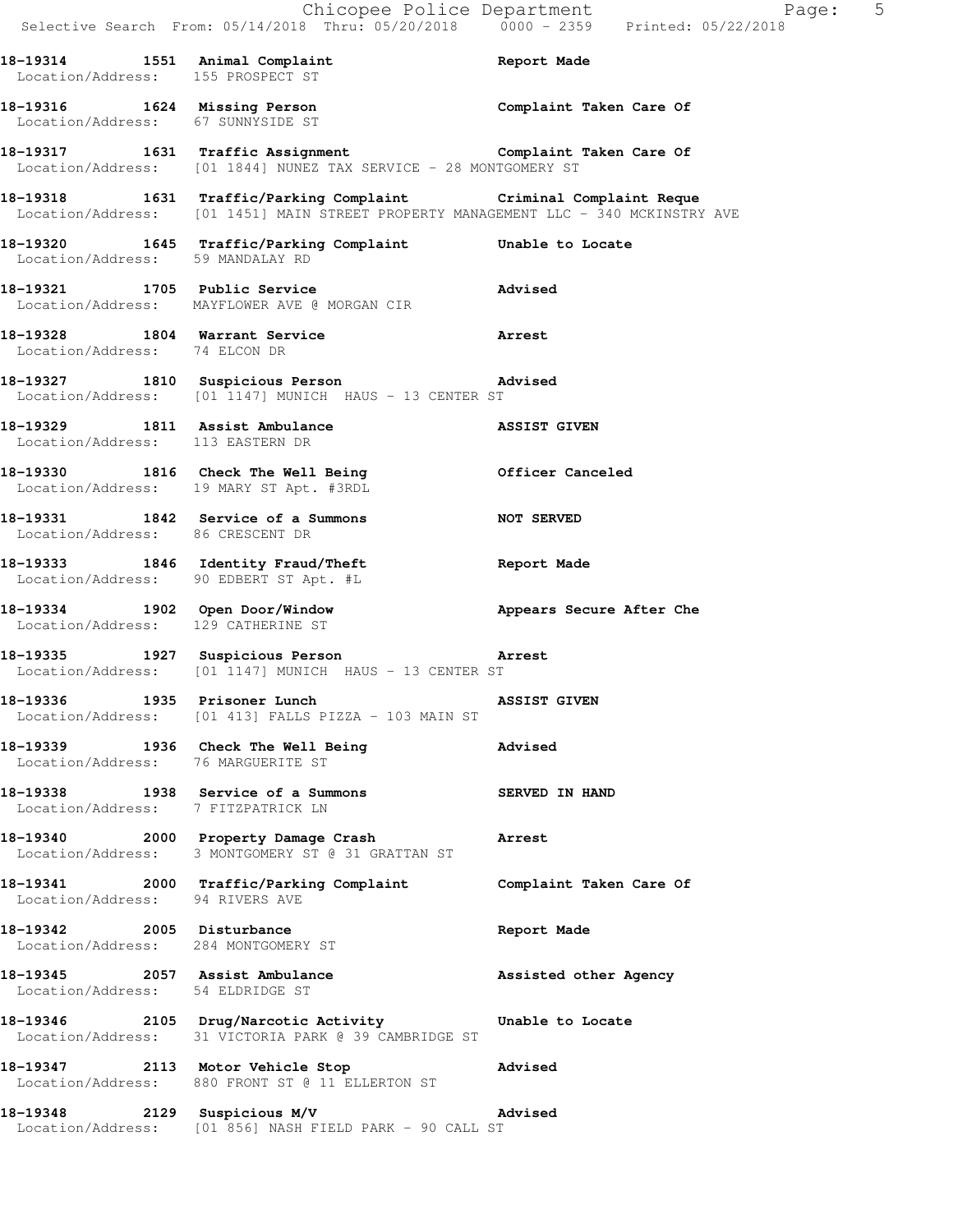**18-19349 2139 Motor Vehicle Stop Advised**  Location/Address: 599 MEADOW ST **18-19351 2149 Animal Complaint ASSIST GIVEN**  Location/Address: 36 PONDVIEW DR **18-19352 2205 Drug Overdose Report Made**  Location/Address: 91 RIMMON AVE **18-19353 2206 Suspicious Person Complaint Taken Care Of**  Location/Address: [01 142] FAIRVIEW CEMETERY - 26 ARMORY DR **18-19354 2221 Personal Injury Crash Unfounded**  Location/Address: RIVERS AVE **18-19355 2225 Disturbance Advised**  Location/Address: 38 RIVERS AVE Apt. #2FL **18-19357 2314 Disabled Motor Vehicle Complaint Taken Care Of**  Location/Address: [01 330] PENSKE TRUCK LEASING - 30 FULLER RD @ FULLER RD **For Date: 05/15/2018 - Tuesday 18-19359 0019 Traffic/Parking Complaint Complaint Taken Care Of**  Location/Address: 103 CHAPEL ST **18-19374 0057 Motor Vehicle Stop Advised**  Location/Address: 413 CHICOPEE ST @ 15 DALEY ST **18-19394 0208 Motor Vehicle Stop Appears Secure After Che**  Location/Address: [01 2050] FAMILY DOLLAR - 251 MEADOW ST **18-19396 0217 Motor Vehicle Stop Advised**  Location/Address: [01 305] CUMBERLAND FARMS - 37 MONTCALM ST **18-19400 0226 Suspicious M/V Advised**  Location/Address: [01 718] CVS 693 - 1616 MEMORIAL DR **18-19404 0237 Motor Vehicle Stop Advised**  Location/Address: BUCKLEY BLVD @ BUSH AVE **18-19415 0334 Public Service Complaint Taken Care Of**  Location/Address: 26 QUAIL DR **18-19427 0455 Disturbance Unable to Locate**  Location/Address: [01 73] PRIDE CONVENIENCE - 363 BURNETT RD **18-19434 0539 Motor Vehicle Stop M/V Citation Issued**  Location/Address: 440 MEMORIAL DR 18-19435 **0546** Trespasser **Complaint Taken Care Of**  Location/Address: [01 1213] DISSTON COMPANY - 45 PLAINFIELD ST **18-19438 0602 Motor Vehicle Stop M/V Citation Issued**  Location/Address: 440 MEMORIAL DR **18-19441 0603 Motor Vehicle Stop M/V Citation Issued**  Location/Address: MEADOW ST @ STEDMAN ST **18-19442 0619 Service of a Summons NOT SERVED**  Location/Address: 828 CHICOPEE ST Apt. #7 **18-19443 0627 Traffic Assignment Complaint Taken Care Of**  Location/Address: [01 1] MCCELLENDS GARDENS - 123 ACADEMY ST **18-19444 0627 Traffic Assignment Complaint Taken Care Of**  Location/Address: MEMORIAL DR **18-19445 0628 Motor Vehicle Stop M/V Citation Issued**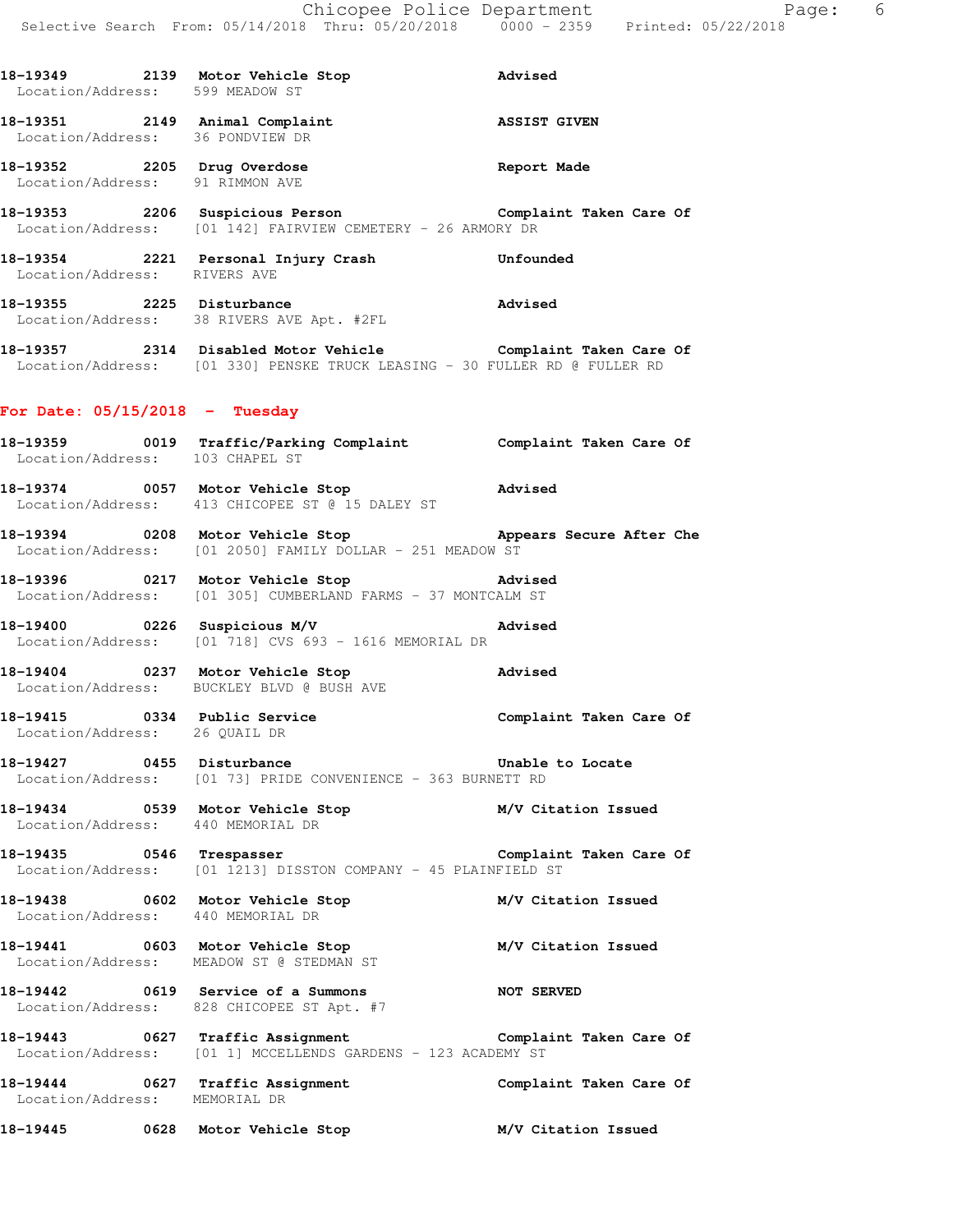|                                    | E Chicopee Police Department<br>Selective Search From: 05/14/2018 Thru: 05/20/2018 0000 - 2359 Printed: 05/22/2018                           | $\overline{7}$<br>Paqe: |
|------------------------------------|----------------------------------------------------------------------------------------------------------------------------------------------|-------------------------|
| Location/Address: 760 MEMORIAL DR  |                                                                                                                                              |                         |
|                                    | 18-19446 0629 Traffic Assignment Complaint Taken Care Of<br>Location/Address: 3 MONTGOMERY ST @ 120 MEMORIAL DR                              |                         |
|                                    | 18-19447 0631 Traffic Assignment Complaint Taken Care Of<br>Location/Address: [01 839] STEFANIK SCHOOL, GENERAL. JOHN J. K-5 - 720 MEADOW ST |                         |
|                                    | 18-19448 0633 Traffic/Parking Complaint M/V Citation Issued<br>Location/Address: 834 CHICOPEE ST @ 12 LESLIE ST                              |                         |
| Location/Address: MEMORIAL DR      | 18-19449    0634 Traffic Assignment    Complaint Taken Care Of                                                                               |                         |
| Location/Address: BRIDGE ST        | 18-19450 0641 Traffic Assignment Complaint Taken Care Of                                                                                     |                         |
|                                    | 18-19451   0642   Traffic Assignment   Complaint Taken Care Of Location/Address: HAMPDEN ST                                                  |                         |
| Location/Address: 20 WHEATLAND AVE | 18-19452 0644 Assist Other Police Department ASSIST GIVEN                                                                                    |                         |
| Location/Address: 176 FAIRVIEW AVE | 18-19453 0647 Motor Vehicle Stop Motors Advised                                                                                              |                         |
|                                    | 18-19454 0647 Traffic Assignment No Report Necessary<br>Location/Address: 462 CHICOPEE ST @ 13 BONNER ST                                     |                         |
|                                    | 18-19455 0653 Property Damage Crash Complaint Taken Care Of<br>Location/Address: [01 174] COMMUNITY SUBSTANCE ABUSE CENTER - 628 CENTER ST   |                         |
|                                    | 18-19456 0700 Check The Well Being 60fficer Canceled<br>Location/Address: [01 850] LINCOLN GROVE - PARK - 224 BROADWAY                       |                         |
|                                    | 18-19457 0705 Suspicious M/V<br>Location/Address: 105 SPRINGFIELD ST                                                                         | Complaint Taken Care Of |
| Location/Address: 193 HAMPDEN ST   | 18-19459 0707 Motor Vehicle Stop M/V Citation Issued                                                                                         |                         |
|                                    | 18-19460 0722 Public Service<br>Location/Address: [01 825] CHICOPEE DISTRICT COURT - 30 CHURCH ST                                            | SERVED IN HAND          |
| Location/Address: BURNETT RD       | 18-19461 0725 Public Service                                                                                                                 | Unfounded               |
|                                    | 18-19462   0729   Traffic/Parking Complaint   Complaint Taken Care Of Location/Address: [01 1065] CHICOPEE HIGH SCHOOL - 820   FRONT ST      |                         |
|                                    | 18-19463 0758 Property Damage Crash Unable to Locate<br>Location/Address: BUCKLEY BLVD @ YELLE ST                                            |                         |
|                                    | 18-19464 0809 Malicious Damage-Past Neport Made<br>Location/Address: [01 1191] WALMART - 591 MEMORIAL DR                                     |                         |
|                                    | 18-19465 0811 Traffic/Parking Complaint Complaint Taken Care Of<br>Location/Address: [01 670] CUMBERLAND FARMS - 1061 MEMORIAL DR            |                         |
|                                    | Location/Address: [01 448] SOFT TOUCH AUTO WASH - 1469 GRANBY RD                                                                             |                         |
|                                    | 18-19467 0830 Traffic/Parking Complaint Appears Secure After Che<br>Location/Address: [01 307] CHICOPEE CONVENIENCE MART - 201 EXCHANGE ST   |                         |
| Location/Address: 72 ROSS AVE      | 18-19468 0831 Traffic/Parking Complaint Unable to Locate                                                                                     |                         |
|                                    | 18-19470 0847 Larceny Complaint Past Report Made<br>Location/Address: [01 1410] HOLLISTER JEWELRY & COIN - 766 MEMORIAL DR                   |                         |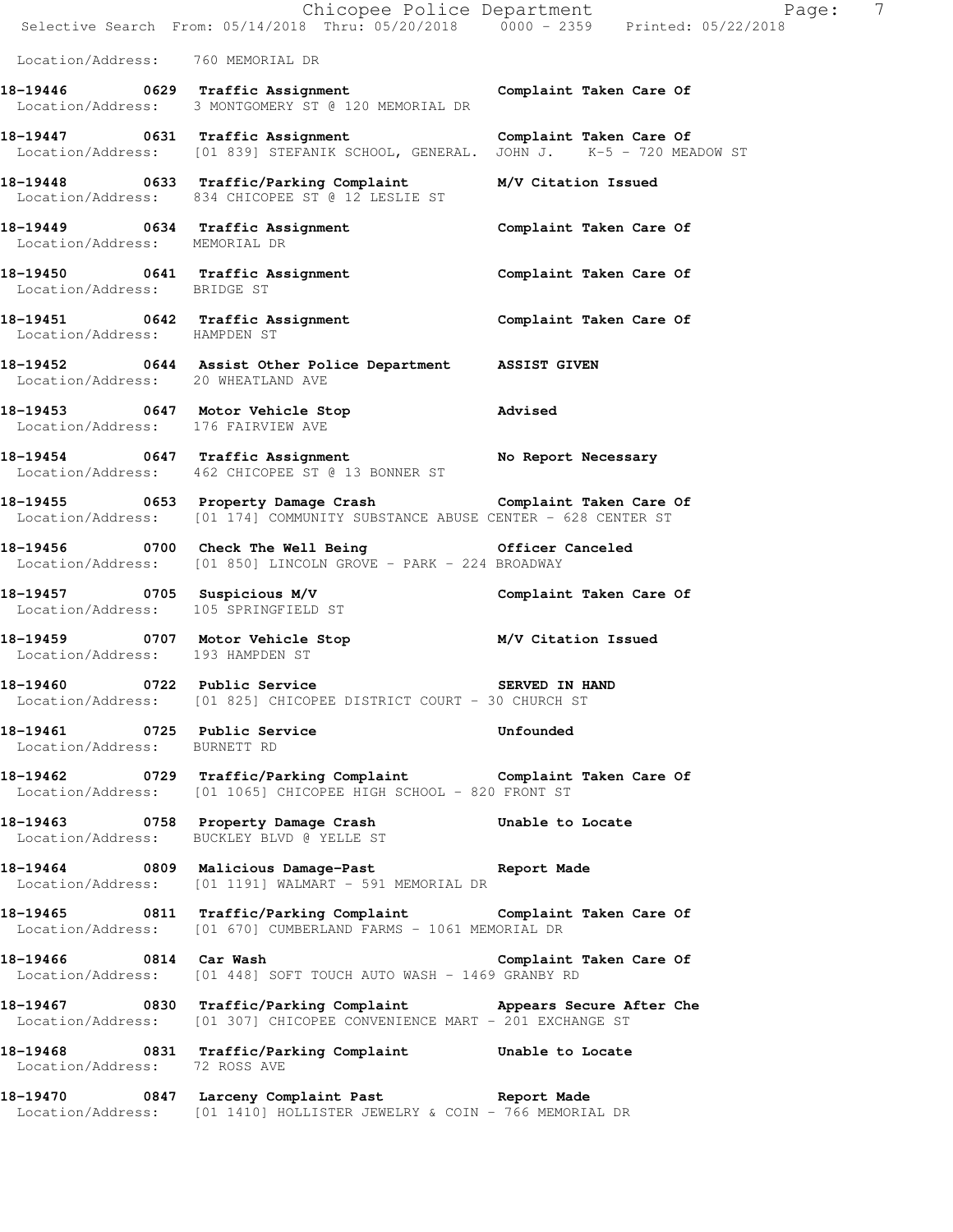Selective Search From: 05/14/2018 Thru: 05/20/2018 0000 - 2359 Printed: 05/22/2018 **18-19471 0847 Service of a Summons NOT SERVED**  Location/Address: 93 SCHOOL ST Apt. #2 **18-19472 0847 Public Service Complaint Taken Care Of**  Location/Address: [01 830] BARRY SCHOOL, ANNA E. K-5 - 44 CONNELL ST **18-19476 0931 Warrant Service Complaint Taken Care Of**  Location/Address: 26 QUAIL DR **18-19478 0936 Service of a Summons NOT SERVED**  Location/Address: 18 GRAPE ST Apt. #3L **18-19479 0942 Service of a Summons NOT SERVED**  Location/Address: 61 STONINA DR **18-19480 0942 Harassing Phone Calls Report Made**  Location/Address: 367 DALE ST **18-19481 0946 Shoplifter Complaint Taken Care Of**  Location/Address: [01 1272] FAMILY DOLLAR #1972 - 209 EXCHANGE ST **18-19482 1007 Assist Fire Complaint Taken Care Of**  Location/Address: 69 BONNER ST **18-19483 1025 Suspicious Person Complaint Taken Care Of**  Location/Address: [01 1065] CHICOPEE HIGH SCHOOL - 820 FRONT ST **18-19487 1056 Traffic/Parking Complaint Appears Secure After Che**  Location/Address: [01 644] STOP & SHOP SUPERMARKET - 672 MEMORIAL DR **18-19490 1105 Motor Vehicle Stop Arrest**  Location/Address: 242 BEAUCHAMP TER **18-19491 1107 Traffic/Parking Complaint Complaint Taken Care Of**  Location/Address: [01 1191] WALMART - 591 MEMORIAL DR **18-19485 1110 Traffic Assignment ASSIST GIVEN**  Location/Address: 365 MEMORIAL DR @ 30 FULLER RD **18-19492 1114 Suspicious M/V Unable to Locate**  Location/Address: 5 NEWELL ST **18-19493 1128 Motor Vehicle Stop Criminal Complaint Reque**  Location/Address: 149 SHERIDAN ST **18-19494 1129 Disturbance Transport complete**  Location/Address: 69 BONNER ST **18-19495 1132 Traffic Assignment M/V Citation Issued**  Location/Address: FRONT ST **18-19496 1141 Service of a Summons SERVED IN HAND**  Location/Address: 120 CHATEAUGAY ST **18-19498 1148 Disabled Motor Vehicle ASSIST GIVEN**  Location/Address: [01 1839] MCDONALDS - 639 MEMORIAL DR **18-19497 1150 Traffic/Parking Complaint Appears Secure After Che**  Location/Address: [01 919] BIG Y WORLD CLASS MARKETS - 650 MEMORIAL DR **18-19499 1152 Traffic/Parking Complaint Appears Secure After Che**  Location/Address: [01 638] BJS WHOLESALE FOOD WAREHOUSE - 650 MEMORIAL DR **18-19500 1203 THREATS MADE Report Made**  Location/Address: [01 838] CHICOPEE ACADEMY @SELSER 6-12 - 12 DARE WAY **18-19501 1205 MAIL RUN Complaint Taken Care Of**  Location/Address: [01 368] CITY HALL ANNEX - 274 FRONT ST **18-19504 1205 Suspicious Person Complaint Taken Care Of**  Location/Address: IN THE AREA OF 400 - BRITTON ST

Chicopee Police Department The Page: 8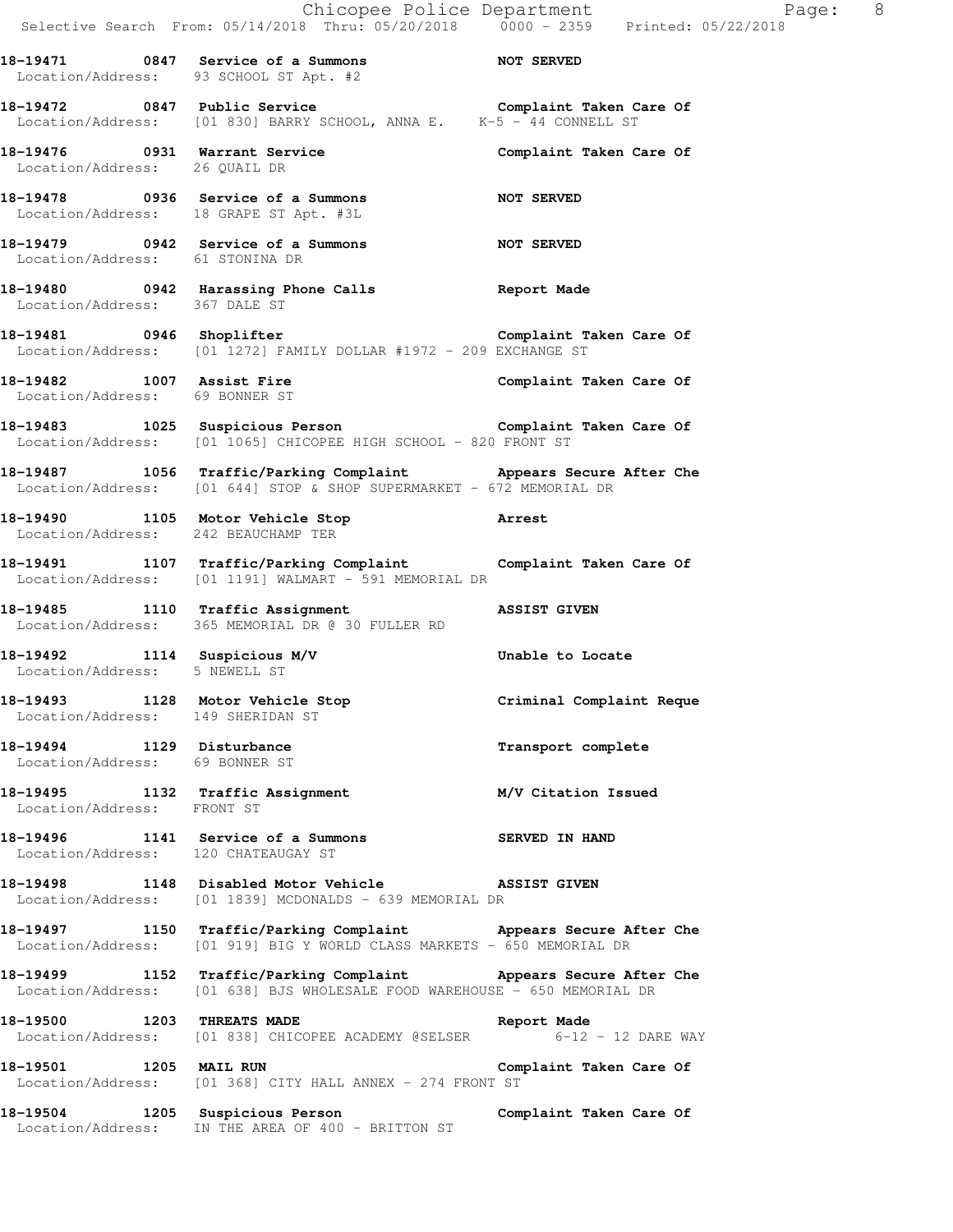**18-19502 1208 Service of a Summons NOT SERVED**  Location/Address: 46 AMES AVE Apt. #3L

18-19505 1218 Public Service **1986 SERVED IN HAND** Location/Address: 10 ATWATER ST

**18-19506 1238 Traffic/Parking Complaint Appears Secure After Che**  Location/Address: [01 1852] ROMANO'S PIZZA - 191 EXCHANGE ST

**18-19507 1240 Traffic/Parking Complaint M/V Citation Issued**  Location/Address: VOLPE DR

**18-19508 1240 Assist Ambulance ASSIST GIVEN**  Location/Address: 735 MEMORIAL DR Apt. #TR4

18-19509 1255 Disabled Motor Vehicle **18-1950** Complaint Taken Care Of Location/Address: IN THE AREA - 600 FULLER RD @ 41 BASKIN DR

**18-19512 1328 Abandoned/Found Property Complaint Taken Care Of**  Location/Address: TRURO ST @ WHITIN AVE

**18-19514 1341 Assault & Battery Complaint Advised**  Location/Address: [01 843] CHICOPEE COMP HIGH SCHOOL - 617 MONTGOMERY ST

**18-19516 1359 Traffic/Parking Complaint Appears Secure After Che**  Location/Address: 203A EXCHANGE ST

**18-19518 1411 Traffic/Parking Complaint Officer Canceled**  Location/Address: 147 MOREAU DR

**18-19519 1413 Property Damage Crash Report Made**  Location/Address: [01 2053] MERCEDES-BENZ OF SPRINGFIELD - 295 BURNETT RD

**18-19520 1427 Motor Vehicle Stop M/V Citation Issued**  Location/Address: 696 EAST MAIN ST @ 9 CAREW ST

**18-19522 1431 Traffic/Parking Complaint Appears Secure After Che**  Location/Address: [01 919] BIG Y WORLD CLASS MARKETS - 650 MEMORIAL DR

**18-19523 1433 Disabled Motor Vehicle ASSIST GIVEN**  Location/Address: 53 NEW LUDLOW RD @ 2021 MEMORIAL DR

**18-19524 1434 Traffic/Parking Complaint Appears Secure After Che**  Location/Address: [01 638] BJS WHOLESALE FOOD WAREHOUSE - 650 MEMORIAL DR

**18-19525 1439 Traffic/Parking Complaint Appears Secure After Che**  Location/Address: [01 1470] PRIYA INDIAN CUISINE - 460 MEMORIAL DR

18-19527 1448 Public Service **Complaint Taken Care Of** Location/Address: 129 EAST ST

**18-19528 1455 Public Service Report Made**  Location/Address: BASKIN BUILDING - 102 WEST MAIN ST

**18-19529 1500 Larceny Complaint Past Report Made**  Location/Address: 144 CRESCENT DR

**18-19530 1500 Public Service Complaint Taken Care Of**  Location/Address: 663 PENDLETON AVE

**18-19531 1502 Check The Well Being Unable to Locate**  Location/Address: [01 103] SOUTHERN SUN-SATIONS - 711 JAMES ST

**18-19532 1508 Traffic/Parking Complaint Appears Secure After Che**  Location/Address: [01 1913] FURNITURE OUTLET - 187 EXCHANGE ST

**18-19533 1510 Check The Well Being Complaint Taken Care Of**  Location/Address: 351 PROSPECT ST @ 15 INGHAM ST

**18-19535 1534 Property Damage Crash Report Made**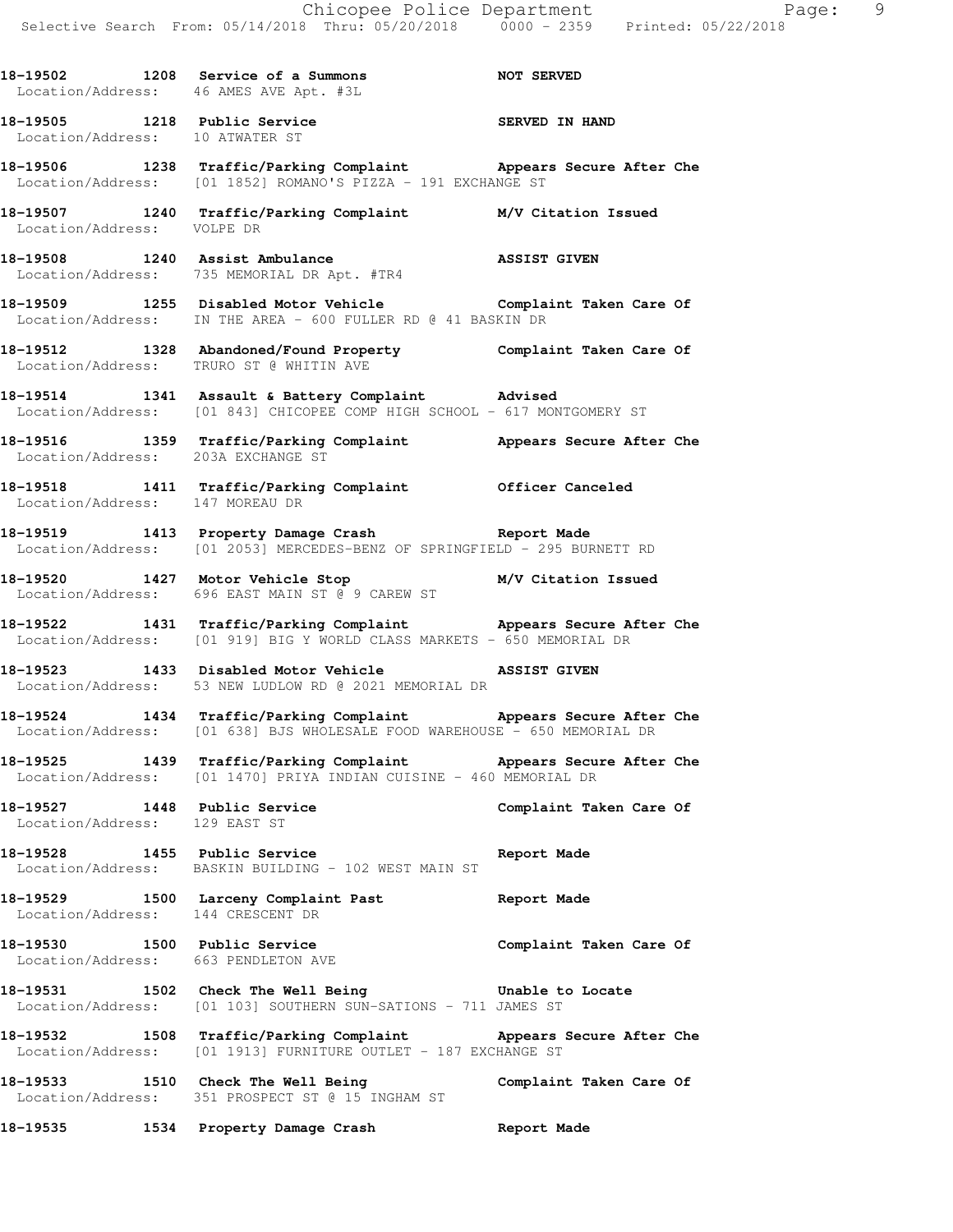|                                                                     | Chicopee Police Department<br>Selective Search From: 05/14/2018 Thru: 05/20/2018 0000 - 2359 Printed: 05/22/2018                  | Page: 10              |
|---------------------------------------------------------------------|-----------------------------------------------------------------------------------------------------------------------------------|-----------------------|
|                                                                     | Location/Address: [01 671] PLANET FITNESS - 1183 MEMORIAL DR                                                                      |                       |
|                                                                     | 18-19534 1535 Public Service<br>Location/Address: [01 73] PRIDE CONVENIENCE - 363 BURNETT RD                                      | Unable to Locate      |
|                                                                     | 18-19536 1608 Malicious Damage-Past Criminal Complaint Reque<br>Location/Address: 69 BONNER ST Apt. #1FL                          |                       |
|                                                                     | 18-19537 1623 Suspicious Person 18-19537<br>Location/Address: 299 EXCHANGE ST @ 16 CENTER ST                                      |                       |
| Location/Address: 66 GILL ST                                        | 18-19539 1632 Breaking & Entering-Report 18eport Made                                                                             |                       |
|                                                                     | 18-19541 1720 Larceny Complaint Past No Report Necessary<br>Location/Address: 64 CRESCENT DR                                      |                       |
|                                                                     | 18-19542 1730 Motor Vehicle Stop Advised<br>Location/Address: 365 MEMORIAL DR @ 30 FULLER RD                                      |                       |
|                                                                     | 18-19543 1735 Suspicious M/V 18-19543<br>Location/Address: [01 1267] MASS MUTUAL LEARNING & CONFERENCE CENTER - 350 MEMORIAL DR   |                       |
|                                                                     | 18-19544 1742 Neighbor/Landlord Dispute Advised<br>Location/Address: 17 ASINOF AVE Apt. #3R                                       |                       |
| 18-19545 1753 Prisoner Lunch                                        | Location/Address: [01 413] FALLS PIZZA - 103 MAIN ST                                                                              | Advised               |
| Location/Address: 436 EAST ST                                       | 18-19547 1802 Animal Complaint 1803 and Movised                                                                                   |                       |
|                                                                     | 18-19548 1852 Disturbance 1854 Unable to Locate<br>Location/Address: [01 645] CITIZENS BANK  INSIDE STOP & SHOP - 672 MEMORIAL DR |                       |
| Location/Address: 276 EXCHANGE ST                                   | 18-19550 1904 Breaking & Entering-Report Advised                                                                                  |                       |
| Location/Address: 12 VOLPE DR                                       | 18-19551 1907 Robbery Unarmed Report Made                                                                                         |                       |
|                                                                     | 18-19553 1958 Check The Well Being Complaint Taken Care Of<br>Location/Address: [01 563] RITE AID PHARMACY - 577 MEADOW ST        |                       |
| 18-19554 2029 Assist Ambulance                                      | Location/Address: 2 SPRINGFIELD ST Apt. #110                                                                                      | Assisted other Agency |
| 18-19555 2100 Assist Ambulance<br>Location/Address: 57 LAFAYETTE ST |                                                                                                                                   | <b>ASSIST GIVEN</b>   |
|                                                                     | 18-19559 2216 Motor Vehicle Stop<br>Location/Address: PINE ST @ HASTINGS ST                                                       | <b>Advised</b>        |
|                                                                     | 18-19561 2328 Transport Service<br>Location/Address: [04] HOLYOKE HOSPITAL - 15 HOSPITAL DR                                       | Transport complete    |
| Location/Address: EMERSON ST                                        | 18-19563 2353 Assist Other Police Department Assisted other Agency                                                                |                       |
| For Date: $05/16/2018$ - Wednesday                                  |                                                                                                                                   |                       |
|                                                                     | 18-19564 0013 Animal Complaint 1997 Advised<br>Location/Address: [01 168] ROLLIN ROC TAVERN - 258 EXCHANGE ST                     |                       |
| Location/Address: 103 CHAPEL ST                                     | 18-19566 0017 Traffic/Parking Complaint Complaint Taken Care Of                                                                   |                       |
| 18-19601 0222 Disturbance                                           |                                                                                                                                   | Advised               |

Location/Address: [01 242] BIRCH PARK PLACE APARTMENTS CHICOPEE HOUSING - 630 CHICOPEE ST Apt. #107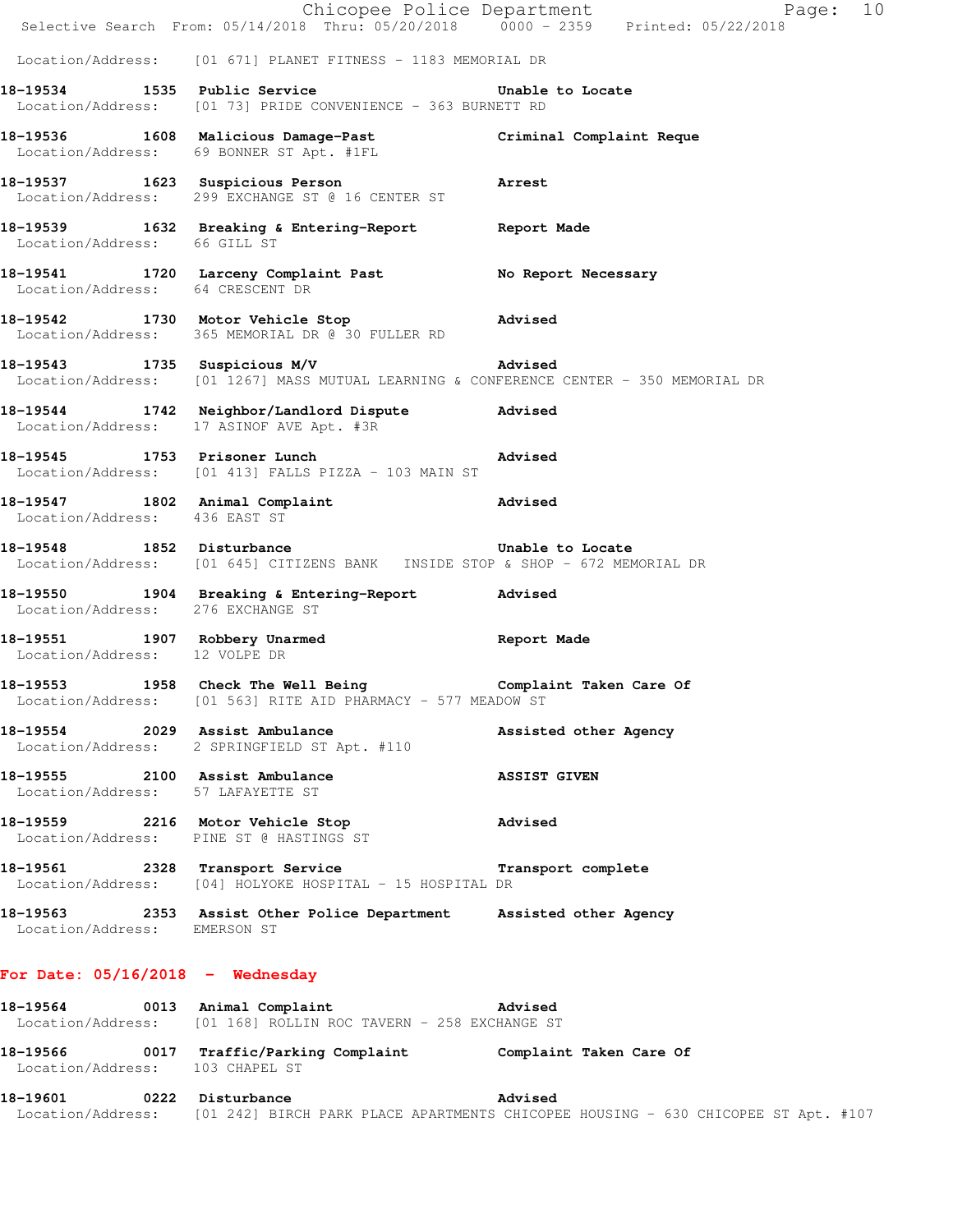**18-19612 0343 Motor Vehicle Stop Advised**  Location/Address: 767 CHICOPEE ST

**18-19618 0436 Motor Vehicle Stop Advised**  Location/Address: 990 CHICOPEE ST

**18-19623 0503 Motor Vehicle Stop M/V Citation Issued**  Location/Address: [01 1600] 733 BAR & GRILL - 733 CHICOPEE ST

**18-19626 0546 Traffic/Parking Complaint Complaint Taken Care Of**  Location/Address: 12 WALNUT ST

**18-19628 0550 Service of a Summons NOT SERVED**  Location/Address: 21 HANSEN ST

**18-19629 0559 Motor Vehicle Stop Advised**  Location/Address: [01 834] BOWE SCHOOL, PATRICK E. K-5 - 115 HAMPDEN ST

**18-19630 0602 Traffic/Parking Complaint M/V Citation Issued**  Location/Address: 1050 BURNETT RD

**18-19633 0608 Motor Vehicle Stop Advised**  Location/Address: [01 834] BOWE SCHOOL, PATRICK E. K-5 - 115 HAMPDEN ST

**18-19634 0612 Traffic Assignment Complaint Taken Care Of**  Location/Address: HAMPDEN ST

**18-19635 0623 Motor Vehicle Stop M/V Citation Issued**  Location/Address: [01 834] BOWE SCHOOL, PATRICK E. K-5 - 115 HAMPDEN ST

**18-19636 0624 Traffic Assignment Complaint Taken Care Of**  Location/Address: MEMORIAL DR

**18-19637 0625 Traffic Assignment Complaint Taken Care Of**  Location/Address: FRONT ST

**18-19638 0626 Traffic Assignment Complaint Taken Care Of**  Location/Address: MEMORIAL DR

**18-19639 0627 Traffic Assignment Complaint Taken Care Of**  Location/Address: 462 CHICOPEE ST @ 13 BONNER ST

**18-19640 0627 Traffic Assignment Complaint Taken Care Of**  Location/Address: [01 839] STEFANIK SCHOOL, GENERAL. JOHN J. K-5 - 720 MEADOW ST

**18-19641 0630 Traffic Assignment Advised**  Location/Address: 420 EAST ST @ 319 BEAUCHAMP TER

18-19642 **0631** Traffic Assignment **Complaint Taken Care Of** Location/Address: STONINA DR

**18-19643 0631 Traffic Assignment Complaint Taken Care Of**  Location/Address: MEMORIAL DR

**18-19644 0635 Motor Vehicle Stop Advised**  Location/Address: CHICOPEE ST @ LAWNDALE ST

**18-19646 0636 Motor Vehicle Stop Advised**  Location/Address: 1231 MEMORIAL DR @ 59 JAMROG DR

**18-19647 0642 Motor Vehicle Stop M/V Citation Issued**  Location/Address: 326 EAST ST

**18-19648 0650 Motor Vehicle Stop M/V Citation Issued**  Location/Address: [01 675] MASSE SEAFOOD - 1329 MEMORIAL DR

**18-19649 0658 Motor Vehicle Stop M/V Citation Issued**  Location/Address: 245 EAST ST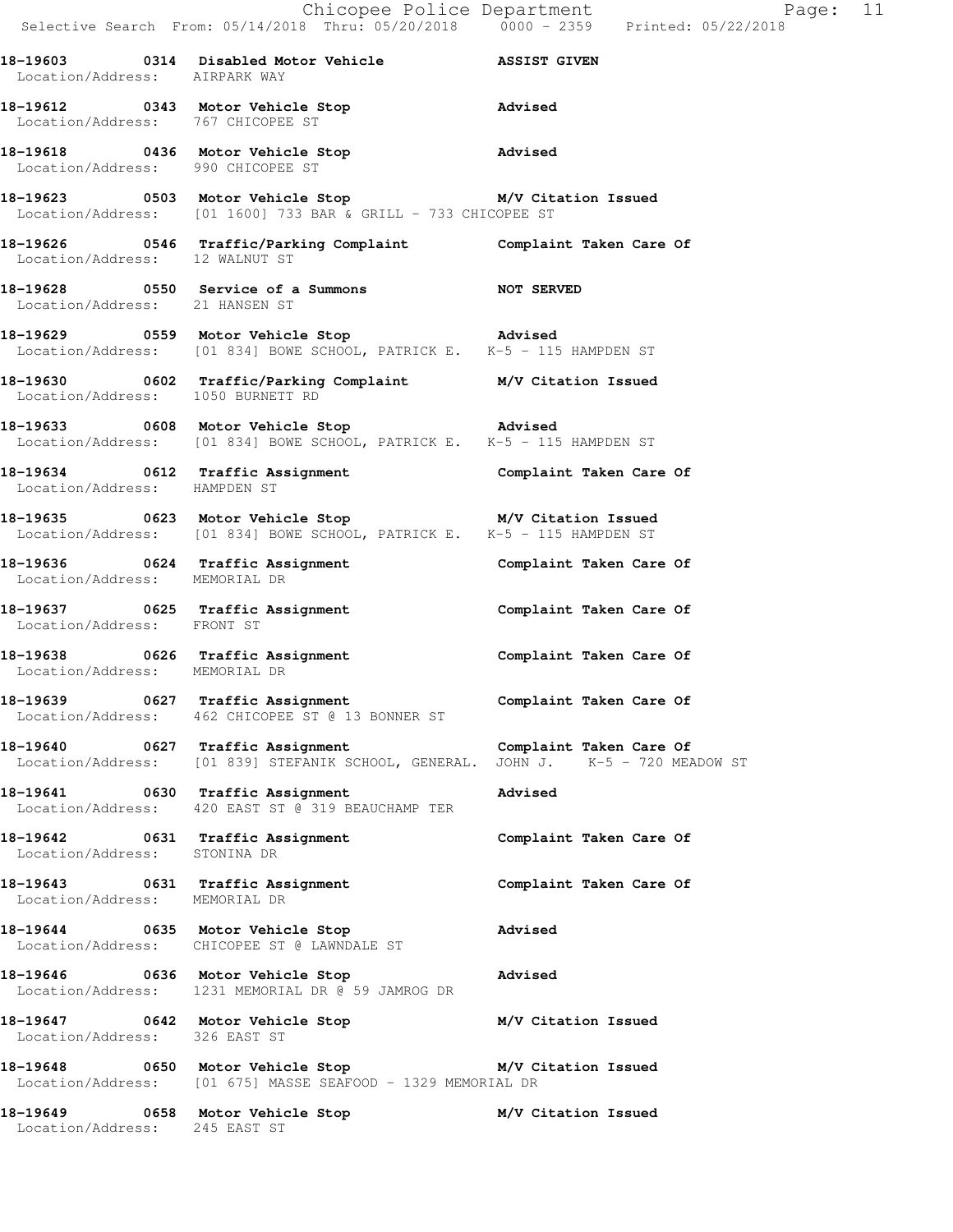|                                                                  | 18-19650 0658 Public Service<br>Location/Address: 54 SHAW PARK AVE<br>Advised                                                              |                         |
|------------------------------------------------------------------|--------------------------------------------------------------------------------------------------------------------------------------------|-------------------------|
|                                                                  | 18-19651 0705 Public Service <b>18 COVERTS</b> SERVED IN HAND<br>Location/Address: [01 825] CHICOPEE DISTRICT COURT - 30 CHURCH ST         |                         |
| Location/Address: AIRPARK WAY                                    | 18-19652 0708 Public Service ASSIST GIVEN                                                                                                  |                         |
| Location/Address: WASHINGTON ST                                  | 18-19653 0711 Traffic/Parking Complaint Advised                                                                                            |                         |
|                                                                  | 18-19654 0731 Public Service <b>18-1965</b> Unable to Locate<br>Location/Address: 15 YELLE ST @ 1126 MONTGOMERY ST                         |                         |
| Location/Address: 33 SUMMER ST                                   | 18-19655 0757 Assist Ambulance and ASSIST GIVEN                                                                                            |                         |
|                                                                  | 18-19656 0809 Traffic/Parking Complaint Complaint Taken Care Of<br>Location/Address: [01 670] CUMBERLAND FARMS - 1061 MEMORIAL DR          |                         |
|                                                                  | Location/Address: [01 448] SOFT TOUCH AUTO WASH - 1469 GRANBY RD                                                                           |                         |
|                                                                  | 18-19658 0810 Traffic/Parking Complaint Complaint Taken Care Of<br>Location/Address: [01 670] CUMBERLAND FARMS - 1061 MEMORIAL DR          |                         |
|                                                                  |                                                                                                                                            |                         |
| Location/Address: 33 BENOIT CIR                                  | 18-19660 0826 Neighbor/Landlord Dispute Complaint Taken Care Of                                                                            |                         |
|                                                                  | 18-19661 0827 Traffic/Parking Complaint Unable to Locate<br>Location/Address: 72 ROSS AVE                                                  |                         |
|                                                                  | -<br>18-19662 1827 Transport Service 1988 Transport complete<br>Location/Address: [01 825] CHICOPEE DISTRICT COURT - 30 CHURCH ST          |                         |
| Location/Address: 17 ARLMONT ST                                  | 18-19664 0842 Assist Other Police Department Unable to Locate                                                                              |                         |
| Location/Address: FRONT ST                                       | 18-19665 0844 Traffic Assignment                                                                                                           | Complaint Taken Care Of |
| 18-19666 0849 Animal Complaint                                   | Location/Address: 12 LEARY AVE Apt. #1R                                                                                                    | Advised                 |
| 18-19668 0906 Warrant Service<br>Location/Address: 25 KENDALL ST |                                                                                                                                            | Unable to Locate        |
|                                                                  | 18-19669 0906 Traffic/Parking Complaint Appears Secure After Che<br>Location/Address: [01 307] CHICOPEE CONVENIENCE MART - 201 EXCHANGE ST |                         |
|                                                                  | 18-19670 0918 Traffic/Parking Complaint Appears Secure After Che<br>Location/Address: [01 644] STOP & SHOP SUPERMARKET - 672 MEMORIAL DR   |                         |
|                                                                  | 18-19673 0946 Identity Fraud/Theft<br>Location/Address: 102 MITCHELL DR                                                                    | Report Made             |
| 18-19676 1016 Public Service                                     | Location/Address: 12 LORD TERRACE NORTH                                                                                                    | Advised                 |
|                                                                  | 18-19678 1041 Traffic/Parking Complaint Unfounded Location/Address: EAST MAIN ST                                                           |                         |
| Location/Address: 63 ELCON DR                                    | 18-19681 1052 Harassing Phone Calls                                                                                                        | Report Made             |
| 18-19682                                                         | 1055 Check The Well Being                                                                                                                  | Unable to Locate        |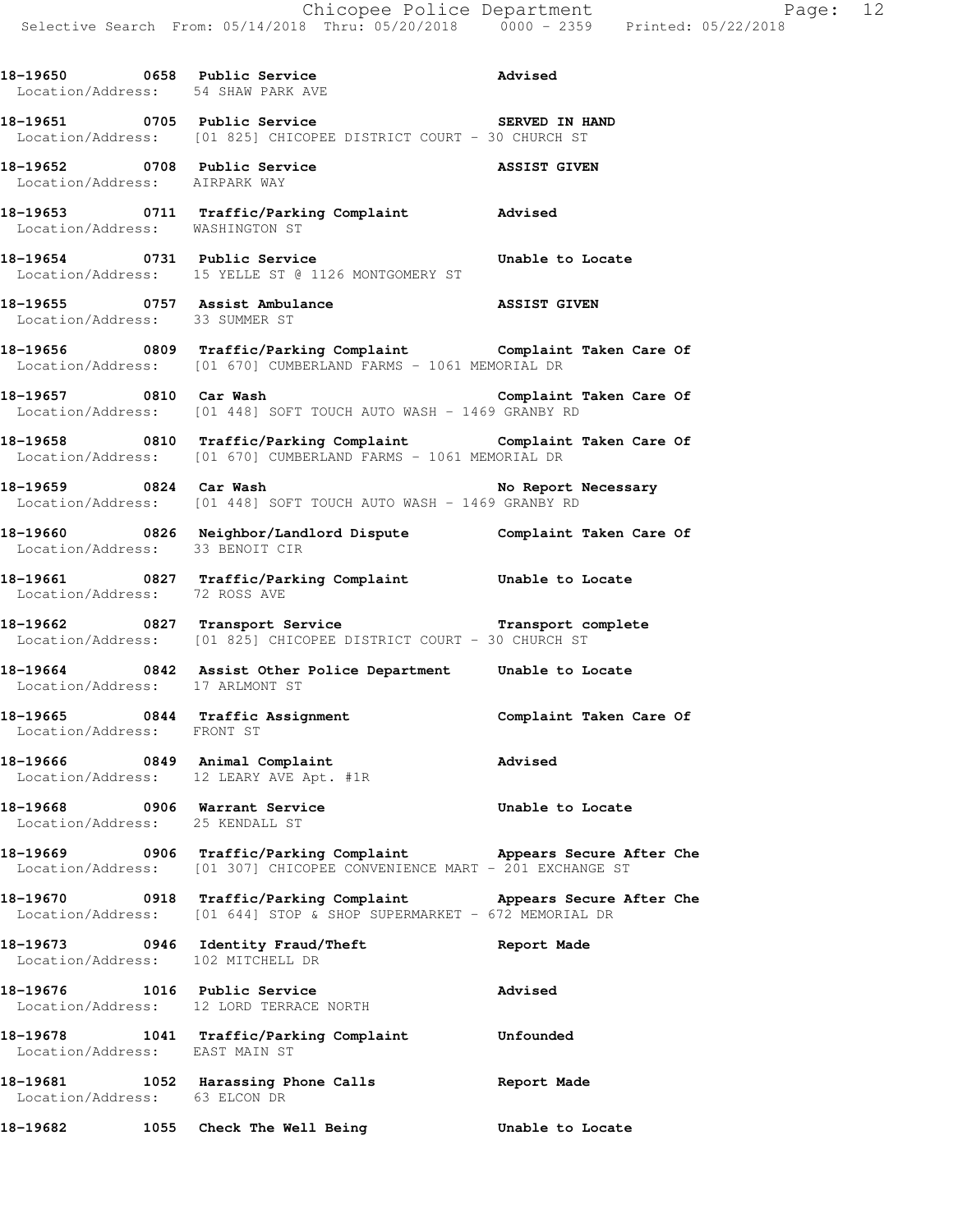|                                                                 | Chicopee Police Department<br>Selective Search From: 05/14/2018 Thru: 05/20/2018 0000 - 2359 Printed: 05/22/2018                                   | Page: 13                |
|-----------------------------------------------------------------|----------------------------------------------------------------------------------------------------------------------------------------------------|-------------------------|
| Location/Address: 99 BONNEVILLE AVE                             |                                                                                                                                                    |                         |
|                                                                 | 18-19684 1107 Warrant Service<br>Location/Address: 63 SCHOOL ST Apt. #1L                                                                           | Unable to Locate        |
|                                                                 | 18-19683 1108 Motor Vehicle Stop 310 Movised<br>Location/Address: FULLER RD @ OAKHILL CIR                                                          |                         |
|                                                                 | 18-19686 1128 Traffic/Parking Complaint Appears Secure After Che<br>Location/Address: [01 1913] FURNITURE OUTLET - 187 EXCHANGE ST                 |                         |
|                                                                 | 18-19687 1140 PRIVATE TOW/REPO<br>Location/Address: [01 1498] HONEYLAND FARMS - 206 NEWBURY ST                                                     | Complaint Taken Care Of |
| Location/Address: 64 EMMET ST                                   | 18-19689 1150 Malicious Damage-Past 18-19689 Report Made                                                                                           |                         |
|                                                                 | 18-19693 1250 Traffic/Parking Complaint Appears Secure After Che<br>Location/Address: [01 638] BJS WHOLESALE FOOD WAREHOUSE - 650 MEMORIAL DR      |                         |
|                                                                 | 18-19694 1258 Traffic/Parking Complaint Appears Secure After Che<br>Location/Address: [01 919] BIG Y WORLD CLASS MARKETS - 650 MEMORIAL DR         |                         |
| Location/Address: IRENE ST                                      | 18-19697 1323 Traffic Assignment No Report Necessary                                                                                               |                         |
| Location/Address: 84 MARION ST                                  | 18-19700 1323 Breaking & Entering-Report Neport Made                                                                                               |                         |
| 18-19698 1324 Public Service<br>Location/Address: KOWAL DR      |                                                                                                                                                    | Complaint Taken Care Of |
|                                                                 | 18-19699 1326 MAIL RUN 18-19699 20 Complaint Taken Care Of<br>Location/Address: [01 368] CITY HALL ANNEX - 274 FRONT ST                            |                         |
|                                                                 | 18-19701 1348 Motor Vehicle Stop M/V Citation Issued<br>Location/Address: [01 1190] 99 RESTAURANT & PUBS - 555 MEMORIAL DR                         |                         |
| Location/Address: 253 BEAUCHAMP TER                             | 18-19702 1402 Motor Vehicle Stop                                                                                                                   | <b>Advised</b>          |
| 18-19703<br>1402<br>Location/Address: 147 MOREAU DR             | Traffic/Parking Complaint Complaint Taken Care Of                                                                                                  |                         |
|                                                                 | 18-19704 1415 Larceny Complaint Past ASSIST GIVEN<br>Location/Address: [01 1159] CHICOPEE LIBRARY (OLD BUILDING) - 31 SPRINGFIELD ST               |                         |
|                                                                 | 18-19705 1421 Traffic Assignment Complaint Taken Care Of<br>Location/Address: [01 1577] CHICOPEE MARKETPLACE (CENTRO PROPERTIES) - 591 MEMORIAL DR |                         |
| 18-19708 1423 Public Service<br>Location/Address: 42 COLLINS ST |                                                                                                                                                    | Report Made             |
| Location/Address: 21 HANSEN ST                                  | 18-19706 1424 Service of a Summons                                                                                                                 | Unable to Locate        |
| Location/Address: 253 BEAUCHAMP TER                             | 18-19707 1430 Motor Vehicle Stop<br>Lecation (Address: 252 PEAUCHAMP TEP                                                                           | M/V Citation Issued     |
|                                                                 | 18-19709 1442 Suspicious M/V Complaint Taken Care Of<br>Location/Address: [01 174] COMMUNITY SUBSTANCE ABUSE CENTER - 628 CENTER ST                |                         |
|                                                                 | 18-19710 1444 Disabled Motor Vehicle<br>Location/Address: NORTHBOUND-ROTARY - MEMORIAL DR                                                          | Complaint Taken Care Of |
| Location/Address: 185 GRANBY RD                                 | 18-19711 1444 Motor Vehicle Stop                                                                                                                   | M/V Citation Issued     |
| Location/Address: 244 LANGEVIN ST                               | 18-19712 1446 Traffic/Parking Complaint Advised                                                                                                    |                         |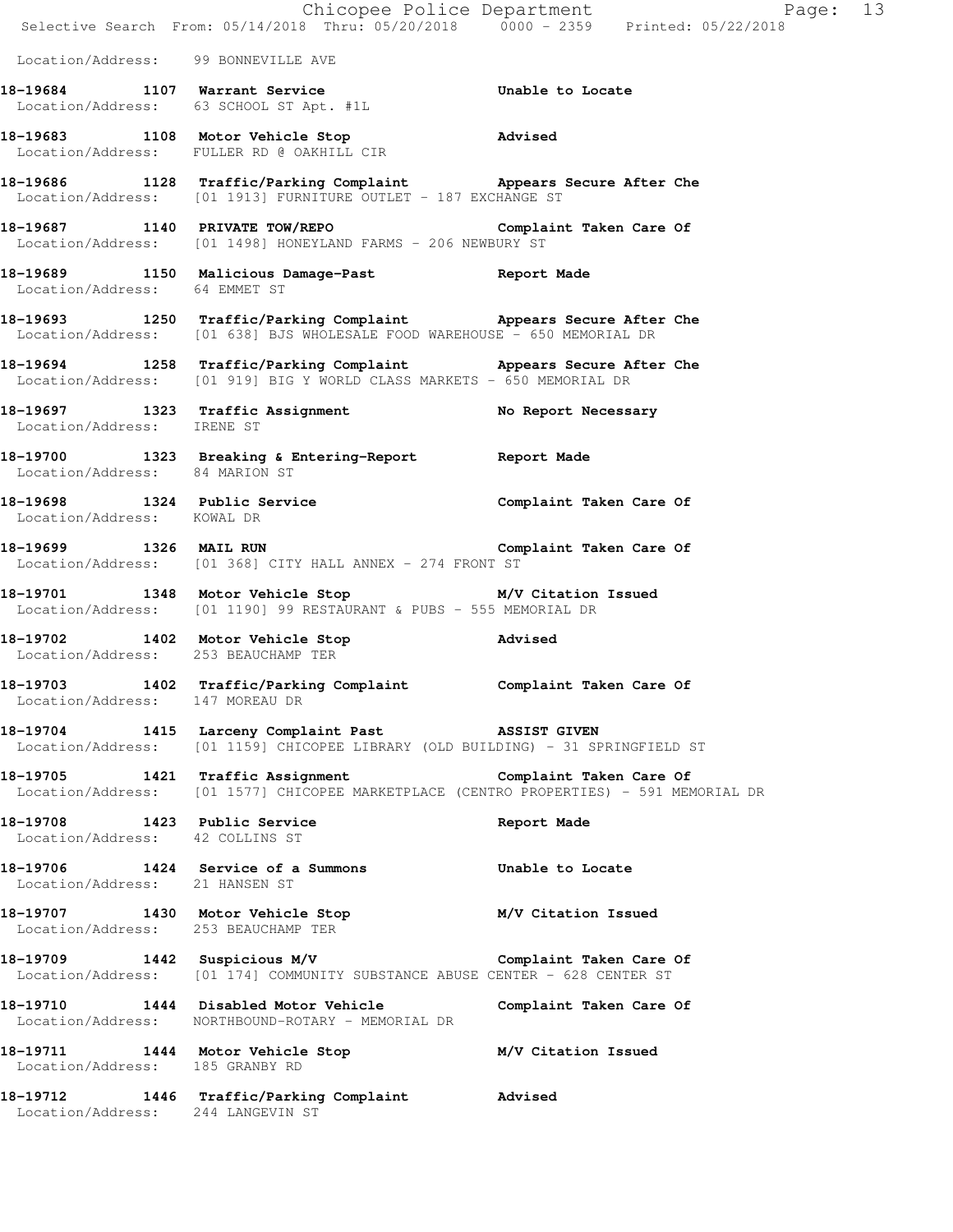|                                   |                                                                                                                                               | Chicopee Police Department<br>Selective Search From: 05/14/2018 Thru: 05/20/2018 0000 - 2359 Printed: 05/22/2018 |
|-----------------------------------|-----------------------------------------------------------------------------------------------------------------------------------------------|------------------------------------------------------------------------------------------------------------------|
|                                   | 18-19714 1534 Assist Other Police Department Assisted other Agency<br>Location/Address: [02] SPRINGFIELD, MA - CAMBRIDGE ST                   |                                                                                                                  |
|                                   | 18-19716 1607 Motor Vehicle Stop 18-19716 M/V Citation Issued<br>Location/Address: [01 574] PRIDE - 27 MONTGOMERY ST                          |                                                                                                                  |
|                                   | 18-19717 1627 Traffic/Parking Complaint Complaint Taken Care Of Location/Address: [01 1851] CHICOPEE BOYS & GIRLS TEEN CENTER - 664 MEADOW ST |                                                                                                                  |
|                                   | 18-19718 1636 Identity Fraud/Theft Report Made Location/Address: 388 BROADWAY Apt. #1L                                                        |                                                                                                                  |
|                                   | 18-19720 1641 Personal Injury Crash Neport Made<br>Location/Address: [01 188] PRIDE SERVICE STATION - 167 CHICOPEE ST                         |                                                                                                                  |
|                                   | 18-19721 1643 Disabled Motor Vehicle Complaint Taken Care Of<br>Location/Address: 21 SPRINGFIELD ST @ 5 CENTER ST                             |                                                                                                                  |
| Location/Address: 530 MEMORIAL DR | 18-19722 1650 Service of a Summons SERVED IN HAND                                                                                             |                                                                                                                  |
|                                   | 18-19724 1721 Property Damage Crash Madvised<br>Location/Address: [15] 340 DALE Apt. #H                                                       |                                                                                                                  |
|                                   | 18-19725 1725 Property Damage Crash<br>Location/Address: 774 MEMORIAL DR @ 103 LAUZIER TER                                                    | No Report Necessary                                                                                              |
| Location/Address: 62 OHIO AVE     | 18-19726 1741 Service of a Summons                                                                                                            | <b>SERVED IN HAND</b>                                                                                            |
| Location/Address: HAMPDEN ST      | 18-19727 1748 Traffic/Parking Complaint Unable to Locate                                                                                      |                                                                                                                  |
|                                   | 18-19728 1803 Property Damage Crash Neport Made<br>Location/Address: [01 718] CVS 693 - 1616 MEMORIAL DR                                      |                                                                                                                  |
|                                   | 18-19731 1803 Breaking & Entering-Report 19731<br>Location/Address: 828 CHICOPEE ST Apt. #1FL                                                 |                                                                                                                  |
|                                   | 18-19729 1804 Property Damage Crash Neport Made<br>Location/Address: SCHOOL BUS COMPANY - FULLER RD                                           |                                                                                                                  |
|                                   | 18-19732 1809 Prisoner Lunch NSSIST GIVEN<br>Location/Address: [01 413] FALLS PIZZA - 103 MAIN ST                                             |                                                                                                                  |
|                                   | 18-19733 1814 Juvenile Complaint 18-19733 1814<br>Location/Address: [01 840] STREIBER SCHOOL, HUGH SCOTT K-5 - 40 STREIBER DR                 |                                                                                                                  |
| Location/Address: 86 CRESCENT DR  | 18–19735 1829 Service of a Summons SERVED IN HAND                                                                                             |                                                                                                                  |
|                                   | 18-19736 1905 Assist Ambulance NSSIST GIVEN<br>Location/Address: [01 310] SUBWAY T&W INC. - 105 CENTER ST                                     |                                                                                                                  |
| Location/Address: 32 KANE DR      | 18-19741 1922 Check The Well Being The Unable to Locate                                                                                       |                                                                                                                  |
|                                   | 18-19740 1925 Larceny Complaint Past <b>18-19740</b> Report Made<br>Location/Address: [01 1696] WILLIAMS RESIDENCE - 142 CASEY DR             |                                                                                                                  |
|                                   | 18-19742 1926 Motor Vehicle Stop Noticle Stop<br>Location/Address: SCHOOL ST @ CHESTNUT ST                                                    |                                                                                                                  |
|                                   | 18-19744 2033 Suspicious Person <b>18-1974</b> Unable to Locate<br>Location/Address: 339 CHICOPEE ST @ 12 CLARENDON AVE                       |                                                                                                                  |
|                                   | 18-19745 2035 Check The Well Being 611 Officer Canceled Location/Address: 70 OLD FULLER RD EXT                                                |                                                                                                                  |
|                                   | 18-19746 2102 Disturbance Channel Unable to Locate<br>Location/Address: [01 971] PORTUGUESE AMERICAN CLUB - 147 EXCHANGE ST                   |                                                                                                                  |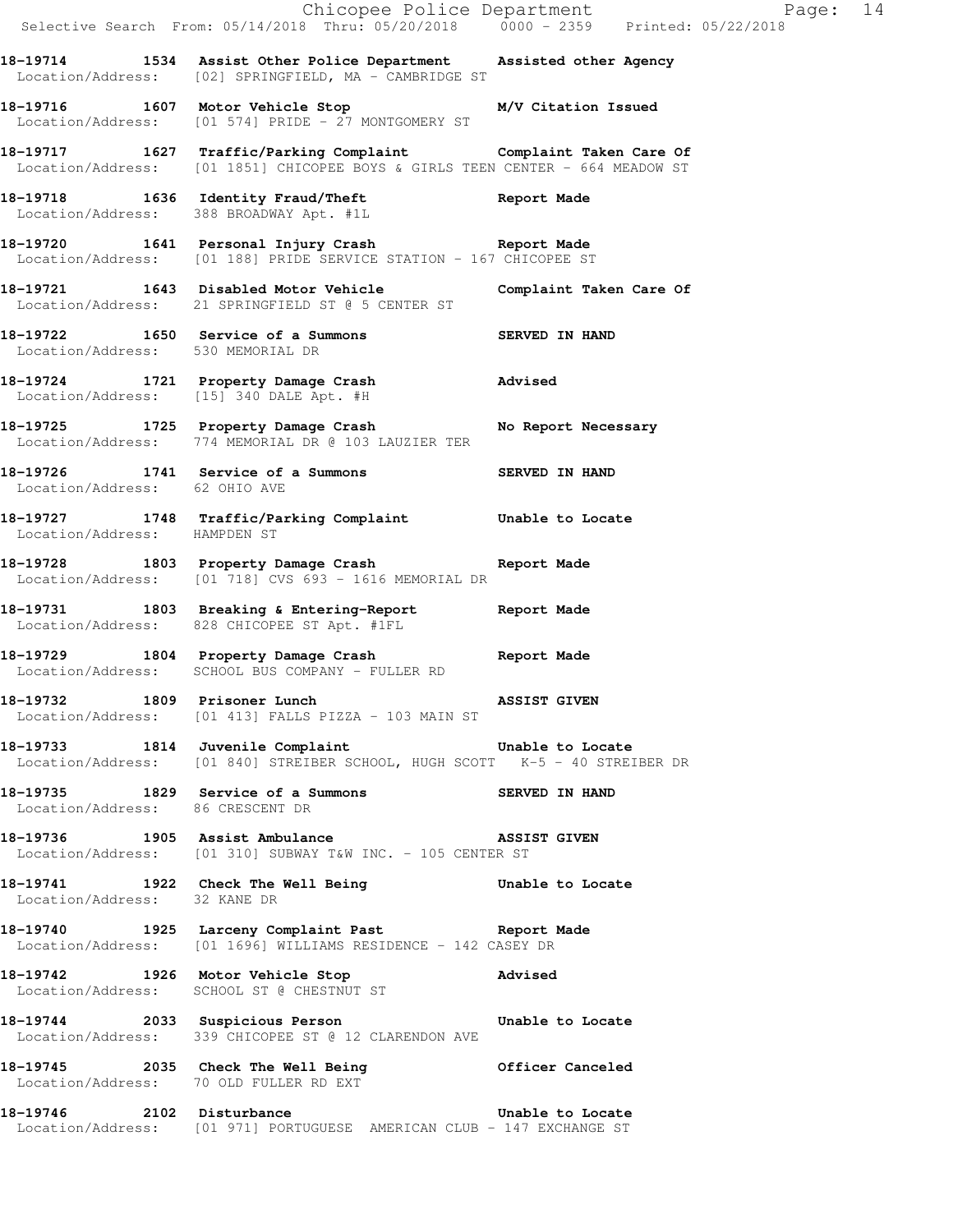| 18-19747 2117 Loud Music                                           | Location/Address: 19 BRODEUR ST Apt. #A                                          | Unable to Locate        |
|--------------------------------------------------------------------|----------------------------------------------------------------------------------|-------------------------|
| 18-19748 2204 Suspicious M/V<br>Location/Address: 21 NASSAU ST     |                                                                                  | Complaint Taken Care Of |
| 18-19749 2247 Assist Ambulance<br>Location/Address: 60 SIMARD DR   |                                                                                  | <b>ASSIST GIVEN</b>     |
|                                                                    | Location/Address: [01 1266] ALS DINER - 14 YELLE ST                              |                         |
| For Date: $05/17/2018$ - Thursday                                  |                                                                                  |                         |
| 18-19766 0059 Suspicious Person<br>Location/Address: 2 SOUTHERN DR |                                                                                  | Report Made             |
| 18-19758 0209 Suspicious Person                                    | <b>Example 2</b> Advised<br>Location/Address: [01 849] RIVERS PARK - 19 ALDEN ST |                         |
| 18-19777 0218 Motor Vehicle Stop<br>Location/Address: 390 EAST ST  |                                                                                  | M/V Citation Issued     |

**18-19780 0235 Traffic/Parking Complaint City Ordinance Violation**  Location/Address: 208 PROSPECT ST

**18-19784 0252 Drug Overdose Report Made**  Location/Address: 120 ACREBROOK DR **18-19787 0303 Suspicious Person ASSIST GIVEN** 

Location/Address: 41 BELL ST

**18-19798 0423 Drug Overdose Report Made**  Location/Address: 782 FRONT ST

**18-19799 0439 Motor Vehicle Stop M/V Citation Issued**  Location/Address: [01 644] STOP & SHOP SUPERMARKET - 672 MEMORIAL DR

**18-19800 0513 Motor Vehicle Stop M/V Citation Issued**  Location/Address: [01 1658] THE APARTMENTS AT AMES PRIVILEGE - 1 SPRINGFIELD ST

**18-19802 0522 Assist Ambulance ASSIST GIVEN**  Location/Address: 43 SOMERSET RD

**18-19805 0554 Motor Vehicle Stop M/V Citation Issued** 

Location/Address: 561 SHERIDAN ST

**18-19806 0610 Service of a Summons Unable to Locate**  Location/Address: 21 HANSEN ST

**18-19807 0616 Motor Vehicle Stop M/V Citation Issued**  Location/Address: 510 SHERIDAN ST

**18-19808 0624 Service of a Summons NOT SERVED**  Location/Address: [01 1233] WINDSOR COURT APARTMENTS - 470 MEMORIAL DR Apt. #305

**18-19810 0626 Larceny- In Progress Report Made**  Location/Address: 42 STEWART ST

**18-19809 0627 Service of a Summons SERVED IN HAND**  Location/Address: 18 GRAPE ST Apt. #3L

**18-19811 0632 Traffic Assignment M/V Citation Issued**  Location/Address: 161 CHICOPEE ST @ 11 WILSON AVE

**18-19813 0636 Traffic Assignment Complaint Taken Care Of**  Location/Address: [01 702] JIFFY LUBE - 2017 MEMORIAL DR

**18-19815 0637 Service of a Summons NOT SERVED**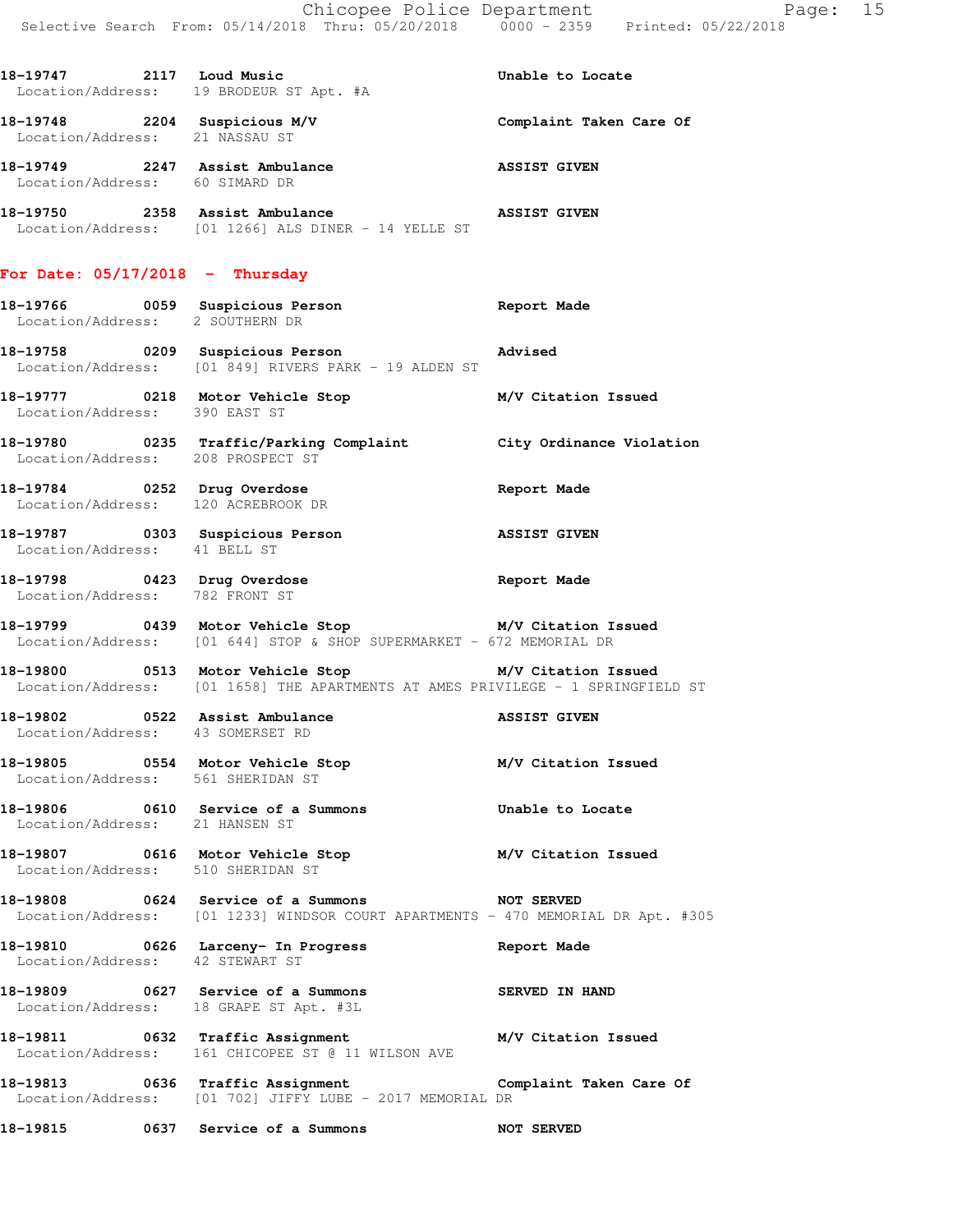|                                        | Chicopee Police Department<br>Selective Search From: 05/14/2018 Thru: 05/20/2018 0000 - 2359 Printed: 05/22/2018                                          |                         | Page: 16 |  |
|----------------------------------------|-----------------------------------------------------------------------------------------------------------------------------------------------------------|-------------------------|----------|--|
| Location/Address: 53 EMPIRE ST Apt. #0 |                                                                                                                                                           |                         |          |  |
|                                        | 18-19814 0638 Motor Vehicle Stop M/V Citation Issued<br>Location/Address: [01 860] MASON MANOR APTS. - 265 NEW LUDLOW RD                                  |                         |          |  |
| Location/Address: FAIRVIEW AVE         |                                                                                                                                                           |                         |          |  |
| Location/Address: BURNETT RD           | 18-19817 18-19817 0642 Traffic Assignment 18-19817 Complaint Taken Care Of                                                                                |                         |          |  |
| Location/Address: 61 STONINA DR        |                                                                                                                                                           |                         |          |  |
|                                        | 18-19820 0647 Assist Ambulance 2008 ASSIST GIVEN<br>Location/Address: [01 959] US TSUBAKI, INC - 106 LONCZAK DR                                           |                         |          |  |
|                                        | 18-19819   0648   Motor Vehicle Stop   M/V Citation Issued<br>Location/Address: 253 FAIRVIEW AVE                                                          |                         |          |  |
| Location/Address: YELLE ST             | 18-19821 0649 Traffic Assignment 18-19821 Complaint Taken Care Of                                                                                         |                         |          |  |
|                                        | 18-19822 0653 Service of a Summons NOT SERVED<br>Location/Address: 46 AMES AVE Apt. #3L                                                                   |                         |          |  |
|                                        | 18-19823 0700 Traffic Assignment Complaint Taken Care Of<br>Location/Address: 3 MONTGOMERY ST @ 120 MEMORIAL DR                                           |                         |          |  |
|                                        | 18-19824 0702 Motor Vehicle Stop M/V Citation Issued<br>Location/Address: [01 1117] CHICOPEE PROVISION - 19 SITARZ AVE                                    |                         |          |  |
|                                        | 18-19825 0712 Disturbance<br>Arrest<br>Location/Address: 133 FRONTENAC ST                                                                                 |                         |          |  |
|                                        | 18-19826 0718 Motor Vehicle Stop Complaint Taken Care Of<br>Location/Address: 3 EAST ST @ 97 BROADWAY                                                     |                         |          |  |
|                                        | 18-19827 0746 Public Service <b>18-19827</b> ASSIST GIVEN<br>Location/Address: [01 825] CHICOPEE DISTRICT COURT - 30 CHURCH ST                            |                         |          |  |
| Location/Address: 30 CENTER ST         | 18-19829 0753 Malicious Damage-Past Neport Made                                                                                                           |                         |          |  |
|                                        | 18-19835 0811 Assist Ambulance 5 Unable to Locate<br>Location/Address: [01 347] CHICOPEE ENGINEERING ASSOC - 1247 EAST MAIN ST                            |                         |          |  |
|                                        | 18-19836 0814 Traffic/Parking Complaint Complaint Taken Care Of<br>Location/Address: [01 670] CUMBERLAND FARMS - 1061 MEMORIAL DR                         |                         |          |  |
|                                        | 18-19837 0817 Disabled Motor Vehicle<br>Vicinity of: VETERANS BRIDGE - EAST MAIN ST                                                                       | Complaint Taken Care Of |          |  |
|                                        | 18-19839 0819 Disabled Motor Vehicle Complaint Taken Care Of<br>Location/Address: [01 592] SUNOCO - F.L. ROBERTS - 500 MONTGOMERY ST                      |                         |          |  |
| Location/Address:                      | 18-19840 0823 Traffic/Parking Complaint Appears Secure After Che<br>[01 307] CHICOPEE CONVENIENCE MART - 201 EXCHANGE ST                                  |                         |          |  |
|                                        | 18-19844 0827 Traffic/Parking Complaint Complaint Taken Care Of<br>Location/Address: [01 1577] CHICOPEE MARKETPLACE (CENTRO PROPERTIES) - 591 MEMORIAL DR |                         |          |  |
| Location/Address: 72 ROSS AVE          | 18-19846 0832 Traffic/Parking Complaint Unable to Locate                                                                                                  |                         |          |  |
|                                        | 18-19848 0832 Traffic/Parking Complaint Complaint Taken Care Of<br>Location/Address: [01 839] STEFANIK SCHOOL, GENERAL. JOHN J. K-5 - 720 MEADOW ST       |                         |          |  |
|                                        | 18-19847 0833 Traffic/Parking Complaint Complaint Taken Care Of<br>Location/Address: [01 836] LAMBERT - LAVOIE SCHOOL K-5 - 99 KENDALL ST                 |                         |          |  |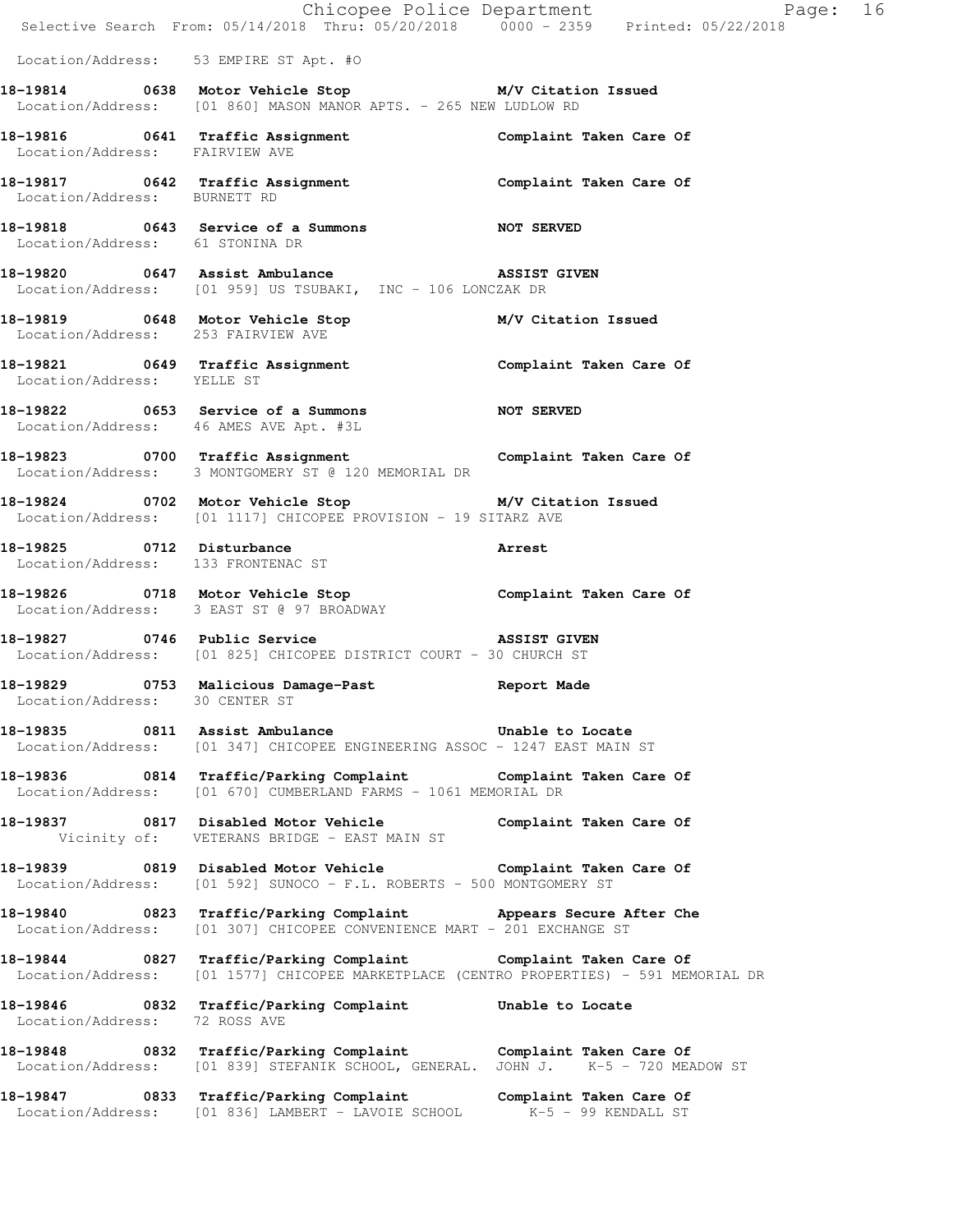|                                                              |                                                                                                                                                        | Chicopee Police Department<br>Selective Search From: 05/14/2018 Thru: 05/20/2018 0000 - 2359 Printed: 05/22/2018 |  |
|--------------------------------------------------------------|--------------------------------------------------------------------------------------------------------------------------------------------------------|------------------------------------------------------------------------------------------------------------------|--|
| Location/Address: 398 SHERIDAN ST                            | 18-19851 0840 Motor Vehicle Stop 31 Movised                                                                                                            |                                                                                                                  |  |
|                                                              | 18-19852 0850 Transport Service Transport Transport complete<br>Location/Address: [01 825] CHICOPEE DISTRICT COURT - 30 CHURCH ST                      |                                                                                                                  |  |
|                                                              | 18-19854 0856 Motor Vehicle Stop M/V Citation Issued<br>Location/Address: 879 SHERIDAN ST @ 89 CHAMPION DR                                             |                                                                                                                  |  |
|                                                              | 18-19855 0857 Motor Vehicle Stop M/V Citation Issued<br>Location/Address: 241 BEAUCHAMP TER                                                            |                                                                                                                  |  |
|                                                              | 18-19859 0908 Traffic/Parking Complaint Advised<br>Location/Address: 420 EAST ST @ 319 BEAUCHAMP TER                                                   |                                                                                                                  |  |
|                                                              | 18-19860 0909 Traffic/Parking Complaint Advised<br>Location/Address: HIS AND HERS STYLING - 558 GRATTAN ST                                             |                                                                                                                  |  |
|                                                              | 18-19861 0909 Traffic/Parking Complaint Complaint Taken Care Of Location/Address: [01 632] 40 MEMORIAL DR CONFERENCE CENTER - 450 MEMORIAL DR          |                                                                                                                  |  |
| Location/Address: 120 LAWNDALE ST                            | 18-19867 0918 Firearms Investigation Complaint Taken Care Of                                                                                           |                                                                                                                  |  |
| Location/Address: 21 HANSEN ST                               | 18-19871 0945 Service of a Summons SERVED IN HAND                                                                                                      |                                                                                                                  |  |
| Location/Address: 203A EXCHANGE ST                           | 18-19872 18953 Traffic/Parking Complaint Appears Secure After Che                                                                                      |                                                                                                                  |  |
|                                                              | 18-19873 18-19873 Motor Vehicle Stop 18-19873<br>Location/Address: 920 EAST MAIN ST @ 54 ROBBINS RD                                                    |                                                                                                                  |  |
|                                                              | 18-19875 0959 Check The Well Being NSSIST GIVEN<br>Location/Address: [01 1348] KIRBY SCHOOLHOUSE CONDOMINIUMS - 90 MCKINSTRY AVE Apt. #206             |                                                                                                                  |  |
|                                                              | 18-19874 1001 Transport Service 1 Transport complete<br>Location/Address: [01 825] CHICOPEE DISTRICT COURT - 30 CHURCH ST                              |                                                                                                                  |  |
|                                                              | 18-19876 1003 Undesirable Advised<br>Location/Address: [01 956] MT. HOLYOKE MANAGEMENT - 60 DEPOT ST                                                   |                                                                                                                  |  |
| 18-19877 1007 Assist Fire<br>Location/Address: 42 STEWART ST |                                                                                                                                                        | Assisted other Agency                                                                                            |  |
|                                                              | 18-19880 1014 Property Damage Crash Report Made<br>Location/Address: [01 1191] WALMART - 591 MEMORIAL DR                                               |                                                                                                                  |  |
|                                                              | 18-19882 1056 Traffic/Parking Complaint the Complaint Taken Care Of<br>Location/Address: [01 644] STOP & SHOP SUPERMARKET - 672 MEMORIAL DR            |                                                                                                                  |  |
|                                                              | 18-19883 1059 Traffic/Parking Complaint Complaint Taken Care Of<br>Location/Address: [01 841] SZETELA EARLY CHILDHOOD SCHOOL - 66 MACEK DR             |                                                                                                                  |  |
|                                                              | 18-19884 1059 Traffic/Parking Complaint Complaint Taken Care Of<br>Location/Address: [01 919] BIG Y WORLD CLASS MARKETS - 650 MEMORIAL DR              |                                                                                                                  |  |
| Location/Address: CHICOPEE ST                                | 18-19885 1104 Traffic Assignment M/V Citation Issued                                                                                                   |                                                                                                                  |  |
| Location/Address: 40 PELOQUIN DR                             | 18-19888 1111 Assist Ambulance 1988 assisted other Agency                                                                                              |                                                                                                                  |  |
|                                                              | 18-19889 1118 Traffic/Parking Complaint Complaint Taken Care Of<br>Location/Address: [01 660] OCEAN STATE JOB LOT - 1451 MEMORIAL DR                   |                                                                                                                  |  |
|                                                              | 18-19890 1122 Traffic/Parking Complaint Complaint Taken Care Of<br>Location/Address: [01 722] PROSPECT ENTERPRISES (PROPERTY OWNER) - 1600 MEMORIAL DR |                                                                                                                  |  |
|                                                              | 18-19891 1130 Traffic/Parking Complaint Complaint Taken Care Of Location/Address: [01 166] GROSSMANS BARGAIN OUTLET - 1956 MEMORIAL DR                 |                                                                                                                  |  |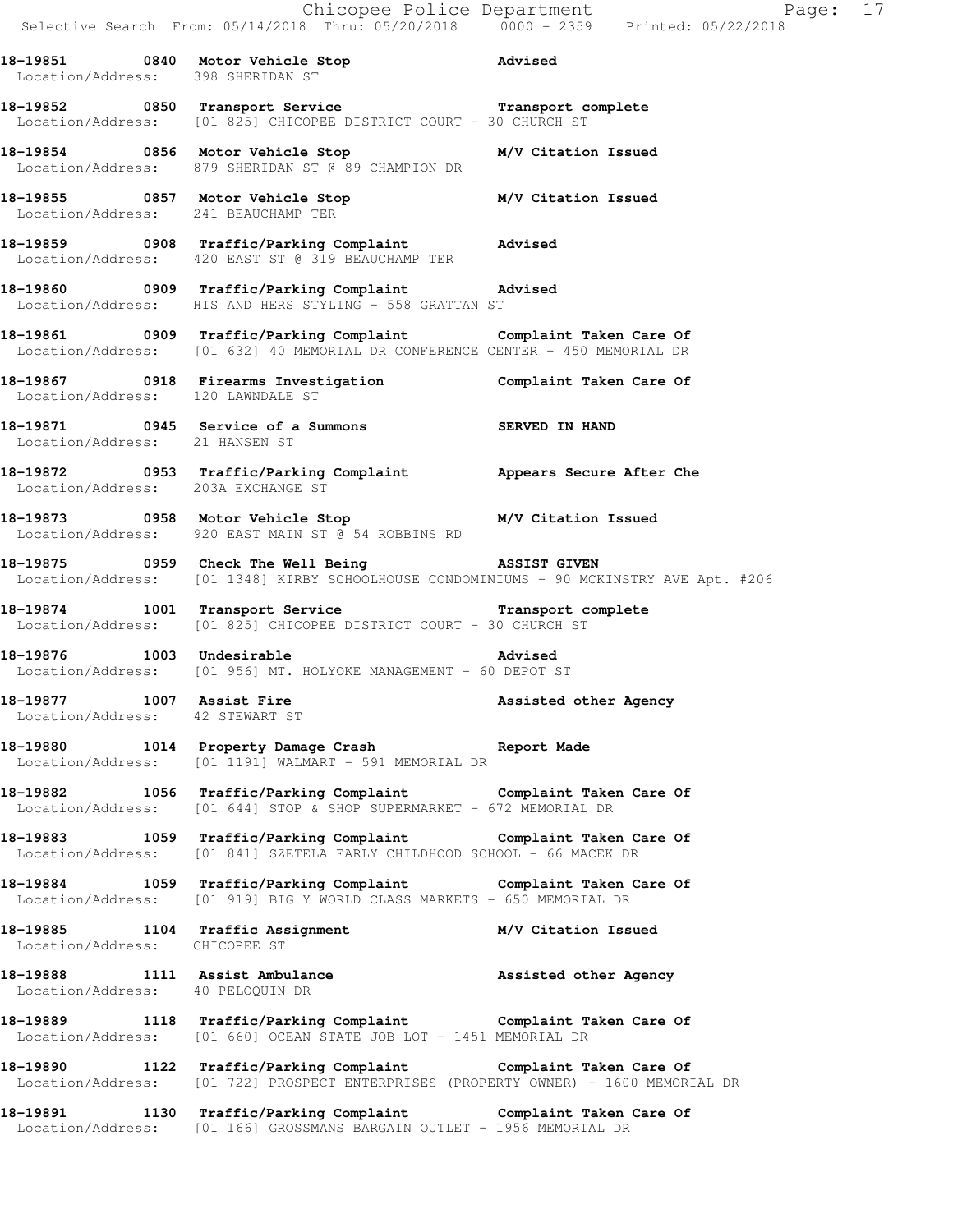Chicopee Police Department Fage: 18 Selective Search From: 05/14/2018 Thru: 05/20/2018 0000 - 2359 Printed: 05/22/2018 **18-19892 1133 Suspicious Person Unable to Locate**  Location/Address: [01 74] WESTFIELD BANK - 435 BURNETT RD **18-19894 1146 Drug Overdose Report Made**  Location/Address: 84 GRAPE ST Apt. #1L 18-19895 1150 Public Service **1198** Complaint Taken Care Of Location/Address: [01 560] CHICOPEE CENTRAL MAINTENANCE GARAGE - 677 MEADOW ST **18-19897 1205 Neighbor/Landlord Dispute Advised**  Location/Address: 515 GRANBY RD **18-19898 1207 Assault & Battery Complaint Unfounded**  Location/Address: [01 1859] WILLIMANSETT (EAST) NURSING HOME - 11 ST ANTHONY ST **18-19899 1211 Property Damage Crash Report Made**  Location/Address: [01 1122] LIGHTHOUSE LIQUORS - 856 MEMORIAL DR **18-19900 1214 Trespasser Complaint Taken Care Of**  Location/Address: [01 1494] CVS - 235 CENTER ST 18-19901 1215 MAIL RUN **No Report Necessary**  Location/Address: [01 368] CITY HALL ANNEX - 274 FRONT ST **18-19902 1221 Keep The Peace-Others Unable to Locate**  Location/Address: 27 ANN ST **18-19904 1301 Stolen M/V L/P Report Report Made**  Location/Address: MT CARMEL AVE **18-19906 1311 Traffic/Parking Complaint Complaint Taken Care Of**  Location/Address: STEDMAN ST **18-19907 1322 Animal Complaint Report Made**  Location/Address: 5 COX ST **18-19909 1342 Traffic/Parking Complaint Complaint Taken Care Of**  Location/Address: [01 644] STOP & SHOP SUPERMARKET - 672 MEMORIAL DR **18-19910 1346 Traffic/Parking Complaint Complaint Taken Care Of**  Location/Address: [01 638] BJS WHOLESALE FOOD WAREHOUSE - 650 MEMORIAL DR **18-19913 1356 Traffic/Parking Complaint Complaint Taken Care Of**  Location/Address: 20 ELMER DR **18-19914 1400 Property Damage Crash Report Made**  Location/Address: 200 ELMCREST DR **18-19915 1402 Traffic/Parking Complaint Complaint Taken Care Of**  Location/Address: [01 660] OCEAN STATE JOB LOT - 1451 MEMORIAL DR **18-19916 1403 Traffic/Parking Complaint Complaint Taken Care Of**  Location/Address: [01 843] CHICOPEE COMP HIGH SCHOOL - ROLF AVE **18-19917 1406 Traffic/Parking Complaint Complaint Taken Care Of**  Location/Address: [01 719] PRICE RITE - 1600 MEMORIAL DR **18-19918 1407 Disturbance Report Made**  Location/Address: [01 838] CHICOPEE ACADEMY @SELSER 6-12 - 12 DARE WAY **18-19919 1417 Breaking & Entering-Report Report Made**  Location/Address: 73 ROCHESTER ST **18-19920 1423 Traffic/Parking Complaint Complaint Taken Care Of**  Location/Address: [01 61] ST JOAN/ ST GEORGE SCHOOL - 589 GRATTAN ST @ 7 PERCY ST **18-19923 1430 Abandoned/Found Property Report Made**  Location/Address: 1204 GRANBY RD **18-19921 1431 Traffic/Parking Complaint Complaint Taken Care Of**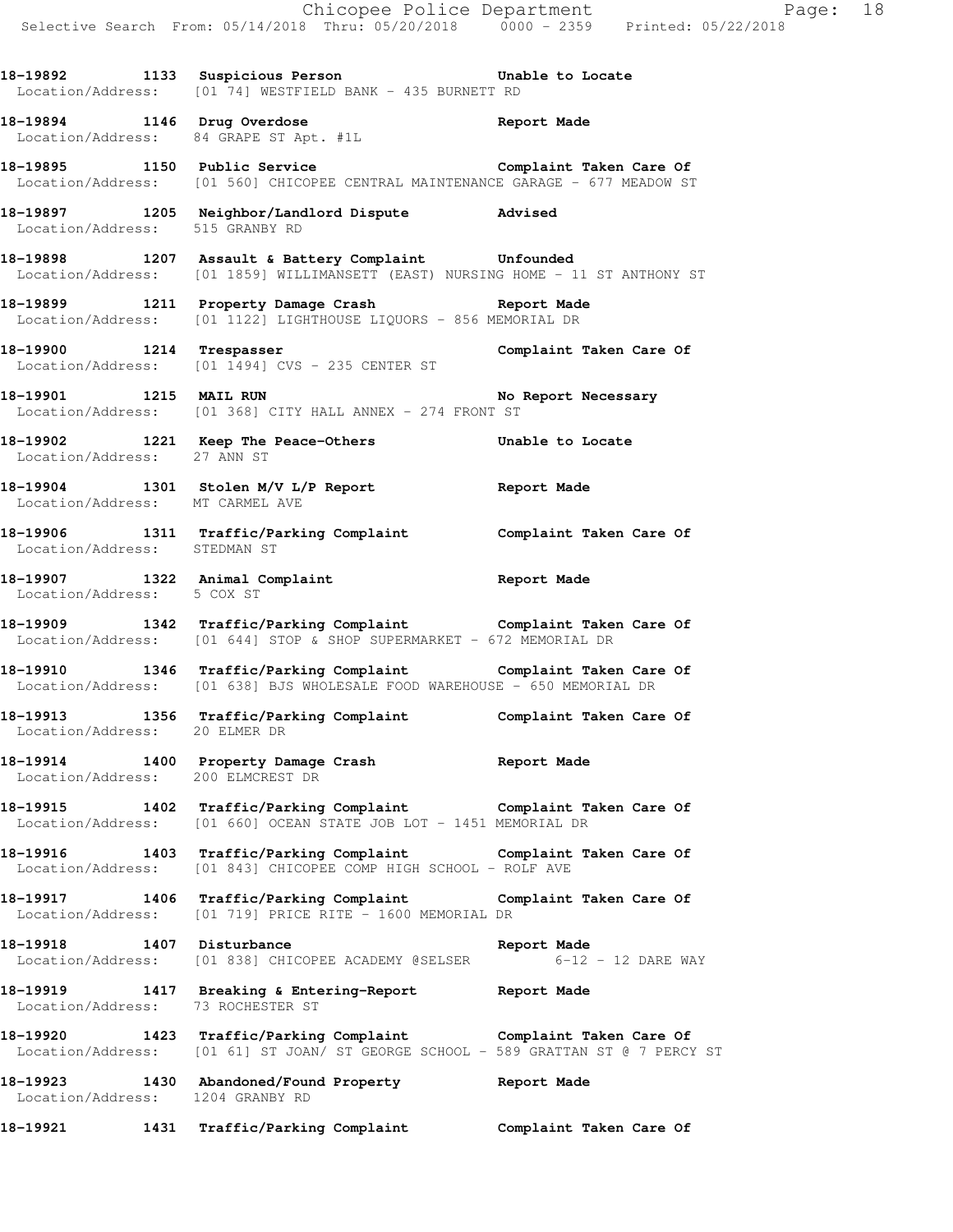|                                                            | Chicopee Police Department<br>Selective Search From: 05/14/2018 Thru: 05/20/2018 0000 - 2359 Printed: 05/22/2018                       | Page: 19            |
|------------------------------------------------------------|----------------------------------------------------------------------------------------------------------------------------------------|---------------------|
|                                                            | Vicinity of: 496 SPRINGFIELD ST                                                                                                        |                     |
|                                                            | 18-19922 1434 Traffic/Parking Complaint Complaint Taken Care Of Location/Address: [01 836] LAMBERT - LAVOIE SCHOOL K-5 - 99 KENDALL ST |                     |
| Location/Address: 886 CHICOPEE ST                          | 18-19926 1502 Public Service <b>18.1 Complaint Taken Care Of</b>                                                                       |                     |
|                                                            | 18-19927 1507 Personal Injury Crash 18-19927<br>Location/Address: [01 288] BORYS FURNITURE - 508 MONTGOMERY ST                         |                     |
| Location/Address: 724 MCKINSTRY AVE                        | 18-19928 1515 Disturbance                                                                                                              | Advised             |
|                                                            | 18-19929 1518 Suspicious Person 18-19929 Unable to Locate<br>Location/Address: [01 74] WESTFIELD BANK - 435 BURNETT RD                 |                     |
|                                                            | 18-19930 1533 Juvenile Complaint Advised<br>Location/Address: 70 ELMER DR                                                              |                     |
|                                                            | 18-19931 1537 Motor Vehicle Stop 18-19931<br>Location/Address: 31 CHURCH ST @ 17 BROADWAY                                              |                     |
| Location/Address: 35 MT CARMEL AVE                         | 18-19932 1543 Larceny Complaint Past Report Made                                                                                       |                     |
| Location/Address: 99 EASTERN DR                            | 18-19933 1554 Missing Person Complaint Taken Care Of                                                                                   |                     |
| Location/Address: 83 BONNER ST                             | 18-19934 1554 Stolen M/V L/P Report Advised                                                                                            |                     |
|                                                            | Location/Address: [01 448] SOFT TOUCH AUTO WASH - 1469 GRANBY RD                                                                       |                     |
| 18-19936 1610 Car Wash                                     | Complaint Taken Care Of<br>Location/Address: [01 448] SOFT TOUCH AUTO WASH - 1469 GRANBY RD                                            |                     |
|                                                            | 18-19938 1610 Car Wash Complaint Taken Care Of<br>Location/Address: [01 448] SOFT TOUCH AUTO WASH - 1469 GRANBY RD                     |                     |
| 1617 Car Wash<br>18–19939                                  | Location/Address: [01 448] SOFT TOUCH AUTO WASH - 1469 GRANBY RD                                                                       | No Report Necessary |
|                                                            | 18-19940 1620 Personal Injury Crash<br>Location/Address: 945 CHICOPEE ST @ 10 BOLDUC LN                                                | Report Made         |
|                                                            | 18-19941 1624 Motor Vehicle Stop<br>Location/Address: [01 2040] ARBORS KIDS AT CHICOPEE - 999 MEMORIAL DR                              | Advised             |
| 18-19942 1626 Assist Fire<br>Location/Address: 20 ELCON DR |                                                                                                                                        | Report Made         |
| 18-19943 1633 Car Wash                                     | Location/Address: [01 448] SOFT TOUCH AUTO WASH - 1469 GRANBY RD                                                                       | <b>ASSIST GIVEN</b> |
| Location/Address: 11 STEPHENS ST                           | 18-19945 1637 Assist Ambulance                                                                                                         | <b>ASSIST GIVEN</b> |
|                                                            | 18-19946 1638 Disabled Motor Vehicle Chable to Locate<br>Location/Address: FULLER RD @ INTERSTATE 291                                  |                     |
| Location/Address: 342 FRONT ST Apt. #2L                    | 18-19948 1642 Assist Ambulance                                                                                                         | <b>ASSIST GIVEN</b> |
| 18-19949 1649 Loud Music<br>Location/Address: PELOQUIN DR  |                                                                                                                                        | Unfounded           |
|                                                            | 18-19950 1651 Assault & Battery Complaint Report Made<br>Location/Address: [01 561] POLEP, J. DISTR SERVICES - 705 MEADOW ST           |                     |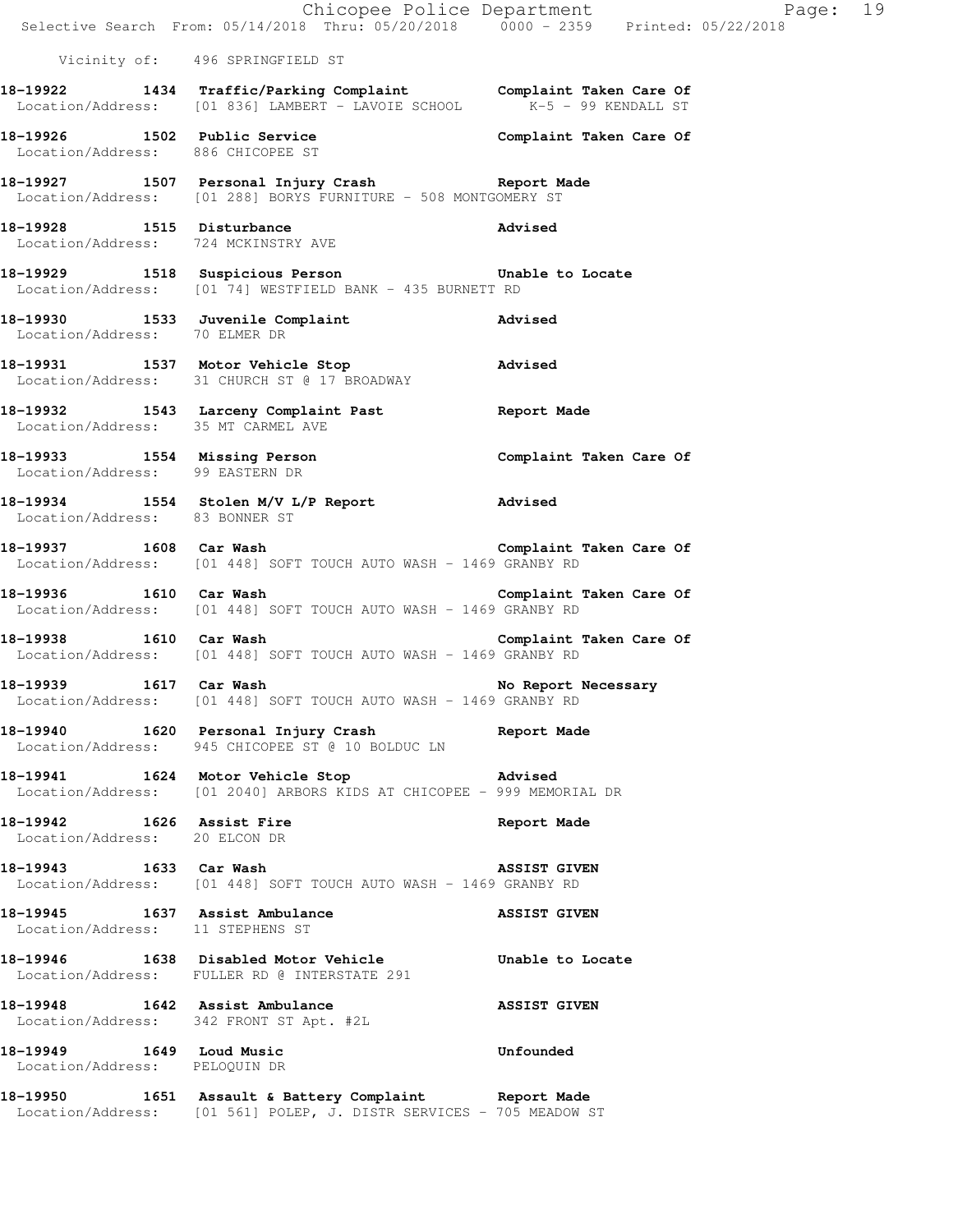Chicopee Police Department Fage: 20 Selective Search From: 05/14/2018 Thru: 05/20/2018 0000 - 2359 Printed: 05/22/2018 **18-19951 1654 Property Damage Crash Report Made**  Location/Address: [01 274] ROGERS PLACE - 1016 CHICOPEE ST **18-19952 1703 Property Damage Crash Report Made**  Location/Address: 920 EAST MAIN ST @ 54 ROBBINS RD **18-19953 1706 Traffic/Parking Complaint Complaint Taken Care Of**  Location/Address: [01 721] BOAT RAMP, JAMES STREET - 140 SYREK ST **18-19955 1722 Shoplifter ASSIST GIVEN**  Location/Address: [01 1191] WALMART - 591 MEMORIAL DR **18-19956 1727 Larceny Complaint Past Report Made**  Location/Address: [01 1837] CHICOPEE AUTO FARM - 980 EAST MAIN ST **18-19960 1752 Larceny Complaint Past Advised**  Location/Address: [01 274] ROGERS PLACE - 1016 CHICOPEE ST 18-19961 1759 Public Service **18-19961** Complaint Taken Care Of Location/Address: [01 1065] CHICOPEE HIGH SCHOOL - 820 FRONT ST **18-19958 1800 Prisoner Lunch Complaint Taken Care Of**  Location/Address: [01 413] FALLS PIZZA - 103 MAIN ST **18-19962 1814 Service of a Summons SERVED IN HAND**  Location/Address: [01 1233] WINDSOR COURT APARTMENTS - 470 MEMORIAL DR Apt. #305 **18-19964 1821 Criminal Harassment Report Made**  Location/Address: 200 LAMBERT TER Apt. #2 **18-19965 1830 Check The Well Being ASSIST GIVEN**  Location/Address: [01 1027] DUNKIN DONUTS - 820 MEMORIAL DR **18-19966 1849 Larceny Complaint Past Report Made**  Location/Address: [01 368] CITY HALL ANNEX - 274 FRONT ST **18-19967 1859 Larceny Complaint Past Complaint Taken Care Of**  Location/Address: [01 2007] PHYLISS SCIBELLI - 362 CHICOPEE ST **18-19969 1907 Assist Ambulance ASSIST GIVEN**  Location/Address: [01 1797] PETROS BREAKFAST AND LUNCH - 353 FRONT ST **18-19971 1919 Drug/Narcotic Activity Report Made**  Location/Address: 197 EXCHANGE ST **18-19972 1919 Traffic/Parking Complaint No Report Necessary**  Location/Address: [01 2007] PHYLISS SCIBELLI - 362 CHICOPEE ST **18-19973 1930 Suspicious Person Advised**  Location/Address: [01 73] PRIDE CONVENIENCE - 363 BURNETT RD **18-19974 1933 Assist Ambulance ASSIST GIVEN**  Location/Address: FAIRVIEW AVE @ BELL ST **18-19975 1949 Disturbance Advised**  Location/Address: [01 334] CHICOPEE MOOSE FAMILY CENTER - 244 FULLER RD **18-19978 2003 Drug/Narcotic Activity Complaint Taken Care Of**  Location/Address: 782 FRONT ST 18-19980 2007 Animal Complaint **No Report Necessary**  Location/Address: [01 1445] CONSTANTINE RESIDENCE - 131 TRILBY AVE **18-19982 2029 Animal Complaint Advised**  Location/Address: 42 DUBLIN ST **18-19983 2031 Assist Other Police Department Unable to Locate**  Location: [01 1859] WILLIMANSETT BRIDGE **18-19984 2033 Disturbance Complaint Taken Care Of**  Location/Address: 27 TRURO ST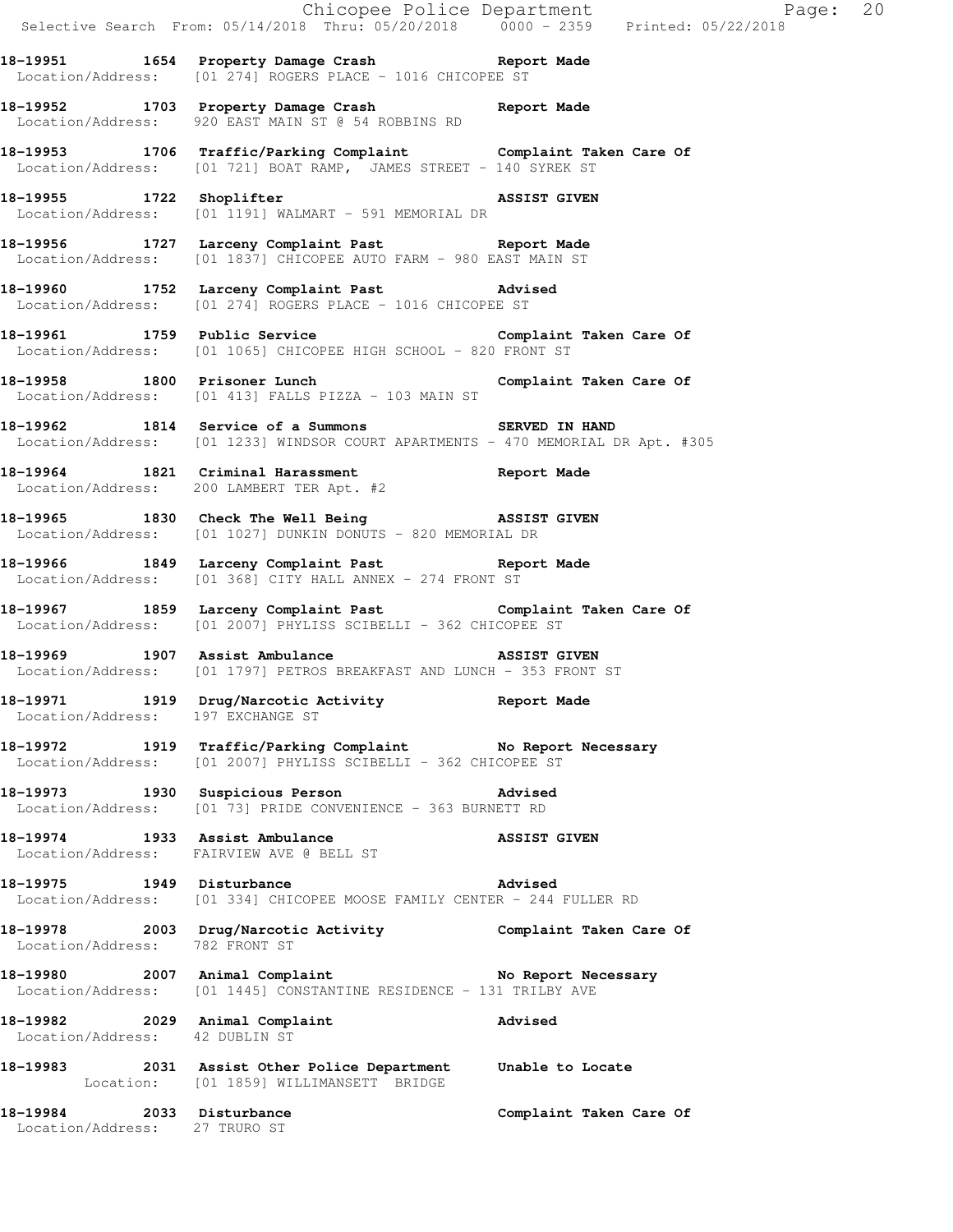**18-19985 2111 Suspicious Person Complaint Taken Care Of**  Location/Address: JONES FERRY RD **18-19986 2115 Undesirable Complaint Taken Care Of**  Location/Address: 5 TENNEY ST **18-19987 2121 Property Damage Crash Report Made**  Location/Address: 1865 MEMORIAL DR @ 17 BRITTON ST **18-19981 2130 Larceny Complaint Past Report Made**  Location/Address: [01 639] BANK OF AMERICA - 638 MEMORIAL DR 18-19989 2156 Suspicious M/V **No Report Necessary**  Location/Address: 21 ABBEY ST **18-19991 2212 Breaking & Entering-Report Complaint Taken Care Of**  Location/Address: 30 CENTER ST Apt. #15 18-19992 2219 Drug Overdose **18-19992** Report Made Location/Address: 63 SLATE RD **18-19993 2229 Property Damage Crash Report Made**  Location/Address: 9 STONINA DR **18-19995 2312 Disabled Motor Vehicle Complaint Taken Care Of**  Location/Address: [01 1287] CHANNEL 22 NEWS CENTER - 1 BROADCAST CTR **18-19997 2345 Disturbance Unable to Locate**  Location/Address: [01 647] BURGER KING - 1284 MEMORIAL DR **For Date: 05/18/2018 - Friday 18-20001 0026 Traffic/Parking Complaint Appears Secure After Che**  Location/Address: 103 CHAPEL ST **18-20012 0124 Suspicious Person Advised**  Location/Address: [01 269] JENROSE WINES & LIQUORS - 945 CHICOPEE ST **18-20013 0124 Property Damage Crash Report Made**  Location/Address: 700 CENTER ST @ 3 PLAINFIELD ST **18-20015 0125 Motor Vehicle Stop Advised**  Location/Address: [01 1878] O'REILLY AUTO PARTS - 1610 MEMORIAL DR **18-20018 0152 Motor Vehicle Stop Advised**  Location/Address: [01 671] PLANET FITNESS - 1183 MEMORIAL DR **18-20024 0209 Motor Vehicle Stop M/V Citation Issued**  Location/Address: [01 719] PRICE RITE - 1600 MEMORIAL DR **18-20025 0210 Motor Vehicle Stop M/V Citation Issued**  Location/Address: [01 829] CHICOPEE PUBLIC SCHOOL ADMINISTRATION BLDG - 180 BROADWAY **18-20028 0227 Suspicious M/V Unable to Locate**  Location/Address: [01 721] BOAT RAMP, JAMES STREET - 140 SYREK ST **18-20029 0232 Breaking & Entering in progres Report Made**  Location/Address: [01 366] HIGHLAND FARMS - 466 CHICOPEE ST **18-20030 0235 Motor Vehicle Stop M/V Citation Issued**  Location/Address: [01 528] FIRST STUDENT TRANSIT INC. - 730 FULLER RD **18-20032 0256 Disturbance Unable to Locate**  Location/Address: 26 QUAIL DR **18-20041 0333 Motor Vehicle Stop Advised**  Location/Address: [01 647] BURGER KING - 1284 MEMORIAL DR **18-20047 0355 Disturbance Complaint Taken Care Of**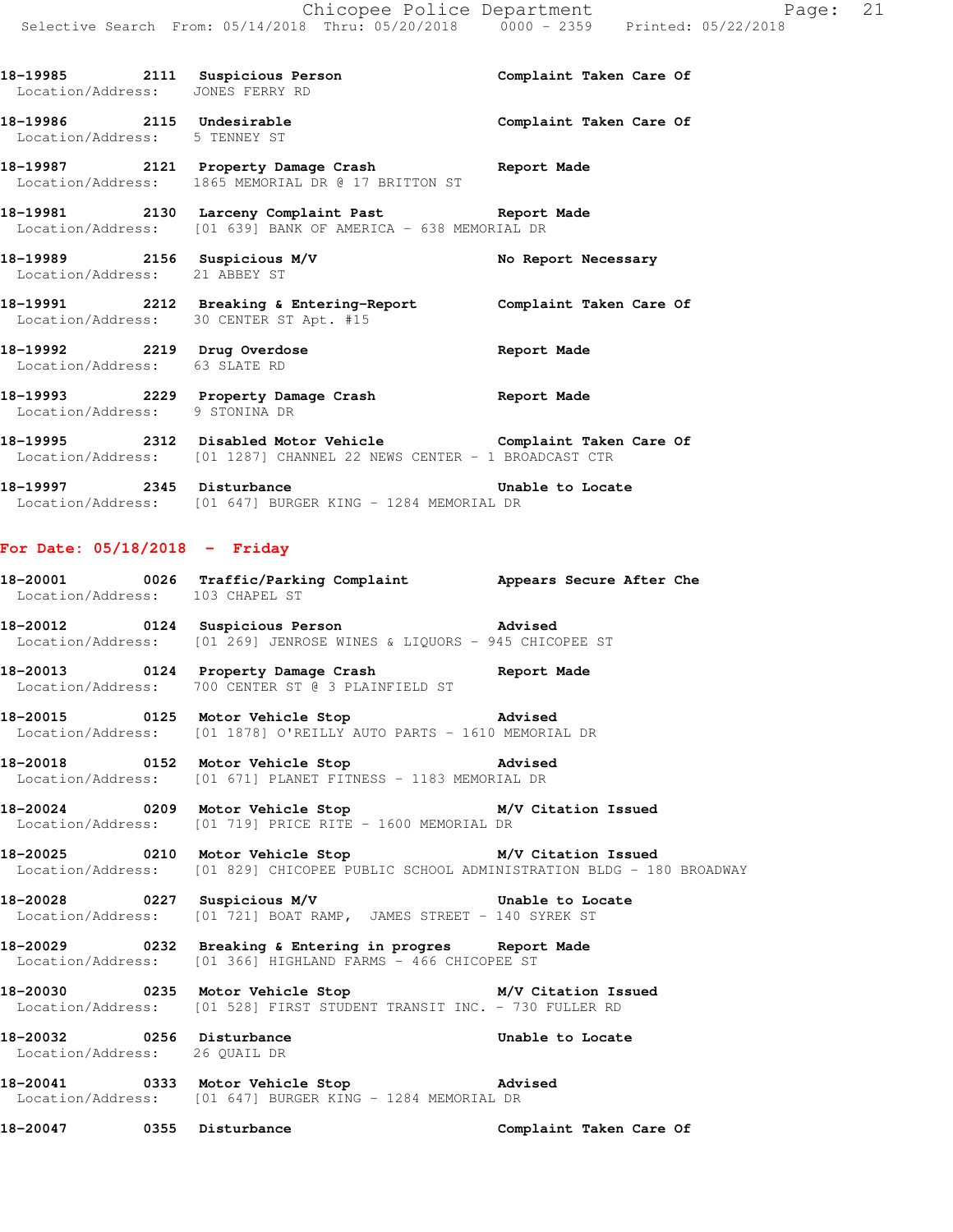|                                                               | E Chicopee Police Department<br>Selective Search From: 05/14/2018 Thru: 05/20/2018 0000 - 2359 Printed: 05/22/2018             | Page: 22                |  |
|---------------------------------------------------------------|--------------------------------------------------------------------------------------------------------------------------------|-------------------------|--|
|                                                               | Location/Address: 828 CHICOPEE ST Apt. #3                                                                                      |                         |  |
|                                                               | 18-20053 0429 Assist Ambulance Massisted other Agency<br>Location/Address: [01 1628] SAMUEL MELENDEZ RESIDENCE - 73 EASTERN DR |                         |  |
|                                                               | 18-20054 0435 Motor Vehicle Stop 31 Arrest<br>Location/Address: [01 670] CUMBERLAND FARMS - 1061 MEMORIAL DR                   |                         |  |
|                                                               | 18-20055 0437 Shoplifter<br>Location/Address: [01 718] CVS 693 - 1616 MEMORIAL DR                                              | Complaint Taken Care Of |  |
|                                                               | Location/Address: [01 2047] ROYAL BUFFET - 591 G MEMORIAL DR                                                                   |                         |  |
| 18-20061 0605 Suspicious M/V<br>Location/Address: 66 AMES AVE |                                                                                                                                | Advised                 |  |
|                                                               | 18-20062 0623 Motor Vehicle Stop M/V Citation Issued<br>Location/Address: 525 GRANBY RD                                        |                         |  |
| Location/Address: 73 ROCHESTER ST                             | 18-20063 0627 Breaking & Entering-Report ASSIST GIVEN                                                                          |                         |  |
| Location/Address: MEMORIAL DR                                 | 18-20064 0632 Traffic Assignment Complaint Taken Care Of                                                                       |                         |  |
|                                                               | 18-20065 0636 Traffic Assignment Complaint Taken Care Of<br>Location/Address: 3 MONTGOMERY ST @ 120 MEMORIAL DR                |                         |  |
| Location/Address: GRANBY RD                                   | 18-20066 0638 Traffic Assignment M/V Citation Issued                                                                           |                         |  |
|                                                               | 18-20067 0642 Motor Vehicle Stop M/V Citation Issued<br>Location/Address: [01 825] CHICOPEE DISTRICT COURT - 30 CHURCH ST      |                         |  |
|                                                               | 18-20068 0651 Public Service<br>Location/Address: [01 718] CVS 693 - 1616 MEMORIAL DR                                          | <b>ASSIST GIVEN</b>     |  |
| Location/Address: 525 GRANBY RD                               | 18-20069 0653 Motor Vehicle Stop 30 Motor Advised                                                                              |                         |  |
| 18-20070<br>Location/Address: FRONT ST                        | 0657 Traffic Assignment Complaint Taken Care Of                                                                                |                         |  |
|                                                               | 18-20071 0701 Traffic Assignment<br>Location/Address: 3 MONTGOMERY ST @ 120 MEMORIAL DR                                        | Complaint Taken Care Of |  |
| Location/Address: 501 GRANBY RD                               | 18-20072 0706 Motor Vehicle Stop                                                                                               | M/V Citation Issued     |  |
|                                                               | 18-20073 0706 Motor Vehicle Stop<br>Location/Address: CASINO AVE @ HAMPDEN ST                                                  | M/V Citation Issued     |  |
| Location/Address: FULLER RD                                   | 18-20074 0713 Traffic Assignment                                                                                               | Complaint Taken Care Of |  |
| Location/Address:                                             | 18-20075 0715 Traffic Assignment<br>STONINA DR                                                                                 | Unable to Locate        |  |
| Location/Address: 43 ERLINE ST                                | 18-20076 0716 Breaking & Entering-Report 6 Report Made                                                                         |                         |  |
| Location/Address: 48 BALTIC AVE                               | 18-20077 		 0717 Service of a Summons 		 Complaint Taken Care Of                                                               |                         |  |
|                                                               | 18-20078 0729 Public Service<br>Location/Address: [01 825] CHICOPEE DISTRICT COURT - 30 CHURCH ST                              | SERVED IN HAND          |  |
|                                                               | 18-20080 0800 Transport Service 1 Transport complete<br>Location/Address: [01 825] CHICOPEE DISTRICT COURT - 30 CHURCH ST      |                         |  |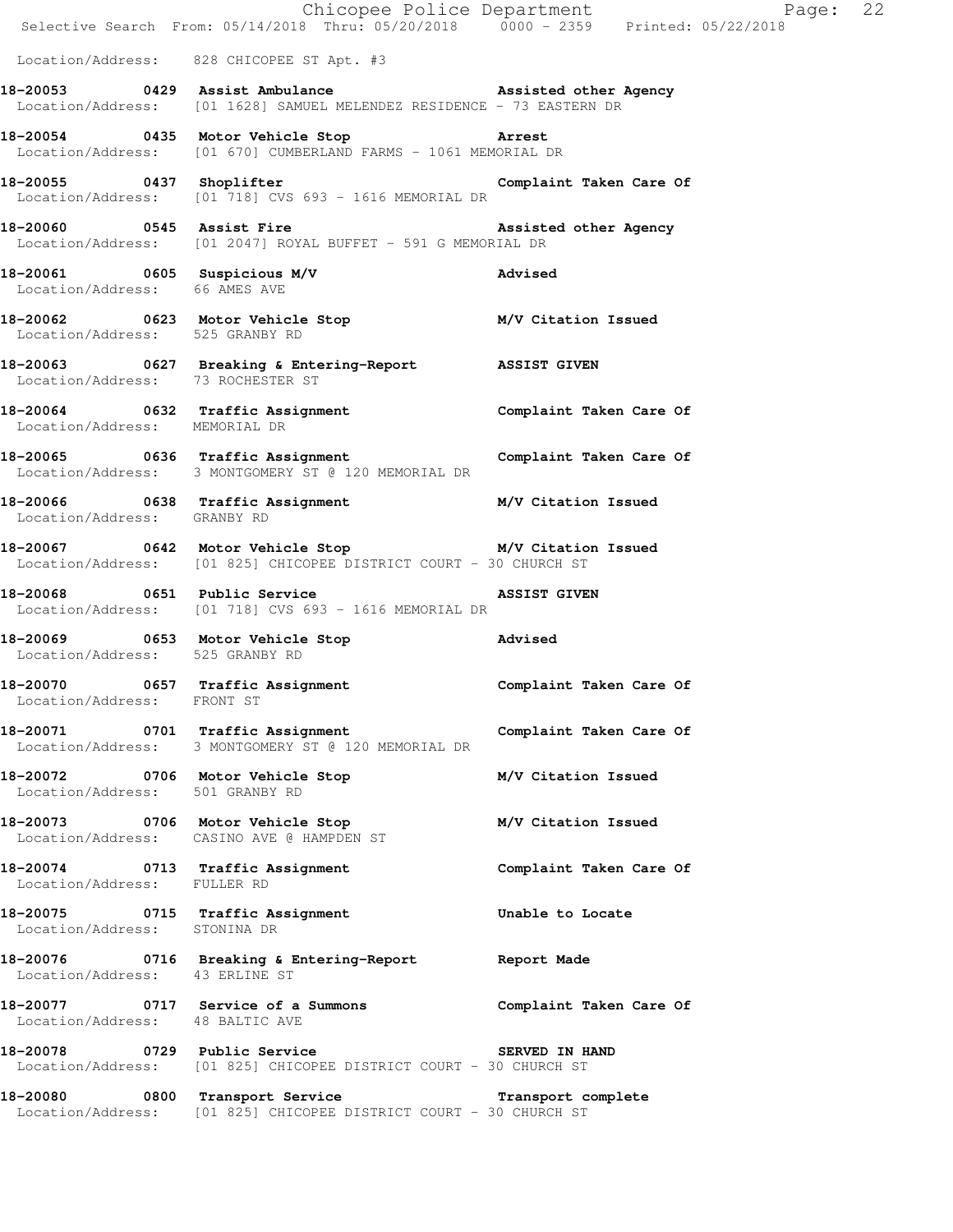|                                     |                                                                                                                                                  | Chicopee Police Department Page: 23<br>Selective Search From: $05/14/2018$ Thru: $05/20/2018$ $0.000 - 2359$ Printed: $05/22/2018$ |  |
|-------------------------------------|--------------------------------------------------------------------------------------------------------------------------------------------------|------------------------------------------------------------------------------------------------------------------------------------|--|
|                                     | Location/Address: [01 448] SOFT TOUCH AUTO WASH - 1469 GRANBY RD                                                                                 |                                                                                                                                    |  |
|                                     | 18-20083 0814 Traffic/Parking Complaint Complaint Taken Care Of<br>Location/Address: [01 670] CUMBERLAND FARMS - 1061 MEMORIAL DR                |                                                                                                                                    |  |
|                                     | 18-20085 0816 Traffic/Parking Complaint Appears Secure After Che<br>Location/Address: [01 1890] DOLLAR PLUS HOME DECOR - 187 EXCHANGE ST         |                                                                                                                                    |  |
|                                     | 18-20087 0820 Traffic/Parking Complaint Complaint Taken Care Of Location/Address: [01 839] STEFANIK SCHOOL, GENERAL. JOHN J. K-5 - 720 MEADOW ST |                                                                                                                                    |  |
| Location/Address: 72 ROSS AVE       | 18-20090 0830 Traffic/Parking Complaint Unable to Locate                                                                                         |                                                                                                                                    |  |
| Location/Address: 87 BLANAN DR      | 18-20093 0837 Public Service Complaint Taken Care Of                                                                                             |                                                                                                                                    |  |
|                                     | 18-20094 0842 Motor Vehicle Stop M/V Citation Issued<br>Location/Address: 253 BEAUCHAMP TER                                                      |                                                                                                                                    |  |
| Location/Address: 247 BEAUCHAMP TER | 18-20096 0850 Motor Vehicle Stop M/V Citation Issued                                                                                             |                                                                                                                                    |  |
|                                     | 18-20097 0850 Motor Vehicle Stop 30 Arrest<br>Location/Address: [01 938] HOME DEPOT - 655 MEMORIAL DR                                            |                                                                                                                                    |  |
|                                     | 18-20098 0850 Assist Ambulance ASSIST GIVEN<br>Location/Address: [01 653] DOLLAR GENERAL - 1968 MEMORIAL DR                                      |                                                                                                                                    |  |
|                                     | 18-20100 0859 Motor Vehicle Stop 30 Motor Advised<br>Location/Address: 920 EAST MAIN ST @ 54 ROBBINS RD                                          |                                                                                                                                    |  |
|                                     | 18-20106 0921 Assault & Battery Complaint Report Made<br>Location/Address: [01 1887] PATRICKS CHICOPEE INC. - 154 SCHOOL ST                      |                                                                                                                                    |  |
| Location/Address: 117 LORRAINE ST   | 18-20107 18-20107 0921 Open Door/Window 18-20107 20107 Appears Secure After Che                                                                  |                                                                                                                                    |  |
|                                     | 18-20108 0950 Public Service <b>18-20108</b> ASSIST GIVEN<br>Location/Address: [01 1862] CHICOPEE SENIOR CENTER - 5 W MAIN ST                    |                                                                                                                                    |  |
|                                     | 18-20109 0953 Traffic/Parking Complaint Complaint Taken Care Of<br>Location/Address: [01 1191] WALMART - 591 MEMORIAL DR                         |                                                                                                                                    |  |
|                                     | 18-20110 1000 Public Service Complaint Taken Care Of<br>Location/Address: [01 1272] FAMILY DOLLAR #1972 - 209 EXCHANGE ST                        |                                                                                                                                    |  |
|                                     | 18-20116 1028 Check The Well Being 3SSIST GIVEN<br>Location/Address: [01 484] CHICOPEE WELDING & TOOL INC - 40 HAYNES CIR                        |                                                                                                                                    |  |
| Location/Address: 611 EAST MAIN ST  | 18-20119 1046 Traffic/Parking Complaint Complaint Taken Care Of                                                                                  |                                                                                                                                    |  |
|                                     | 18-20120 1046 Motor Vehicle Stop City Ordinance Violation<br>Location/Address: 700 MONTGOMERY ST                                                 |                                                                                                                                    |  |
|                                     | 18-20121 1057 Check The Well Being 5 Unable to Locate<br>Location/Address: [01 53] RIVERBEND MEDICAL GROUP - 444 MONTGOMERY ST                   |                                                                                                                                    |  |
|                                     | 18-20122   1111   Motor Vehicle Stop   M/V Citation Issued Location/Address:   700 MONTGOMERY ST                                                 |                                                                                                                                    |  |
|                                     | 18-20123 1113 Assist Ambulance ASSIST GIVEN<br>Location/Address: [01 1839] MCDONALDS - 639 MEMORIAL DR                                           |                                                                                                                                    |  |
|                                     | 18-20124 1114 Motor Vehicle Stop 30 Advised<br>Location/Address: [01 335] PAUL BUNYANS FARM & NURSERY - 516 FULLER RD                            |                                                                                                                                    |  |
| 18-20125 1115 MAIL RUN              |                                                                                                                                                  | Complaint Taken Care Of                                                                                                            |  |

Location/Address: [01 368] CITY HALL ANNEX - 274 FRONT ST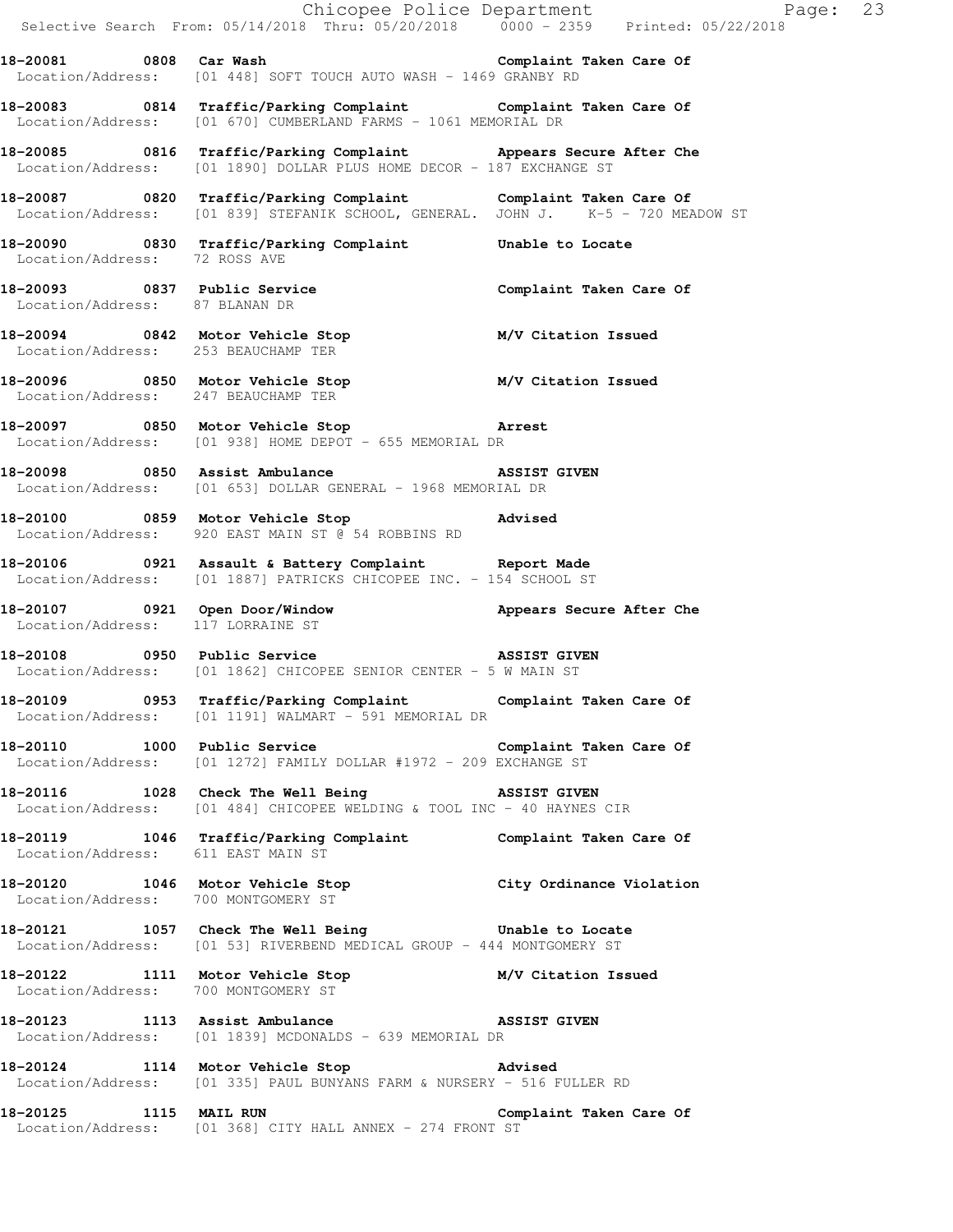**18-20126 1124 Traffic/Parking Complaint City Ordinance Violation**  Location/Address: [01 919] BIG Y WORLD CLASS MARKETS - 650 MEMORIAL DR

**18-20127 1126 Transport Service Transport complete**  Location/Address: [01 825] CHICOPEE DISTRICT COURT - 30 CHURCH ST

**18-20130 1143 Traffic/Parking Complaint Complaint Taken Care Of**  Location/Address: [01 644] STOP & SHOP SUPERMARKET - 672 MEMORIAL DR

**18-20133 1147 Neighbor/Landlord Dispute Advised**  Location/Address: 400 BRITTON ST

**18-20134 1214 Traffic/Parking Complaint Complaint Taken Care Of**  Location/Address: [01 719] PRICE RITE - 1600 MEMORIAL DR

**18-20135 1217 Traffic/Parking Complaint Complaint Taken Care Of**  Location/Address: [01 660] OCEAN STATE JOB LOT - 1451 MEMORIAL DR

**18-20136 1226 Traffic/Parking Complaint Complaint Taken Care Of**  Location/Address: [01 632] 450 MEMORIAL CONFERENCE CENTER - 450 MEMORIAL DR

**18-20137 1227 Check The Well Being ASSIST GIVEN**  Location/Address: 2 SPRINGFIELD ST Apt. #103

**18-20138 1230 Larceny Complaint Past Unable to Locate**  Location/Address: 76 FRONT ST

**18-20139 1237 Missing Person Advised**  Location/Address: 125 MEADOW ST Apt. #2ND

**18-20140 1241 Traffic/Parking Complaint Advised**  Location/Address: [01 792] CENTER AUTO PARTS - 651 CENTER ST

**18-20143 1312 Malicious Damage-Past Advised**  Location/Address: [01 942] MEMORIAL DRIVE ANIMAL CLINIC - 1430 MEMORIAL DR

**18-20144 1314 Larceny Complaint Past Advised**  Location/Address: 76 FRONT ST Apt. #1

**18-20145 1316 Motor Vehicle Stop Advised**  Location/Address: [01 1289] ALL STAR CAR AND TRUCK RENTAL - 385 MEMORIAL DR

**18-20147 1318 Animal Complaint Advised**  Location/Address: [01 638] BJS WHOLESALE FOOD WAREHOUSE - 650 MEMORIAL DR

**18-20148 1339 Larceny Complaint Past No Report Necessary**  Location/Address: 76 FRONT ST Original Call #: 18-20138

**18-20149 1344 Motor Vehicle Stop Advised**  Location/Address: [01 670] CUMBERLAND FARMS - 1061 MEMORIAL DR

**18-20150 1351 Disturbance Arrest**  Location/Address: [01 1147] MUNICH HAUS - 13 CENTER ST

**18-20151 1352 Malicious Damage in Progress No Report Necessary**  Location/Address: 17 ASINOF AVE

**18-20152 1406 Traffic/Parking Complaint Complaint Taken Care Of**  Location/Address: [01 843] CHICOPEE COMP HIGH SCHOOL - ROLF AVE

**18-20154 1425 Trespasser Unable to Locate**  Location/Address: [01 1272] FAMILY DOLLAR #1972 - 209 EXCHANGE ST

**18-20155 1427 Traffic/Parking Complaint City Ordinance Violation**  Location/Address: [01 1577] CHICOPEE MARKETPLACE (CENTRO PROPERTIES) - 591 MEMORIAL DR

**18-20156 1427 Suspicious Person Complaint Taken Care Of**  Location/Address: [01 161] PARADISE PIZZA - 140 EXCHANGE ST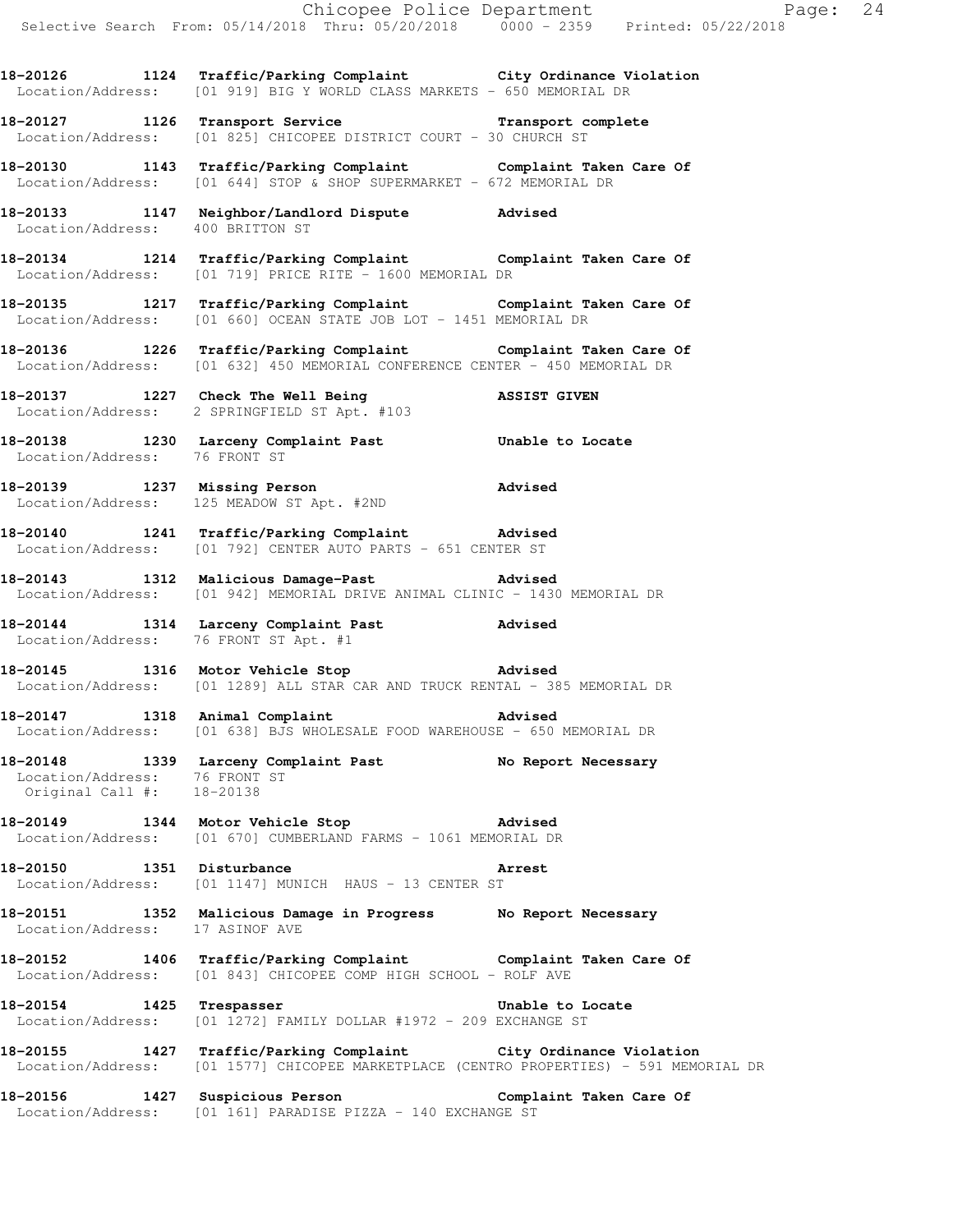Chicopee Police Department Fage: 25 Selective Search From: 05/14/2018 Thru: 05/20/2018 0000 - 2359 Printed: 05/22/2018 **18-20159 1428 PRIVATE TOW/REPO Complaint Taken Care Of**  Location/Address: 66 BEECH ST **18-20153 1430 Public Service Complaint Taken Care Of**  Location/Address: 665 GRATTAN ST @ 685 MCKINSTRY AVE **18-20157 1431 Traffic/Parking Complaint Complaint Taken Care Of**  Location/Address: [01 836] LAMBERT - LAVOIE SCHOOL K-5 - 99 KENDALL ST **18-20158 1434 Suspicious M/V Unable to Locate**  Location/Address: WILSON AVE **18-20160 1440 Neighbor/Landlord Dispute Advised**  Location/Address: [01 1233] WINDSOR COURT APARTMENTS - 470 MEMORIAL DR Apt. #327 **18-20161 1450 Larceny Complaint Past Report Made**  Location/Address: 2 SPRINGFIELD ST Apt. #304 18-20163 1456 Public Service **18-2016** Complaint Taken Care Of Location/Address: [01 305] CUMBERLAND FARMS - 37 MONTCALM ST **18-20165 1511 Check The Well Being Advised**  Location/Address: 76 MARGUERITE ST **18-20166 1521 Disturbance Complaint Taken Care Of**  Location/Address: MCKINLEY AVE @ ASINOF AVE **18-20168 1529 Stolen M/V L/P Report Unable to Locate**  Location/Address: 452 SPRINGFIELD ST @ 13 FRANKLIN ST **18-20169 1533 Property Damage Crash Advised**  Location/Address: [01 843] CHICOPEE COMP HIGH SCHOOL - 617 MONTGOMERY ST **18-20171 1555 Property Damage Crash No Report Necessary**  Location/Address: [01 1461] DIALYSIS CENTER OF WESTERN MASS - 601 MEMORIAL DR **18-20172 1609 Property Damage Crash Report Made**  Location/Address: CHICOPEE ST @ BILLINGS ST **18-20173 1612 Public Service No Report Necessary**  Location/Address: [01 1928] CHICOPEE POLICE SUB-STATION - CENTER - 264 EXCHANGE ST Apt. #STE 1 **18-20174 1612 Check The Well Being ASSIST GIVEN**  Location/Address: 64 GOODHUE AVE **18-20175 1617 Motor Vehicle Stop Advised**  Location/Address: [01 2040] ARBORS KIDS AT CHICOPEE - 999 MEMORIAL DR **18-20176 1625 Traffic/Parking Complaint Advised**  Location/Address: 40 PAJAK ST **18-20177 1632 Motor Vehicle Stop M/V Citation Issued**  Location/Address: 809 JAMES ST @ 5 GRIFFITH RD **18-20178 1635 Check The Well Being Unable to Locate**  Location/Address: 209 MEETINGHOUSE RD @ 682 MEADOW ST 18-20179 1641 Property Damage Crash No Report Necessary Location/Address: 955 MONTGOMERY ST @ 475 DALE ST **18-20181 1649 THREATS MADE Report Made**  Location/Address: 226 EAST MAIN ST **18-20183 1649 Property Damage Crash Complaint Taken Care Of**  Location/Address: [01 1027] DUNKIN DONUTS - 820 MEMORIAL DR **18-20182 1652 Neighbor/Landlord Dispute Advised**  Location/Address: 208 PROSPECT ST **18-20185 1714 Abandoned 911 Call False Alarm**  Location/Address: 207 LANGEVIN ST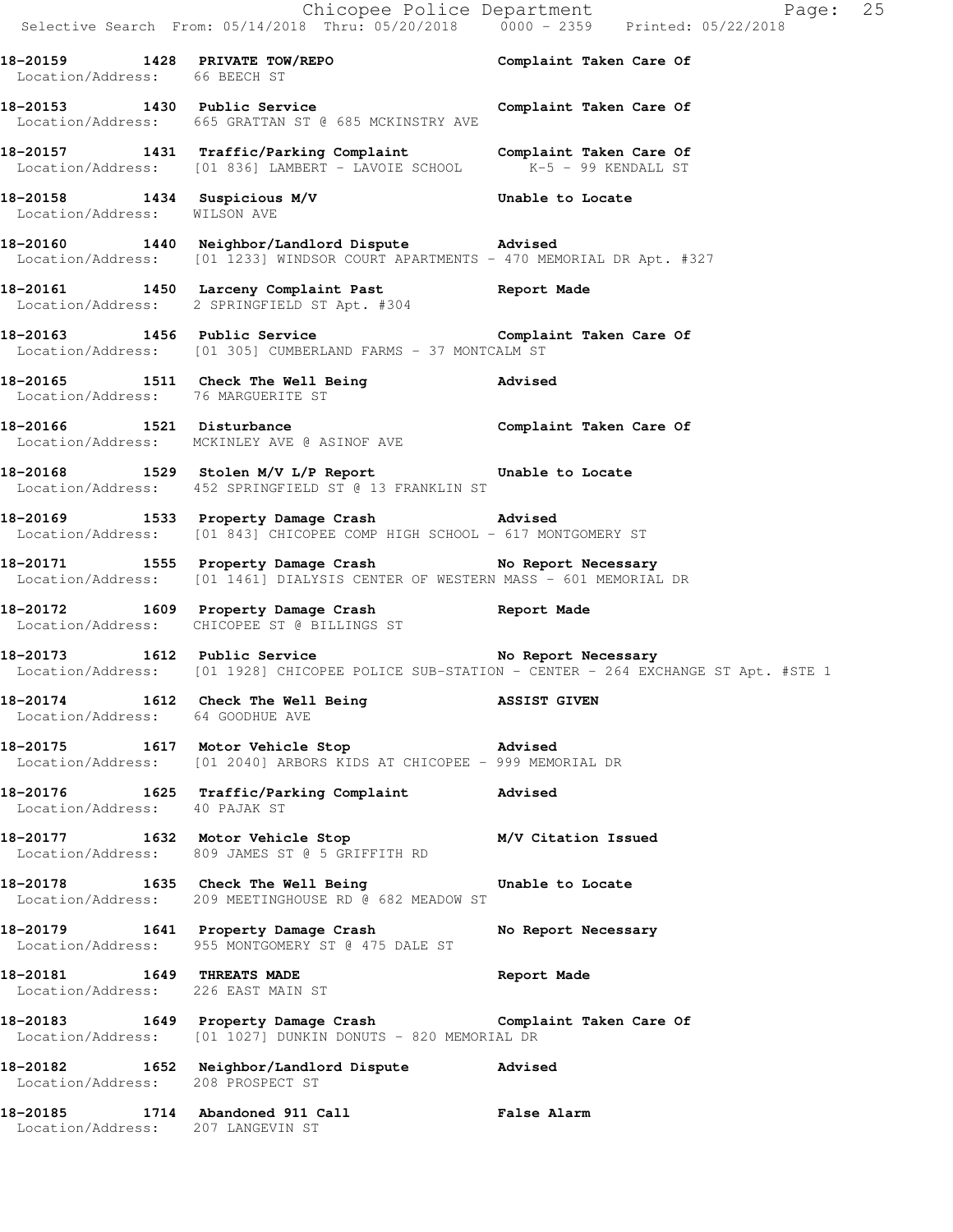| 18-20187 1715 Suspicious Person<br>Location/Address: 390 SHAWINIGAN DR |                                                                                                                                          | Advised                 |
|------------------------------------------------------------------------|------------------------------------------------------------------------------------------------------------------------------------------|-------------------------|
|                                                                        | 18-20186 1717 Assist Ambulance ASSIST GIVEN<br>Location/Address: [01 938] HOME DEPOT - 655 MEMORIAL DR                                   |                         |
|                                                                        | 18-20188 1718 Loud Music<br>Location/Address: [01 1855] FAMILY BARBERSHOP - 212 EXCHANGE ST                                              | Complaint Taken Care Of |
|                                                                        | 18-20189 1721 Assault & Battery Complaint Report Made<br>Location/Address: [01 1191] WALMART - 591 MEMORIAL DR                           |                         |
| 18-20192 1759 Warrant Service<br>Location/Address: 64 EMMET ST         |                                                                                                                                          | Complaint Taken Care Of |
|                                                                        | 18-20191 1805 Prisoner Lunch<br>Location/Address: [01 413] FALLS PIZZA - 103 MAIN ST                                                     | Complaint Taken Care Of |
| 18-20193 1821 Assist Ambulance<br>Location/Address: 75 SANFORD ST      |                                                                                                                                          | <b>ASSIST GIVEN</b>     |
| 18-20194 1835 Disturbance<br>Location/Address: 39 BONNETA CIR          |                                                                                                                                          | Report Made             |
|                                                                        | 18-20195 1849 Neighbor/Landlord Dispute Complaint Taken Care Of<br>Location/Address: 735 MEMORIAL DR Apt. #18                            |                         |
|                                                                        | 18-20198 1949 Assist Ambulance<br>Location/Address: 38 SIMARD DR Apt. #3                                                                 | <b>ASSIST GIVEN</b>     |
|                                                                        | 18-20200 1953 Service of a Summons<br>Location/Address: 256 GRATTAN ST Apt. #2                                                           | <b>NOT SERVED</b>       |
|                                                                        | 18-20201 2002 Traffic/Parking Complaint Complaint Taken Care Of Location/Address: 16 CENTER ST @ 299 EXCHANGE ST                         |                         |
|                                                                        | 18-20203 2014 DPW/CELD/WATER NOTIFIED Complaint Taken Care Of Location/Address: 2 SPRINGFIELD ST                                         |                         |
| 18-20204 2015 Warrant Service                                          | Location/Address: [999] 40.5 PALMER RD - MONSON                                                                                          | Complaint Taken Care Of |
|                                                                        | 18-20206 2022 Drug Overdose<br>Location/Address: 140 ASSELIN ST                                                                          | Report Made             |
| 18-20207 2022 Shoplifter                                               | <b>Example 2018</b> Report Made<br>Location/Address: [01 638] BJS WHOLESALE FOOD WAREHOUSE - 650 MEMORIAL DR                             |                         |
|                                                                        | 18-20208 2044 Suspicious M/V Complaint Taken Care Of<br>Location/Address: [01 1442] UNITED BANK - 445 MONTGOMERY ST                      |                         |
|                                                                        | 18-20209 2115 Disabled Motor Vehicle Complaint Taken Care Of<br>Location/Address: NEW 22 - CHICOPEE ST                                   |                         |
| 18-20210 2127 Loud Music                                               | Location/Address: [01 885] PIONEER VALLEY REFRIGERATED WAREHOUSE - 149 PLAINFIELD ST                                                     | Advised                 |
|                                                                        | 18-20211 2158 Abandoned/Found Property Report Made<br>Location/Address: [01 919] BIG Y WORLD CLASS MARKETS - 650 MEMORIAL DR             |                         |
|                                                                        | 18-20213 2215 Transport Service <b>18-2021</b> Transport complete<br>Location/Address: [07] HAMPDEN COUNTY CORRECTIONAL FAC - RANDALL RD |                         |
|                                                                        | 18-20214 2222 Check The Well Being Chable to Locate<br>Location/Address: [01 681] SUBWAY T&W INC - 1525 MEMORIAL DR                      |                         |
|                                                                        | 18-20216 2245 Juvenile Complaint Complaint Taken Care Of<br>Location/Address: [01 853] WISNIOWSKI PARK - 14 SPRUCE ST                    |                         |
| 18-20217 2247 Disturbance                                              |                                                                                                                                          | Unfounded               |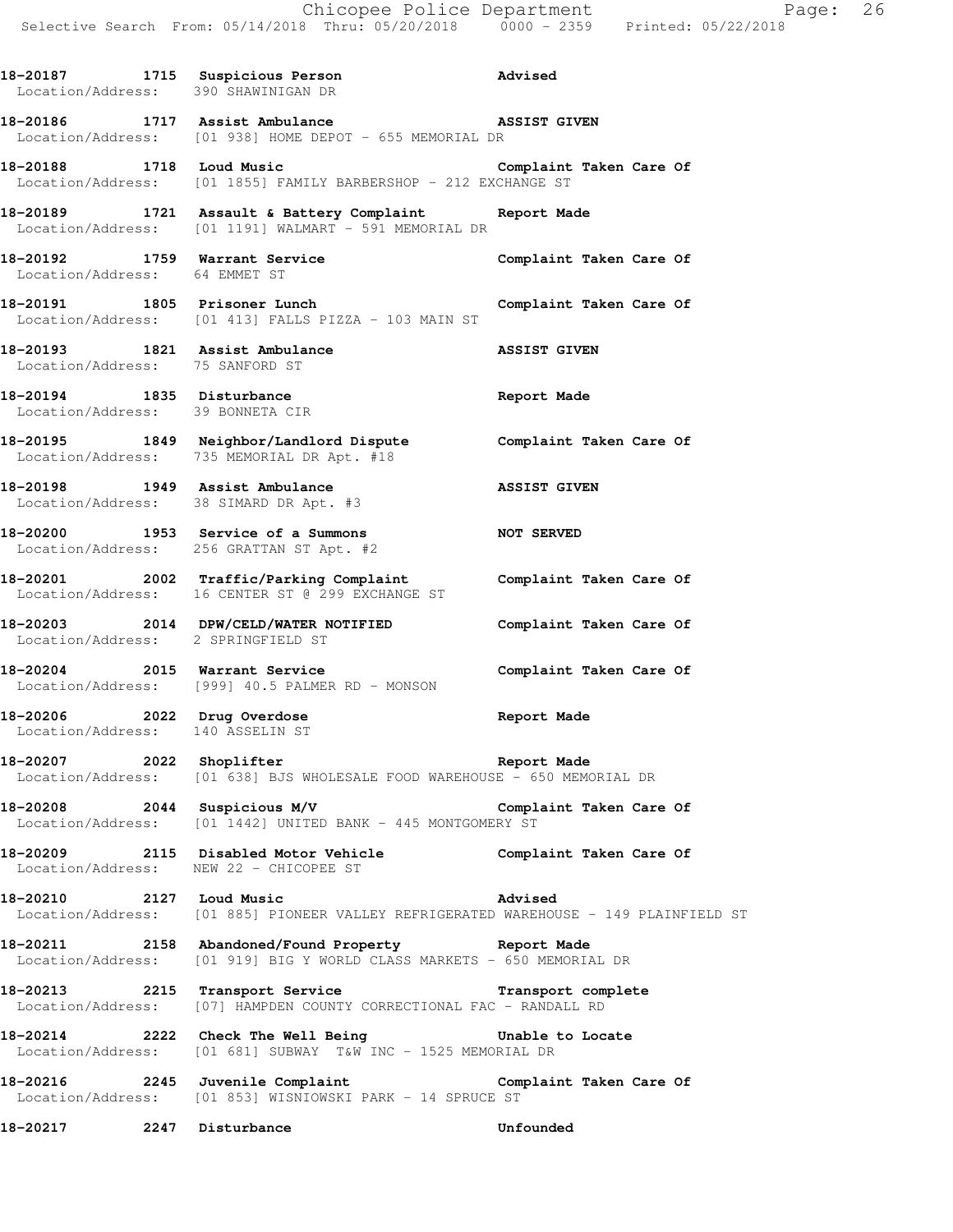|                                                                 | Chicopee Police Department<br>Selective Search From: 05/14/2018 Thru: 05/20/2018 0000 - 2359 Printed: 05/22/2018                          | Page: 27                 |
|-----------------------------------------------------------------|-------------------------------------------------------------------------------------------------------------------------------------------|--------------------------|
| Location/Address: 130 ELCON DR                                  |                                                                                                                                           |                          |
|                                                                 | 18-20219 2314 Assist Other Police Department Assisted other Agency Location/Address: 62 YORKTOWN CT                                       |                          |
|                                                                 | 18-20220 2319 Missing Person<br>Location/Address: 58 GREEN ST                                                                             |                          |
|                                                                 | 18-20221 2352 Traffic/Parking Complaint Complaint Taken Care Of Location/Address: [01 792] CENTER AUTO PARTS - 651 CENTER ST              |                          |
| For Date: $05/19/2018$ - Saturday                               |                                                                                                                                           |                          |
|                                                                 | 18-20222 18-2022 0005 Public Service 19 (Complaint Taken Care Of<br>Location/Address: [01 1196] SHELL - 95 WEST ST                        |                          |
|                                                                 | 18-20223 0011 Disturbance Complaint Taken Care Of<br>Location/Address: [01 721] BOAT RAMP, JAMES STREET - 140 SYREK ST                    |                          |
|                                                                 | 18-20226 0029 Assist Ambulance ASSIST GIVEN Location/Address: 48 HAMILTON ST Apt. #B                                                      |                          |
|                                                                 | 18-20228 0043 Transport Service Transport complete<br>Location/Address: [01 1368] WESTERN MA REGIONAL WOMENS CORRECTIONAL - 701 CENTER ST |                          |
| Location/Address: 55 STEDMAN ST                                 | 18-20231 0052 Disturbance                                                                                                                 | Appears Secure After Che |
|                                                                 | 18-20232 0053 Disturbance and Advised<br>Location/Address: [01 276] SUNOCO A PLUS MINI MART - 1031 CHICOPEE ST                            |                          |
|                                                                 | 18-20233 0100 Assist Ambulance and Report Made<br>Location/Address: 48 HAMILTON ST Apt. #B<br>Original Call #: 18-20226                   |                          |
|                                                                 | 18-20235 0117 Motor Vehicle Stop M/V Citation Issued<br>Location/Address: [01 368] CITY HALL ANNEX - 274 FRONT ST                         |                          |
|                                                                 | 18-20236   0117   Motor Vehicle Stop   18-20236<br>Location/Address: [01 1153] AUTO ZONE - 1360 MEMORIAL DR                               |                          |
| Location/Address: 240 SPRINGFIELD ST                            | 18-20238 0119 Property Damage Crash Report Made                                                                                           |                          |
|                                                                 | Location/Address: [01 1974] JOHN FINN - 46 COLUMBA ST Apt. #A7                                                                            |                          |
|                                                                 | 18-20250 0221 Suspicious M/V Changes of the Report Made<br>Location/Address: [01 1889] MED EXPRESS - 1505 MEMORIAL DR                     |                          |
| 18-20251 0235 Motor Vehicle Stop                                | Advised<br>Location/Address: 279 CHICOPEE ST @ 20 HARDING ST                                                                              |                          |
|                                                                 | 18-20254 0250 Disturbance and Advised<br>Location/Address: [01 276] SUNOCO A PLUS MINI MART - 1031 CHICOPEE ST                            |                          |
| 18-20270 0412 Public Service<br>Location/Address: 110 CHURCH ST |                                                                                                                                           | Assisted other Agency    |
| Location/Address: 573 BURNETT RD                                | 18-20286 0611 Motor Vehicle Stop M/V Citation Issued                                                                                      |                          |
| Location/Address: 11 WASHINGTON ST                              | 18-20287 0614 Service of a Summons SERVED IN HAND                                                                                         |                          |
|                                                                 | 18-20288 0623 Suspicious M/V Complaint Taken Care Of<br>Location/Address: [01 1191] WALMART - 591 MEMORIAL DR                             |                          |
| Location/Address: 770 BURNETT RD                                | 18-20290 0642 Motor Vehicle Stop                                                                                                          | M/V Citation Issued      |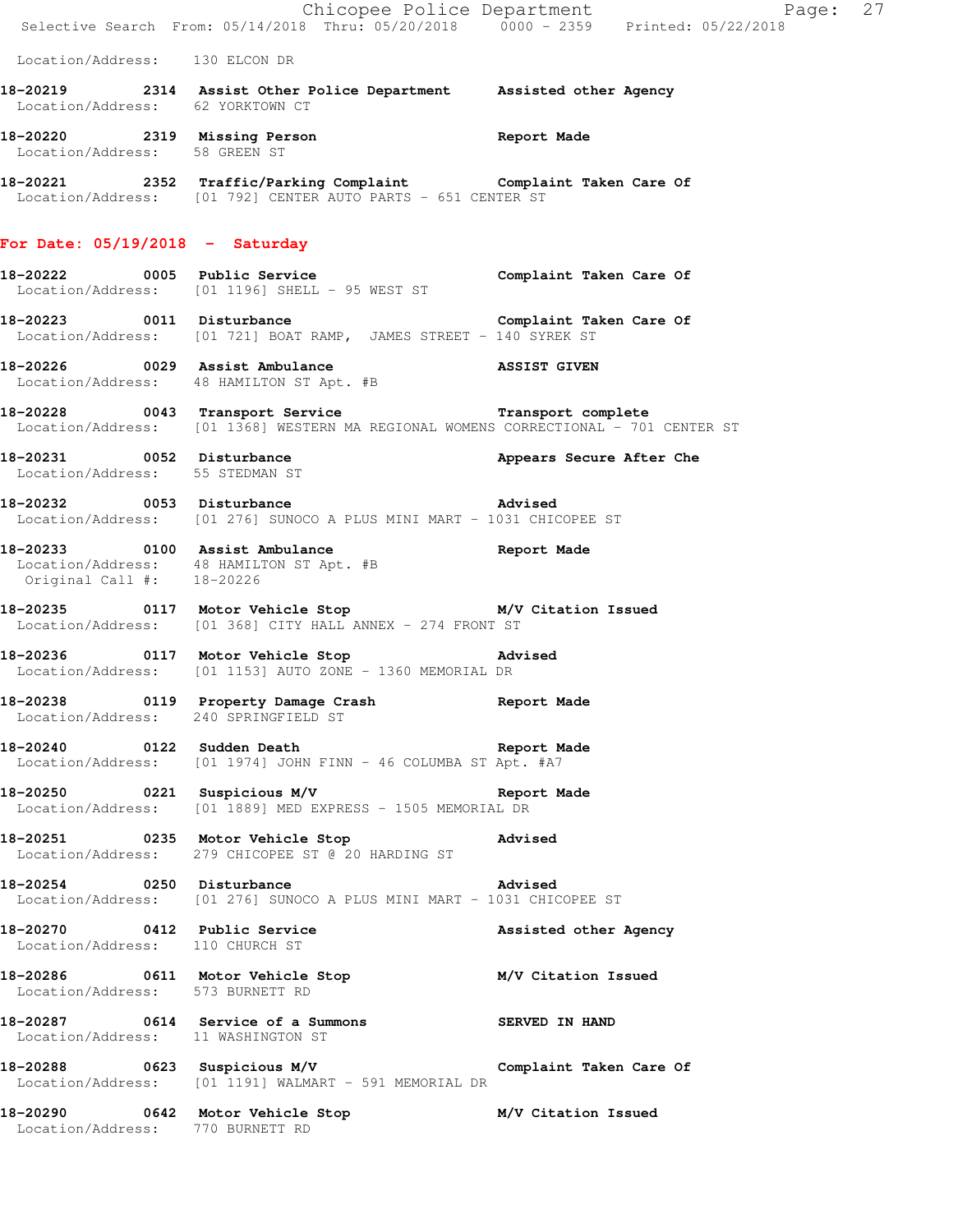**18-20295 0651 Service of a Summons NOT SERVED** 

Location/Address: 67 WILDERMERE ST

**18-20297 0704 Motor Vehicle Stop M/V Citation Issued**  Location/Address: [01 426] ARBORS (THE) AT CHICOPEE - 929 MEMORIAL DR **18-20299 0724 Motor Vehicle Stop M/V Citation Issued**  Location/Address: 573 BURNETT RD **18-20300 0737 Motor Vehicle Stop Advised**  Location/Address: [01 75] DUNKIN DONUTS - 470 BURNETT RD **18-20301 0737 Traffic/Parking Complaint Complaint Taken Care Of**  Location/Address: [01 1268] SLEEPY'S - 591 MEMORIAL DR **18-20302 0813 Car Wash Complaint Taken Care Of**  Location/Address: [01 448] SOFT TOUCH AUTO WASH - 1469 GRANBY RD **18-20303 0815 Car Wash Complaint Taken Care Of**  Location/Address: [01 448] SOFT TOUCH AUTO WASH - 1469 GRANBY RD **18-20304 0823 Suspicious M/V Complaint Taken Care Of**  Location/Address: ST PATRICKS CHURCH - BROADWAY **18-20306 0832 Breaking & Entering-Report Report Made**  Location/Address: 56 LANGEVIN ST **18-20318 0930 Public Service Complaint Taken Care Of**  Location/Address: 23 KOWAL DR **18-20320 0942 Motor Vehicle Stop M/V Citation Issued**  Location/Address: ON MEMORIAL BRIDGE - EAST MAIN ST **18-20321 0945 Disturbance Complaint Taken Care Of**  Location/Address: [01 1363] MOE'S SOUTHWEST GRILL - 601 MEMORIAL DR Apt. #LOT C **18-20322 0952 Motor Vehicle Stop M/V Citation Issued**  Location/Address: 920 EAST MAIN ST @ 54 ROBBINS RD **18-20323 1006 Undesirable Report Made**  Vicinity of: [01 295] BERNADINOS BAKERY - 105 EXCHANGE ST **18-20324 1007 Public Service ASSIST GIVEN**  Location/Address: TO EASTERN AVE - EAST ST **18-20326 1012 Juvenile Complaint Complaint Taken Care Of**  Location/Address: 99 SOUTH ST Apt. #1L **18-20328 1031 Service of a Summons SERVED IN HAND**  Location/Address: 67 WILDERMERE ST **18-20331 1038 Motor Vehicle Stop M/V Citation Issued**  Location/Address: 314 EAST MAIN ST @ 13 ROSE ST **18-20336 1100 Public Service Complaint Taken Care Of**  Location/Address: [01 2053] MERCEDES-BENZ OF SPRINGFIELD - 295 BURNETT RD **18-20337 1108 Neighbor/Landlord Dispute Report Made**  Location/Address: 68 FAIRVIEW AVE **18-20343 1139 Motor Vehicle Stop Advised**  Location/Address: 576 PENDLETON AVE **18-20344 1154 Traffic/Parking Complaint Appears Secure After Che**  Location/Address: [01 2039] DUNKIN DONUTS - 521 MEADOW ST **18-20346 1159 Traffic/Parking Complaint Appears Secure After Che**  Location/Address: [01 2050] FAMILY DOLLAR - 251 MEADOW ST

**18-20348 1223 Check The Well Being Unable to Locate**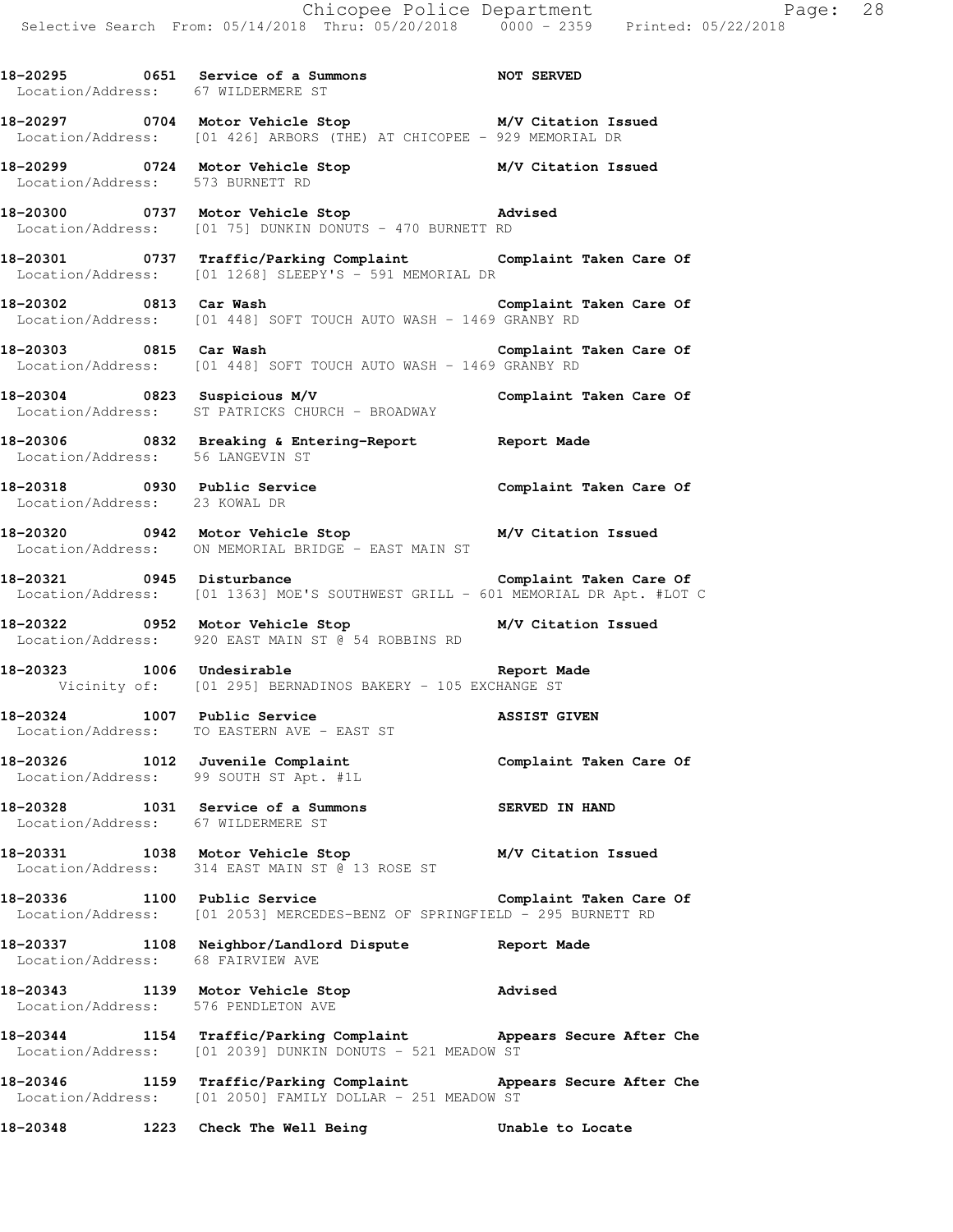|                                                            | Location/Address: 80 DEBRA DR Apt. #3C                                                                                            |                         |  |
|------------------------------------------------------------|-----------------------------------------------------------------------------------------------------------------------------------|-------------------------|--|
| Location/Address: 46 SIMARD DR                             | 18-20350 1252 Disturbance 18-20350 Unable to Locate                                                                               |                         |  |
|                                                            | 18-20351 1258 Suspicious Person 6 Unable to Locate<br>Location/Address: [01 305] CUMBERLAND FARMS - 37 MONTCALM ST                |                         |  |
|                                                            | 18-20352 1258 Traffic/Parking Complaint M/V Citation Issued<br>Location/Address: [01 1191] WALMART - 591 MEMORIAL DR              |                         |  |
|                                                            | 18-20355 1336 Property Damage Crash Report Made<br>Location/Address: 494 MEADOW ST @ 23 EMPIRE ST                                 |                         |  |
|                                                            | 18-20356 1340 Motor Vehicle Stop<br>Location/Address: 920 EAST MAIN ST @ 54 ROBBINS RD                                            | M/V Citation Issued     |  |
|                                                            | 18-20357 1351 Property Damage Crash ASSIST GIVEN Location/Address: 111 GLENDALE ST                                                |                         |  |
| Location/Address: 90 COCHRAN ST                            | 18-20358 1401 Traffic/Parking Complaint Complaint Taken Care Of                                                                   |                         |  |
|                                                            | 18-20359 1402 Traffic/Parking Complaint Complaint Taken Care Of Location/Address: [01 1390] DOLLAR TREE - 591 MEMORIAL DR Apt. #B |                         |  |
| 18-20360 1402 Disturbance                                  | Location/Address: 98 EXCHANGE ST Apt. #3L                                                                                         | Unable to Locate        |  |
| Location/Address: 26 BELCHER ST                            | 18-20362 1430 Public Service 20 18-20362                                                                                          |                         |  |
|                                                            | 18-20564 1507 Abandoned/Found Property Report Made<br>Location/Address: IN THE WOODS NEAR - 591 PENDLETON AVE @ 1041 MEMORIAL DR  |                         |  |
| Location/Address: 70 BOUCHER CIR                           | 18-20365 1541 Assist Ambulance 18-20365 ASSIST GIVEN                                                                              |                         |  |
|                                                            | 18-20366 1604 Shoplifter Complaint Taken Care Of<br>Location/Address: [01 1272] FAMILY DOLLAR #1972 - 209 EXCHANGE ST             |                         |  |
|                                                            | 18-20367 1656 Motor Vehicle Stop<br>Location/Address: PROSPECT ST @ TELEGRAPH AVE                                                 | M/V Citation Issued     |  |
| 18-20368 1705 Shoplifter                                   | Location/Address: [01 1191] WALMART - 591 MEMORIAL DR                                                                             | Unable to Locate        |  |
|                                                            | 18-20370 1743 Larceny Complaint Past<br>Location/Address: 84 SPRINGFIELD ST Apt. #4                                               | Report Made             |  |
| 18-20373 1849 Public Service<br>Location/Address: SOUTH ST |                                                                                                                                   | Complaint Taken Care Of |  |
|                                                            | 18-20374 1908 Check The Well Being<br>Location/Address: 200 HAMPDEN ST @ 15 KENNEDY ST                                            | <b>Arrest</b>           |  |
| Location/Address: 144 HAMPDEN ST                           | 18-20375 1929 Property Damage Crash No Report Necessary                                                                           |                         |  |
| 18-20376 2016 Undesirable                                  | Location/Address: [01 1533] PRIDE TRUCK STOP - 363 BURNETT RD                                                                     | Unable to Locate        |  |
| Location/Address: 356 MEADOW ST                            | 18-20380 2109 Motor Vehicle Stop M/V Citation Issued                                                                              |                         |  |
| Location/Address: 58 KEDDY BLVD                            | 18-20383 2141 Suspicious M/V                                                                                                      | Complaint Taken Care Of |  |
|                                                            | 18-20384 2222 Assist Ambulance<br>Location/Address: 82 RIVERVIEW TER Apt. #A                                                      | Assisted other Agency   |  |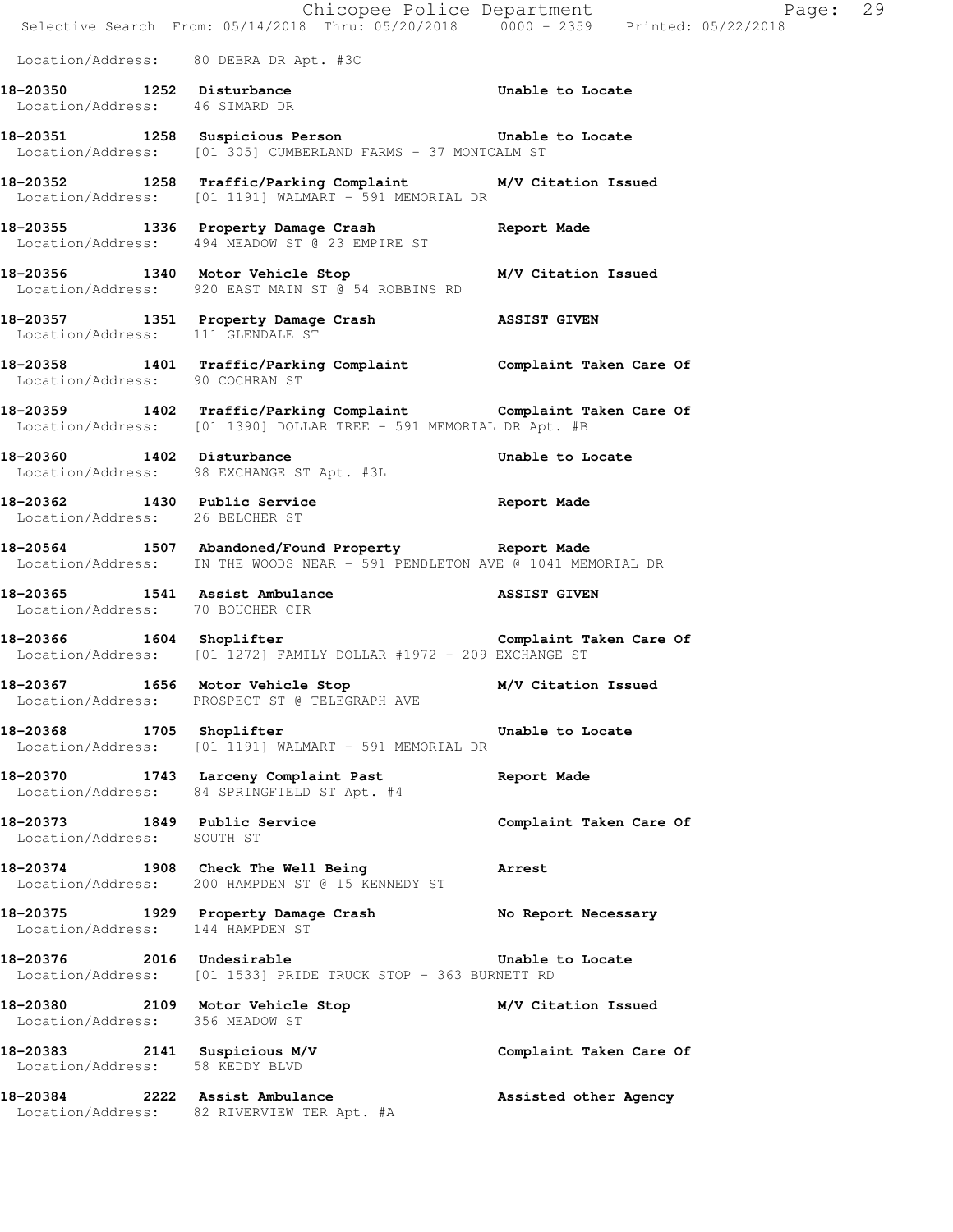|                                                                    |                                                                                                                              | Chicopee Police Department<br>Selective Search From: 05/14/2018 Thru: 05/20/2018 0000 - 2359 Printed: 05/22/2018 |
|--------------------------------------------------------------------|------------------------------------------------------------------------------------------------------------------------------|------------------------------------------------------------------------------------------------------------------|
|                                                                    | 18-20385 2225 Transport Service Complaint Taken Care Of Location/Address: [999] LUDLOW HOUSE OF CORRECTIONS - 627 RANDALL RD |                                                                                                                  |
| Location/Address: LAUZIER TER                                      | 18-20388 2305 Firearms/Shots Fired 515 Unfounded                                                                             |                                                                                                                  |
|                                                                    | 18-20389 2318 Property Damage Crash Report Made<br>Location/Address: 442 EAST MAIN ST @ 27 RUSKIN ST                         |                                                                                                                  |
|                                                                    | 18-20390 2326 Motor Vehicle Stop M/V Citation Issued<br>$Location/Address:$ [01 718] CVS 693 - 1616 MEMORIAL DR              |                                                                                                                  |
| For Date: $05/20/2018$ - Sunday                                    |                                                                                                                              |                                                                                                                  |
| Location/Address: 884 CHICOPEE ST                                  | 18-20391 0004 Abandoned/Found Property Report Made                                                                           |                                                                                                                  |
| 18-20393 0023 Loud Music<br>Location/Address: 81 MAPLE ST          |                                                                                                                              | Advised                                                                                                          |
|                                                                    | 18-20395 0032 Assist Ambulance and Assisted other Agency<br>Location/Address: 187 THEROUX DR Apt. #12C                       |                                                                                                                  |
|                                                                    | 18-20396 0034 Transport Service<br>Location: HOUSE OF CORRECTIONS LUDLOW                                                     | Complaint Taken Care Of                                                                                          |
|                                                                    | Location/Address: 10 VALLEY VIEW CT Apt. #1                                                                                  |                                                                                                                  |
|                                                                    | Location/Address: [01 1639] SALTER COLLEGE - 645 SHAWINIGAN DR                                                               |                                                                                                                  |
| Location/Address: 60 SCHOOL ST                                     | 18-20417 0155 Loud Music                                                                                                     | <b>Advised</b>                                                                                                   |
| Location/Address: 92 VIEW ST                                       |                                                                                                                              |                                                                                                                  |
|                                                                    | 18-20420 0210 Breaking & Entering-Report Report Made<br>Location/Address: [01 1709] KLM AUTO REPAIR - 600 FRONT ST           |                                                                                                                  |
| 18-20421 0212 Check The Well Being<br>Location/Address: GRATTAN ST |                                                                                                                              | Unable to Locate                                                                                                 |
| 18-20422 0240 Loud Music                                           | Location/Address: 351 HAMPDEN ST Apt. #1                                                                                     | Advised                                                                                                          |
|                                                                    | 18-20429 0313 Breaking & Entering-Report Report Made<br>Location/Address: [01 1833] STOP AND GO - 643 PROSPECT ST            |                                                                                                                  |
| Location/Address: 13 ALDEN ST                                      | 18-20449 		 0356 Suspicious Person 		 Unable to Locate                                                                       |                                                                                                                  |
|                                                                    | 18-20466 0520 Assist Ambulance<br>Location/Address: 60 SCHOOL ST Apt. #4                                                     | <b>ASSIST GIVEN</b>                                                                                              |
| Location/Address: 361 HAMPDEN ST                                   | 18-20475 0637 Motor Vehicle Stop M/V Citation Issued                                                                         |                                                                                                                  |
|                                                                    | 18-20477 0645 Motor Vehicle Stop M/V Citation Issued<br>Location/Address: [01 1197] BRIDAL CORNER - 720 MEMORIAL DR          |                                                                                                                  |
| Location/Address: 572 GRANBY RD                                    | 18-20478 		 0648 Motor Vehicle Stop 		 M/V Citation Issued                                                                   |                                                                                                                  |
| Location/Address: 363 HAMPDEN ST                                   | 18-20479 		 0653 Motor Vehicle Stop 		 M/V Citation Issued                                                                   |                                                                                                                  |
|                                                                    | 18-20480 0655 Motor Vehicle Stop M/V Citation Issued<br>Location/Address: [01 968] PINES MOTEL, CREATIVE - 1508 MEMORIAL DR  |                                                                                                                  |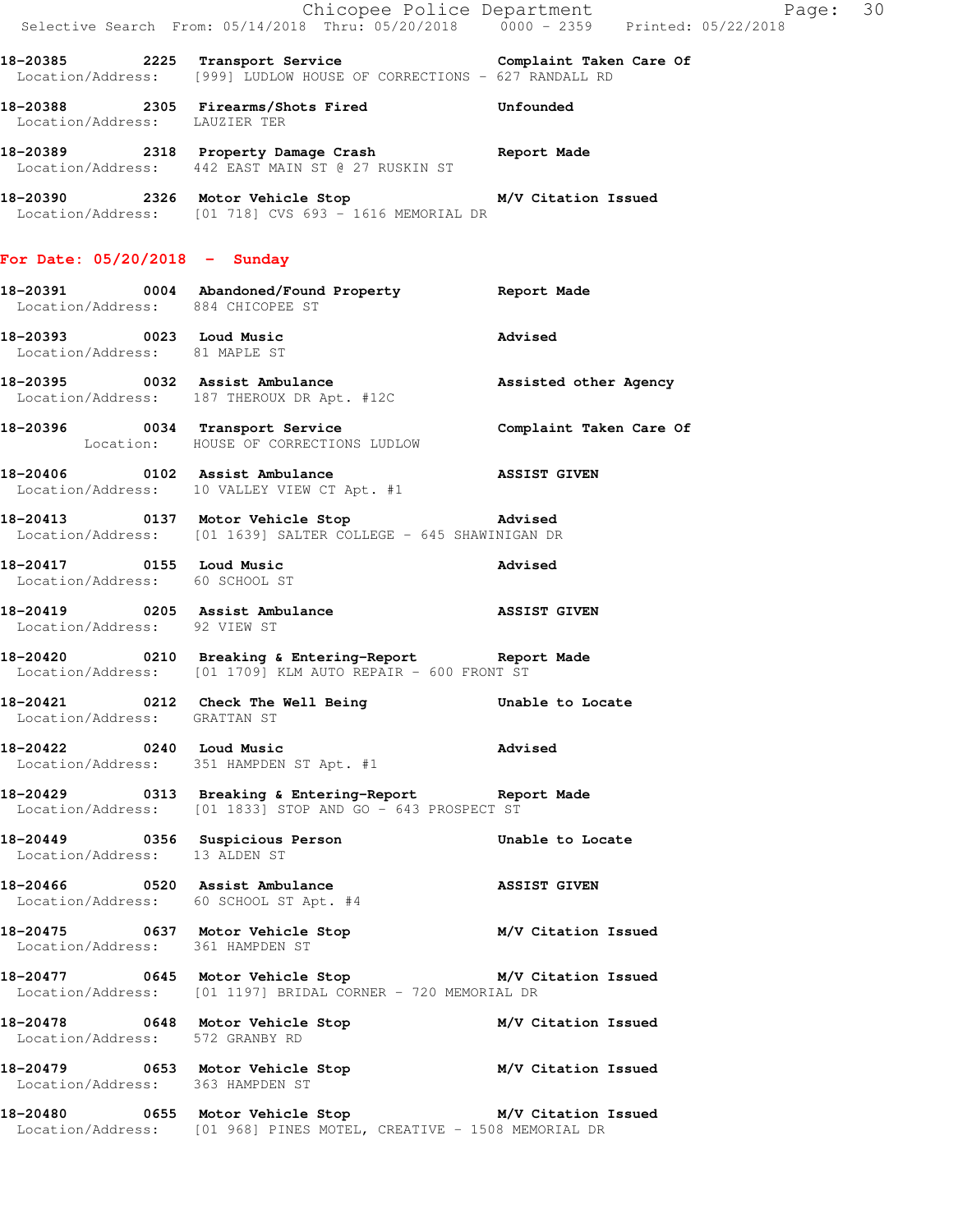**18-20481 0700 Motor Vehicle Stop M/V Citation Issued**  Location/Address: [01 461] HAIR CUTTERY - 1410 MEMORIAL DR

**18-20482 0704 Motor Vehicle Stop M/V Citation Issued**  Location/Address: [01 1639] SALTER COLLEGE - 645 SHAWINIGAN DR

**18-20483 0705 Motor Vehicle Stop M/V Citation Issued**  Location/Address: 1775 WESTOVER RD @ 33 CHAMPION DR

**18-20487 0713 Service of a Summons Unable to Locate**  Location/Address: 61 STONINA DR

**18-20486 0714 Motor Vehicle Stop M/V Citation Issued**  Location/Address: 291 OFF RAMP - SHAWINIGAN DR

**18-20490 0730 Service of a Summons NOT SERVED**  Location/Address: 636 CHICOPEE ST Apt. #2A

**18-20491 0733 Service of a Summons Unable to Locate**  Location/Address: 46 AMES AVE

**18-20493 0740 Motor Vehicle Stop M/V Citation Issued**  Location/Address: 79 ACADEMY ST

**18-20498 0908 Public Service Complaint Taken Care Of**  Location/Address: [01 310] SUBWAY T&W INC. - 105 CENTER ST

**18-20502 0924 Traffic/Parking Complaint Unable to Locate**  Location/Address: SUNSET DR

**18-20506 0940 Check The Well Being Complaint Taken Care Of**  Location/Address: 80 DEBRA DR Apt. #3C

**18-20512 1006 Motor Vehicle Stop Complaint Taken Care Of**  Location/Address: 256 EAST ST

**18-20513 1014 Check The Well Being Complaint Taken Care Of**  Location/Address: 132 EAST MAIN ST Apt. #G3

**18-20514 1016 Check The Well Being ASSIST GIVEN**  Location/Address: [01 305] CUMBERLAND FARMS - 37 MONTCALM ST

**18-20515 1016 Larceny Complaint Past Report Made**  Location/Address: [01 938] HOME DEPOT - 655 MEMORIAL DR

**18-20523 1050 Traffic/Parking Complaint Complaint Taken Care Of**  Location/Address: [01 719] PRICE RITE - 1600 MEMORIAL DR

**18-20524 1052 Traffic/Parking Complaint Unable to Locate**  Location/Address: SZETELA PARK/ PIKE PROPERTY - WANDA ST

**18-20525 1059 Larceny Complaint Past Complaint Taken Care Of**  Location/Address: 76 FRONT ST

**18-20527 1106 Motor Vehicle Stop M/V Citation Issued**  Location/Address: [01 860] MASON MANOR APTS. - 265 NEW LUDLOW RD

**18-20532 1118 Public Service Unable to Locate**  Location/Address: 181 SCHOOL ST

**18-20533 1118 Suspicious Person Report Made**  Location/Address: 317 FAIRVIEW AVE @ 123 ACADEMY ST

**18-20535 1121 Traffic/Parking Complaint Complaint Taken Care Of**  Location/Address: ROYALTON ST **18-20538 1141 Public Service Complaint Taken Care Of**  Location/Address: 23 KOWAL DR

18-20540 1148 Assist Ambulance **Assisted other Agency**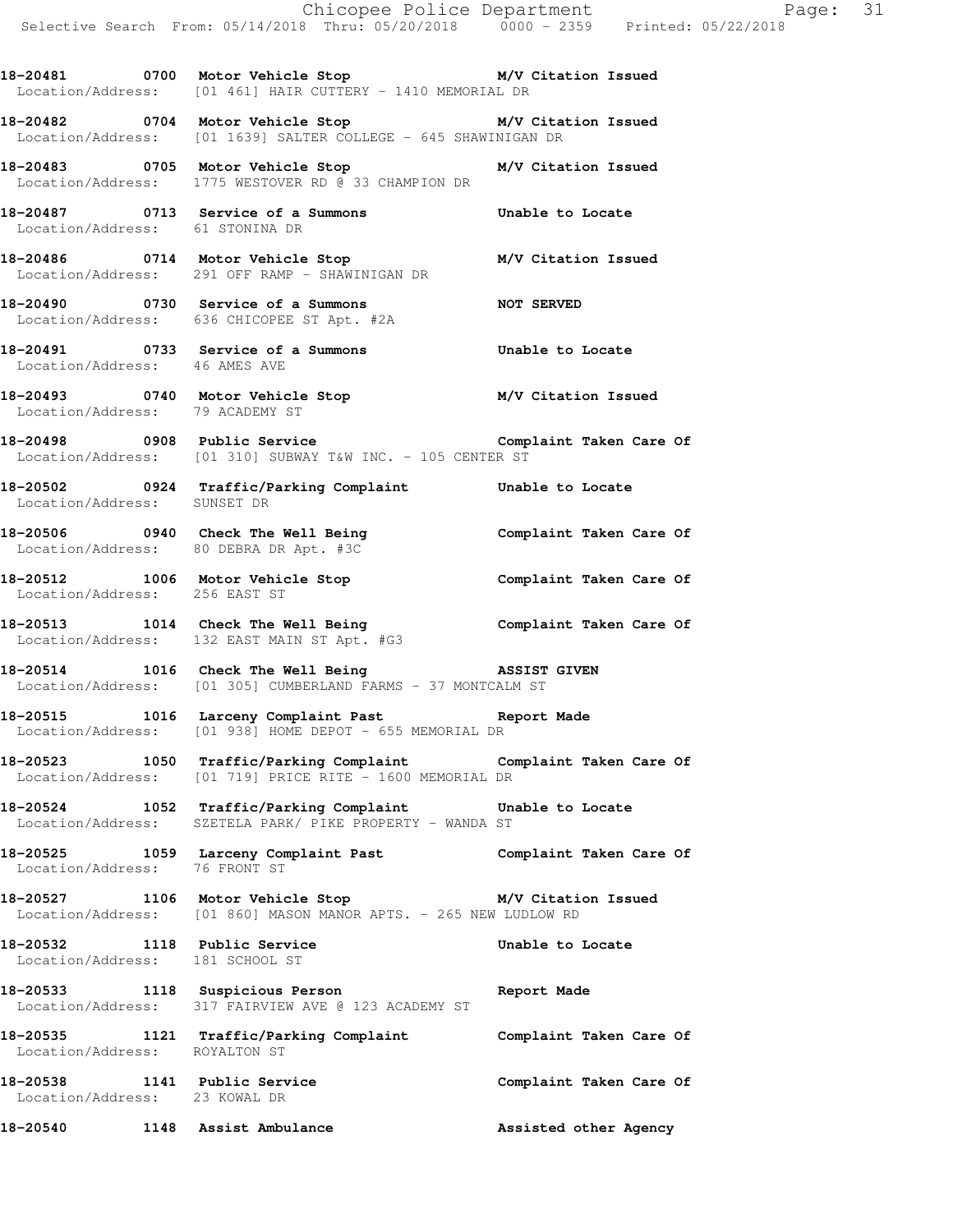|                                                               | E Chicopee Police Department<br>Selective Search From: 05/14/2018 Thru: 05/20/2018 0000 - 2359 Printed: 05/22/2018                   | Page: 32            |
|---------------------------------------------------------------|--------------------------------------------------------------------------------------------------------------------------------------|---------------------|
|                                                               |                                                                                                                                      |                     |
|                                                               | Location/Address: 143 GRATTAN ST Apt. #REAR                                                                                          |                     |
|                                                               | 18-20541 1153 Stolen M/V L/P Report 1153 Stolen M/V L/P Report<br>Location/Address: EASTERN DR @ EMPIRE ST                           |                     |
|                                                               | 18-20542 1156 Public Service Complaint Taken Care Of<br>Location/Address: [01 59] ST ROSE CHURCH - 600 GRATTAN ST                    |                     |
|                                                               | 18-20543 1210 Traffic/Parking Complaint Complaint Taken Care Of Location/Address: [01 660] OCEAN STATE JOB LOT - 1451 MEMORIAL DR    |                     |
| Location/Address: 115 SOUTH ST<br>Original Call #: 18-20532   | 18-20544 1212 Public Service Complaint Taken Care Of                                                                                 |                     |
| Location/Address: 12 VOLPE DR Apt. #61                        | 18-20548 1252 Neighbor/Landlord Dispute Advised                                                                                      |                     |
| 18-20550 1256 Disturbance<br>Location/Address: 59 MANDALAY RD | Advised                                                                                                                              |                     |
| Location/Address: 27 ERLINE ST                                | 18-20551 1307 Disturbance Unfounded                                                                                                  |                     |
|                                                               | 18-20552 1323 Property Damage Crash MSSIST GIVEN<br>Location/Address: PRICE RITE LOT - MEMORIAL DR                                   |                     |
|                                                               | 18-20553 1325 Juvenile Complaint 18-20553<br>Location/Address: $[01 1600]$ 733 BAR & GRILL - 733 CHICOPEE ST                         |                     |
|                                                               | 18-20555 1340 Property Damage Crash Report Made Location/Address: 161 CHICOPEE ST @ 11 WILSON AVE                                    |                     |
|                                                               | 18-20557 1408 Larceny- In Progress Complaint Taken Care Of Location/Address: [01 638] BJS WHOLESALE FOOD WAREHOUSE - 650 MEMORIAL DR |                     |
|                                                               | 18-20559   1427   Traffic/Parking Complaint   Unfounded Location/Address: [01 719] PRICE RITE - 1600 MEMORIAL DR                     |                     |
|                                                               | 18-20561 1448 Traffic/Parking Complaint Unable to Locate<br>Location/Address: GILBERT AVE @ NEWBURY ST                               |                     |
|                                                               | 18-20563 1505 Neighbor/Landlord Dispute Advised<br>Location/Address: 90 DEBRA DR Apt. #2E                                            |                     |
|                                                               | 18-20566 1546 Property Damage Crash No Report Necessary<br>Location/Address: [01 644] STOP & SHOP SUPERMARKET - 672 MEMORIAL DR      |                     |
| Location/Address: 50 EDNSONS CT                               | 18-20567 1555 Assist Ambulance 18-20567 ASSIST GIVEN                                                                                 |                     |
| Location/Address: 90 DEBRA DR Apt. #2E                        | 18-20569 1603 Neighbor/Landlord Dispute Advised                                                                                      |                     |
|                                                               | 18-20570 1611 DPW/CELD/WATER NOTIFIED ASSIST GIVEN<br>Location/Address: [01 1639] SALTER COLLEGE - 645 SHAWINIGAN DR                 |                     |
|                                                               | 18-20571 1615 Animal Complaint 18-20571<br>Location/Address: [01 719] PRICE RITE - 1600 MEMORIAL DR                                  |                     |
|                                                               | 18-20572 1639 Property Damage Crash No Report Necessary<br>Location/Address: [01 1442] UNITED BANK - 445 MONTGOMERY ST               |                     |
| Location/Address: 22 FISHER ST                                | 18-20573 1643 Assist Ambulance NSSIST GIVEN                                                                                          |                     |
|                                                               | 18-20574 1645 Abandoned 911 Call <b>False Alarm</b><br>Location/Address: TRU HILTON - 440 MEMORIAL DR                                |                     |
|                                                               | 18-20577 1713 Motor Vehicle Stop<br>Location/Address: 87 MEADOW ST @ 15 HOPE ST                                                      | M/V Citation Issued |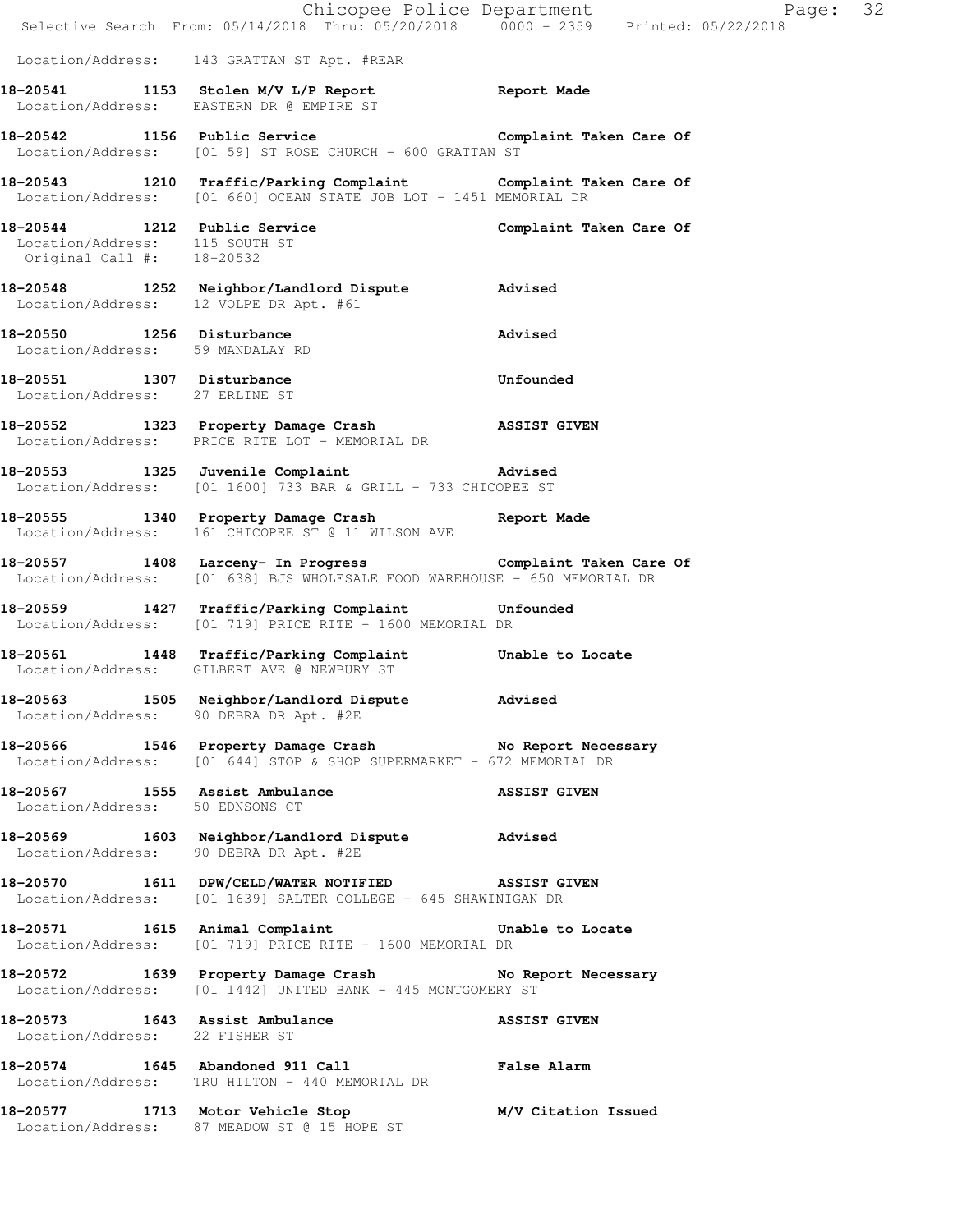|                                                                  | 18-20578 1721 Traffic Assignment Confounded Location/Address: ROYALTON ST                                                        |                     |
|------------------------------------------------------------------|----------------------------------------------------------------------------------------------------------------------------------|---------------------|
|                                                                  | 18-20579 1733 Neighbor/Landlord Dispute Advised<br>Location/Address: 150 JACOB ST                                                |                     |
| 18-20580 1754 Suspicious M/V<br>Location/Address: JONES FERRY RD |                                                                                                                                  | Unable to Locate    |
| Location/Address: 123 LAWRENCE RD                                | 18-20582 1848 Traffic/Parking Complaint Advised                                                                                  |                     |
|                                                                  | 18-20583 1853 Property Damage Crash No Report Necessary<br>Location/Address: [01 358] GOLDEN NOZZLE CAR WASH - 520 MONTGOMERY ST |                     |
|                                                                  | 18-20584 1855 Assist Fire the Complaint Taken Care Of<br>Location/Address: [01 343] CABOTVILLE INDUSTRIAL PARK - 165 FRONT ST    |                     |
| 18-20586 1904 Suspicious M/V                                     | Location/Address: [01 53] RIVERBEND MEDICAL GROUP - 444 MONTGOMERY ST                                                            | Advised             |
|                                                                  | 18-20587 1941 Prisoner Lunch Complaint Taken Care Of<br>Location/Address: [01 413] FALLS PIZZA - 103 MAIN ST                     |                     |
|                                                                  | 18-20588 1944 Motor Vehicle Stop Natural Advised<br>Location/Address: 1 LAWRENCE RD @ 174 GRANBY RD                              |                     |
|                                                                  | 18-20589 1949 Abandoned/Found Property Report Made<br>Location/Address: 39 DESLAURIERS ST                                        |                     |
|                                                                  | 18-20590 2013 Public Service<br>Location/Address: [01 343] CABOTVILLE INDUSTRIAL PARK - 165 FRONT ST                             |                     |
| Location/Address: 147 MUZZY ST                                   | 18-20591 2018 Assist Fire ASSIST GIVEN                                                                                           |                     |
|                                                                  | 18-20593 2028 Neighbor/Landlord Dispute Report Made<br>Location/Address: 106 TAYLOR ST Apt. #2ND                                 |                     |
| Location/Address: 305 BROADWAY                                   | 18-20595 2046 Abandoned 911 Call <b>False Alarm</b>                                                                              |                     |
|                                                                  | 18-20596 2059 THREATS MADE<br>Location/Address: 697 GRATTAN ST Apt. #3L                                                          | Advised             |
| 18-20597 2108 Assist Fire<br>Location/Address: 221 BRITTON ST    |                                                                                                                                  | <b>ASSIST GIVEN</b> |
| Location/Address: JAMROG DR                                      | 18-20598 2124 Investigation/Traffic                                                                                              | Unable to Locate    |
|                                                                  | 18-20599 2127 Missing Person<br>Location/Address: 54 CHARPENTIER BLVD                                                            | Report Made         |
| Location/Address: 78 GRANBY RD                                   | 18-20600 2127 51a Check Child's Welfare Report Made                                                                              |                     |
|                                                                  | 18-20601 2142 Loud Music<br>Location/Address: 77 ELM ST Apt. #2FL                                                                | Advised             |
| Location/Address: CHICOPEE ST                                    | 18-20603 2158 Traffic/Parking Complaint Unable to Locate                                                                         |                     |
| 18-20604 2223 Disturbance<br>Location/Address: 305 BROADWAY      |                                                                                                                                  | <b>Arrest</b>       |
|                                                                  | 18-20605 2241 Motor Vehicle Stop<br>Location/Address: 237 SPRINGFIELD ST @ 15 GAYLORD ST                                         | Advised             |
| 18-20606                                                         | 2248 Motor Vehicle Stop                                                                                                          | Advised             |